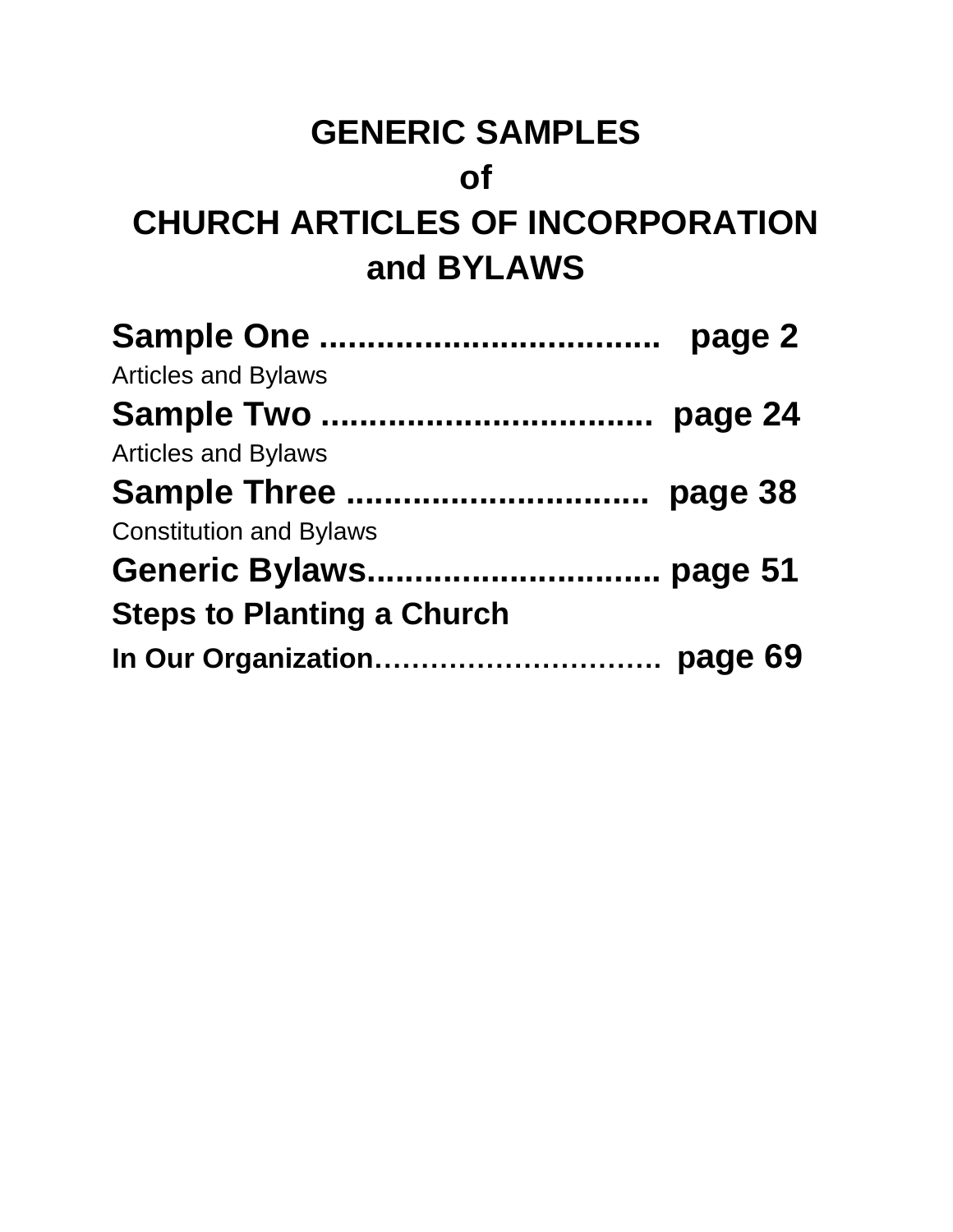## **Sample One**

### **Sample Church Bylaws**

| ARTICLE 7- PASTORAL LEADERSHIP TEAM (BOARD OF DIRECTORS) 9 |
|------------------------------------------------------------|
|                                                            |
|                                                            |
|                                                            |
|                                                            |
|                                                            |
|                                                            |
|                                                            |
|                                                            |
| ARTICLE 16- ACQUISITION AND DISPOSITION OF PROPERTY21      |
|                                                            |
| ARTICLE 18- SPECIAL PROCEDURES CONCERNING MEETINGS22       |
|                                                            |
|                                                            |
|                                                            |
|                                                            |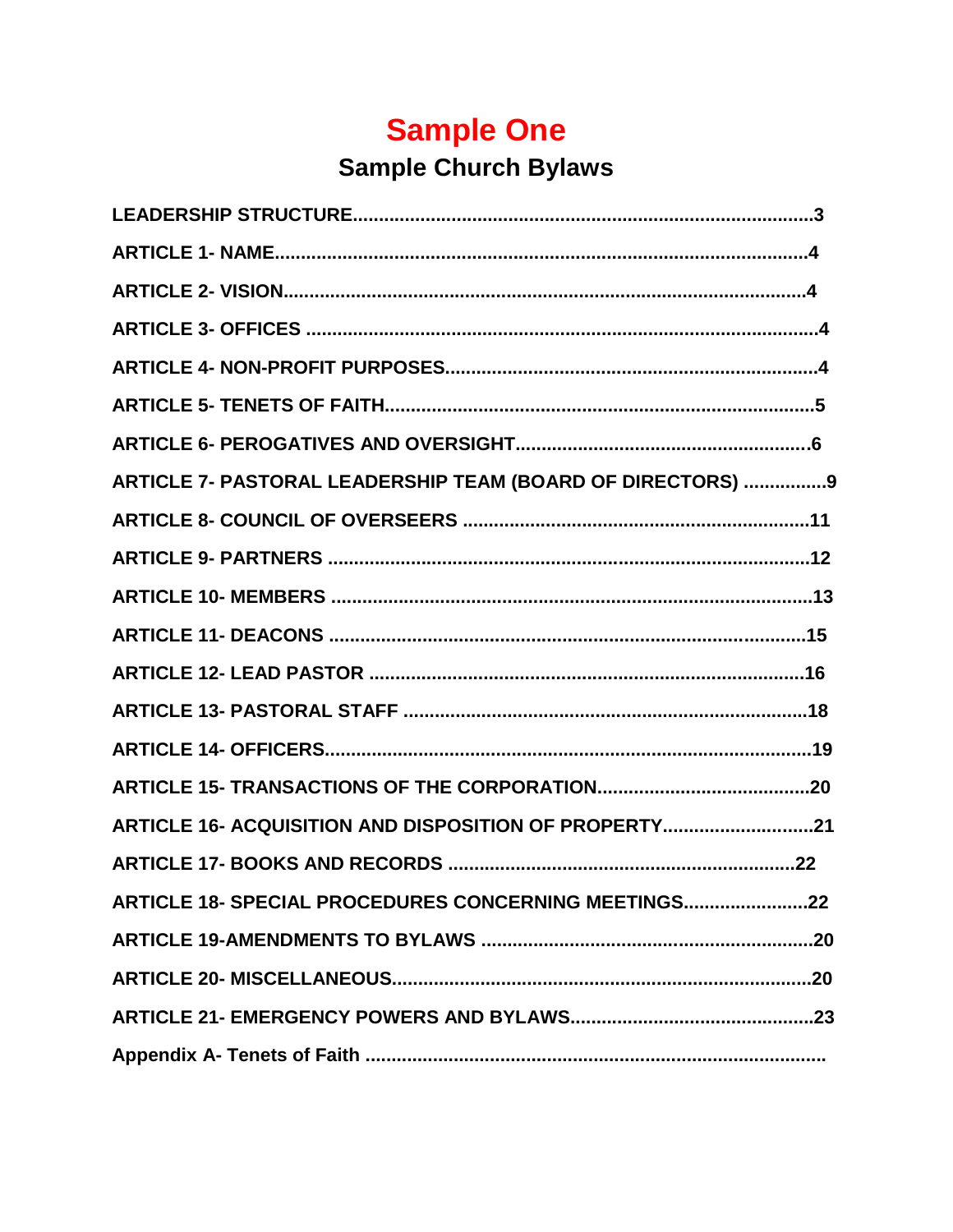### **ARTICLES OF INCORPORATION**

We, the undersigned, of full age, for the purpose of forming a religious, non-profit corporation under and pursuant to the provisions of Chapter 317A of the State Statutes Annotated, known as the State Nonprofit Corporation Act, and laws amendatory thereto, do hereby certify that at a regular meeting of the undersigned incorporators held on the 2 day of November, 2008, in Anytown, State, pursuant to the provisions of Chapter 317A, State Statutes Annotated, did associate ourselves as a body corporation and did adopt the following Articles of Incorporation:

#### **ARTICLE 1 NAME**

The Name of the corporation shall be SAMPLE CHURCH.

### **ARTICLE 2 VISION**

Inspiring people to be who God created them to be. Helping them to find their place, develop their faith and live their potential.

#### **ARTICLE 3 OFFICES**

The Corporation shall maintain a principal office in the state of State. The location and post office address of the registered office of this corporation shall be Anytown, STATE.

### **ARTICLE 4 NON-PROFIT PURPOSES**

Tax Exemption. This Corporation is organized exclusively for one or more of the purposes as specified in Section 501(c)(3) of the Internal Revenue Code of 1986 (hereinafter the "Code") pursuant to the provisions of Chapter 317A of the State Statutes Annotated, known as the State Nonprofit Corporation Act, and laws amendatory thereto, as enacted or hereinafter amended, including, for such purposes, the making of distributions to organizations that qualify as exempt organizations under Section 501(c)(3) of the Code. There shall be no capital stock issued, and this corporation is not organized for profit, nor shall any person or member derive any benefit whatsoever, nor shall any pecuniary profit or benefit inure to the members of this corporation, except that the corporation shall be authorized and empowered to pay reasonable compensation for services rendered and to make payments and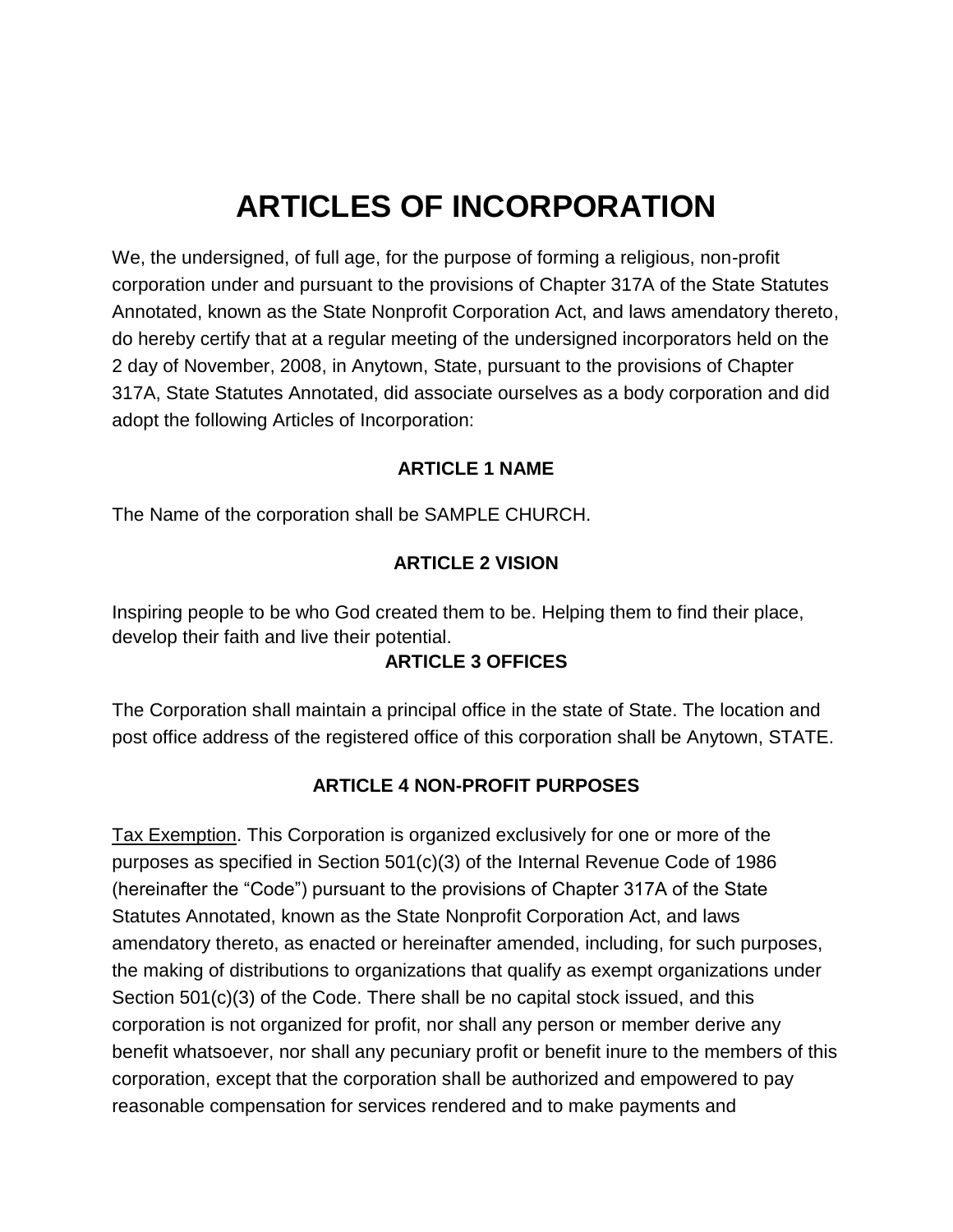distributions in furtherance of the purposes as described in Article IV.

Notwithstanding any other provision of these articles, this corporation shall not, except to an insubstantial degree, engage in any activities or exercise any powers that are not in furtherance of the purposes of this corporation, or is not permitted to be carried on by a corporation exempt from federal income tax under section 50l(c)(3) of the Internal Revenue Code, or corresponding section of any future federal tax code.

Specific Objectives and Purposes. The purpose of this corporation shall be to establish and maintain a church modeled after the early Biblical, Christian community as recorded in the book of Acts, for the advancement of the Gospel of Jesus Christ by all available means, both in local and foreign communities, and to provide Christian fellowship for those of like faith where Jesus Christ may be honored.

Dissolution. "Dissolution" means the complete disbanding of the Corporation so that it no longer functions as a corporate entity. Upon the dissolution of the Corporation, its property shall be applied and distributed as follows: (1) all liabilities and obligations of the Corporation shall be paid and discharged or adequate provision shall be made therefore; (2) pursuant to a plan adopted by the board of directors, assets shall be transferred or conveyed to one or more domestic or foreign corporation, society, or organization that qualify as exempt organizations under section 501(c)(3) of the Code and are engaged in activities substantially similar to those of the corporation.

### **ARTICLE 5 MEMBERSHIP**

Any person who gives scriptural evidence of the saving faith in the Lord Jesus Christ, subscribes to the Statement of Beliefs as set forth in the attached Exhibit "A", and completes and adheres to the standards of the Membership Course, shall be eligible to be Members in this corporation.

### **ARTICLE 6 PERROGATIVES AND OVERSIGHT**

Governance. Sample Church shall be a church that is pastor-led and subject to the apostolic authority of the Council of Overseers as described herein. The Pastoral Leadership Team of Sample Church shall act as the governing authority by providing spiritual guidance, setting its major policies, and exercising responsibility for its business and activities.

Officers. The officers of this corporation shall be the Lead Pastor and members of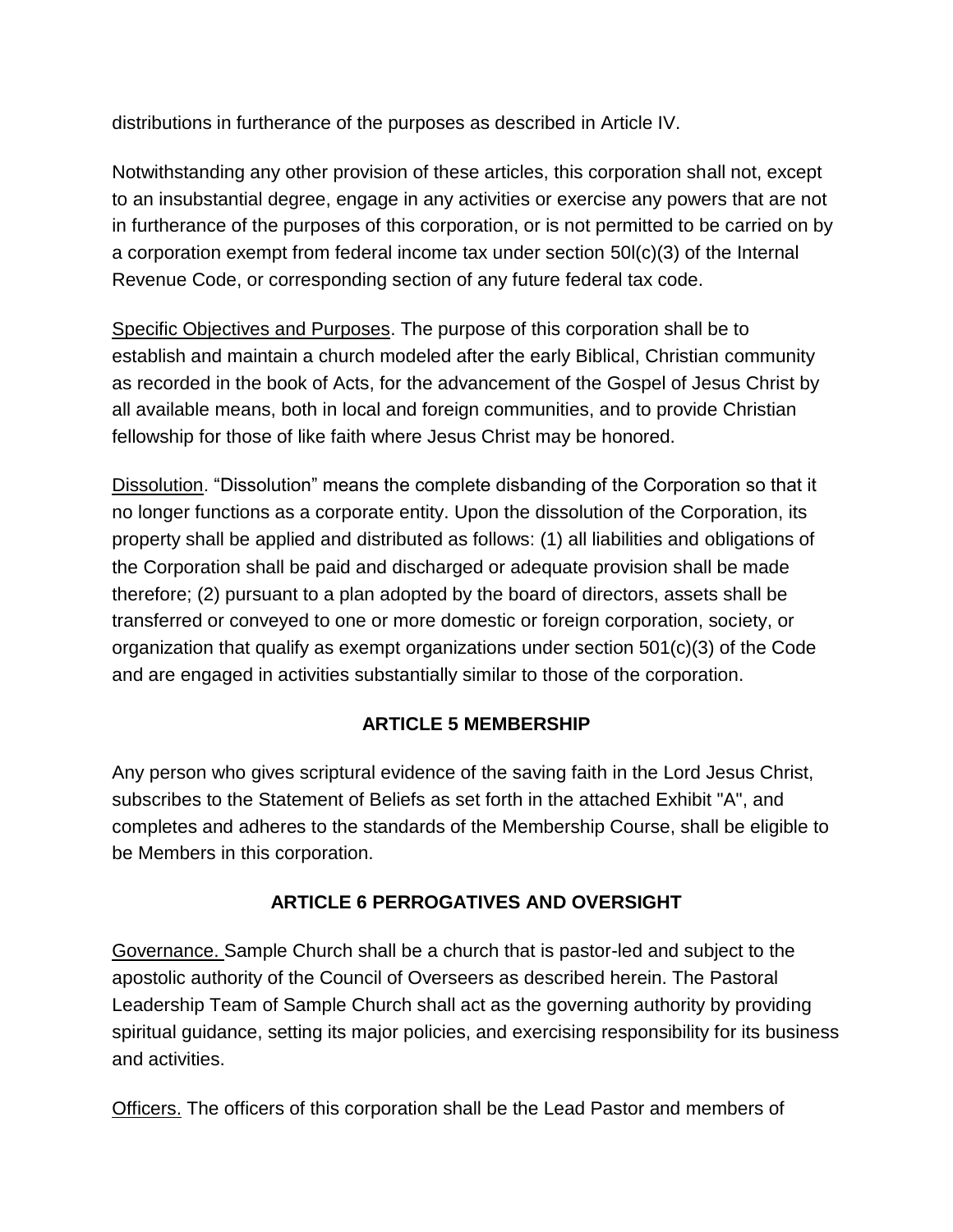the Pastoral Leadership Team, unless otherwise provided by the bylaws of this corporation. The terms of office shall be a period as designated by the bylaws.

Affiliation. While maintaining its inherent rights to sovereignty in the conduct of its own affairs as herein set forth, Sample Church voluntarily commits to enter into fellowship and partnership with like minded and charged organizations as it sees fit or is necessary to accomplish its mission. This corporation shall be in voluntary fellowship and affiliation with and a member of the State District Council of the Assemblies of God, with headquarters in City, State, and affiliated with and a member of The General Council of the Assemblies of God with headquarters in Springfield, Missouri. It shall have the right of representation at the meetings of The General Council and/or State District Council. Autonomy. Sample Church is autonomous and maintains the right to govern itself and to conduct its own affairs, including without limitation, the calling of a Lead Pastor, the selection of leadership, and the implementation of its own ministries. Sample Church shall also have the right to purchase or acquire by gift, bequest or otherwise, either directly or as trustee, and to own, hold in trust, use, sell, convey, lease, or otherwise dispose of any real estate or property as may be necessary for the furtherance of its purposes, and to exercise all other powers conferred upon it by its state of State, other applicable laws of the State of State.

### **ARTICLE 7 TENETS OF FAITH**

The Bible shall be the rule and guide of faith as set forth in the Statement of Beliefs. (See Exhibit "A")

### **ARTICLE 8 PASTORAL LEADERSHIP TEAM**

The incorporators, which constitute the first Pastoral Advisory Team of this corporation, are:

President of the Corporation [Name]

 $X$  and the set of the set of the set of the set of the set of the set of the set of the set of the set of the set of the set of the set of the set of the set of the set of the set of the set of the set of the set of the

Vice President, Secretary

 $X$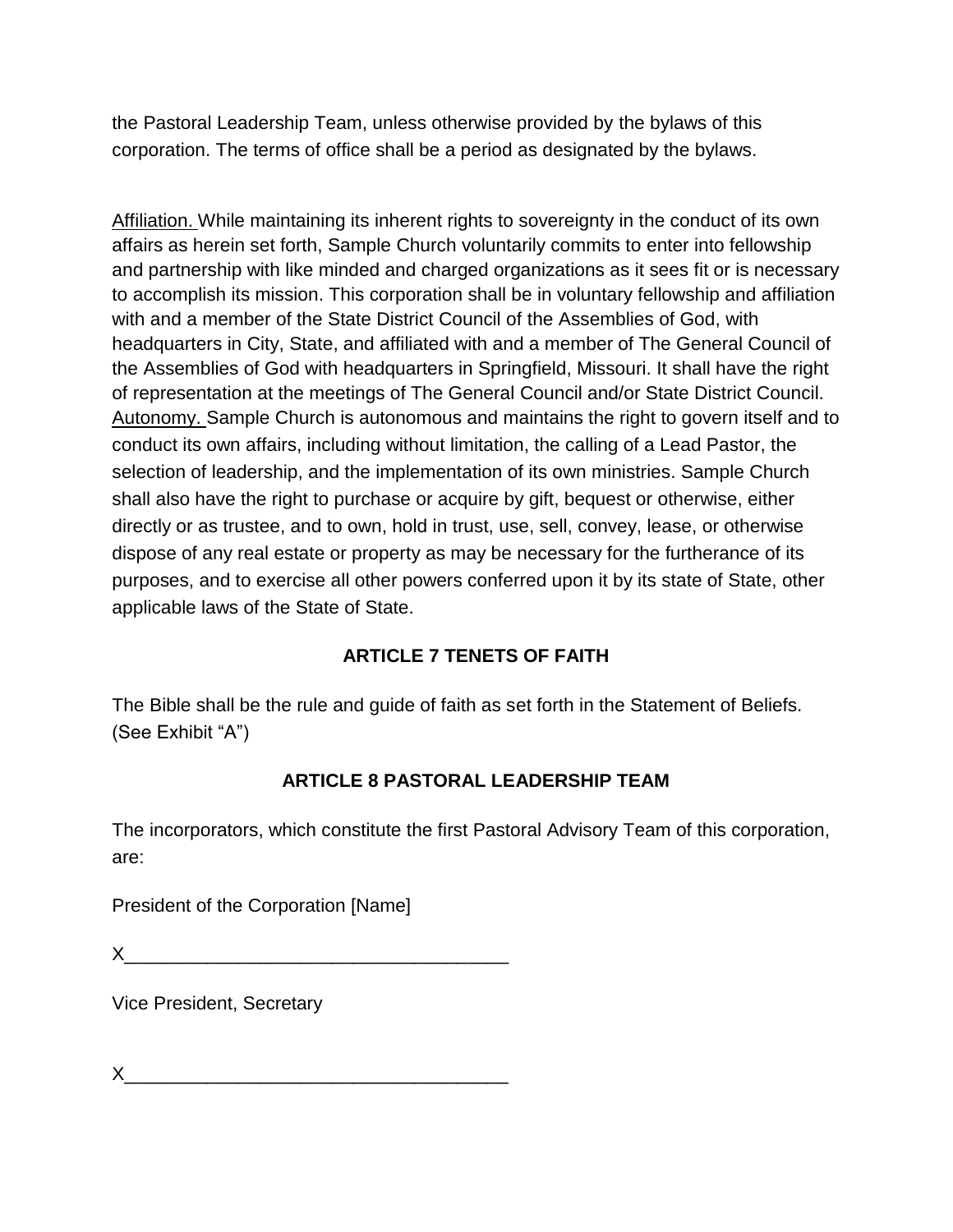### **ARTICLE 9 AMENDMENTS**

Amendments to these Articles of Incorporation will be guided by the leadership of the Lead Pastor in cooperation with the Pastoral Leadership Team, at any regular or special business meeting. Upon consideration and completion of recommended changes, an amendment will be presented to the Council of Overseers for revision.

### **EXHIBIT A STATEMENT OF BELIEFS**

Sample Church recognizes that it cannot, and does not desire to, bind the conscience of individuals in areas where Scripture is silent. Rather, each believer is to be lead in those areas by God, to whom he or she alone is ultimately responsible. We believe the Statement of Beliefs to be an accurate summary of what Scripture teaches.

**The Inspired Scriptures** - The Scriptures, both Old and New Testaments, are the inspired and infallible revelation of God to man and the authority of faith and conduct. SCC accepts the Bible as the revealed will of God, as the all-sufficient rule of faith and standard for daily living. (2 Timothy 3:15-17; 1 Thessalonians 2:13, 2 Peter 1:21)

**The One True God** - The one true God has revealed Himself as the "I Am," the Creator and Redeemer of mankind. We believe God eternally exists in three persons called the Trinity which is compromised of God the Father, God the Son (Jesus) and God the Holy Spirit. (Isaiah 43:10,11; Genesis 1:1; Ephesians 4:5-6)

**The Deity of Jesus** - The Lord Jesus Christ is the eternal Son of God. The Scriptures declare His virgin birth, sinless life, miracles, death, resurrection, and ascension to the right hand of God.(Revelation 1:8; Hebrews 1:3)

**The Fall of Man** - Man was created good and upright; however, man voluntarily transgressed and fell, and thereby, is spiritually dead and away from God. (Genesis 1:26-27, 2:17, 3:6; Romans 5:12-19)

**The Salvation of Man** - Man's only hope is through the shed blood of Jesus Christ. Salvation is by faith through grace and demonstrated in repentance leading to a relationship with Jesus Christ. (John 3:3; Romans 12:13-15; Ephesians 2:8)

**Ordinances of the Church** – We believe that following faith in the Lord Jesus Christ, the new believer is commanded by the Word of God to be baptized in water by full immersion in the name of the Father, and the Son, and the Holy Spirit. We believe in a unique time of communion in the presence of God when the elements of bread and grape juice (the body and blood of Jesus Christ) are taken in remembrance of Jesus' sacrifice on the cross. (Mark 16:16; 1 Corinthians 11:23-26)

**The Baptism of the Holy Spirit** - Given at Pentecost, we believe the baptism in the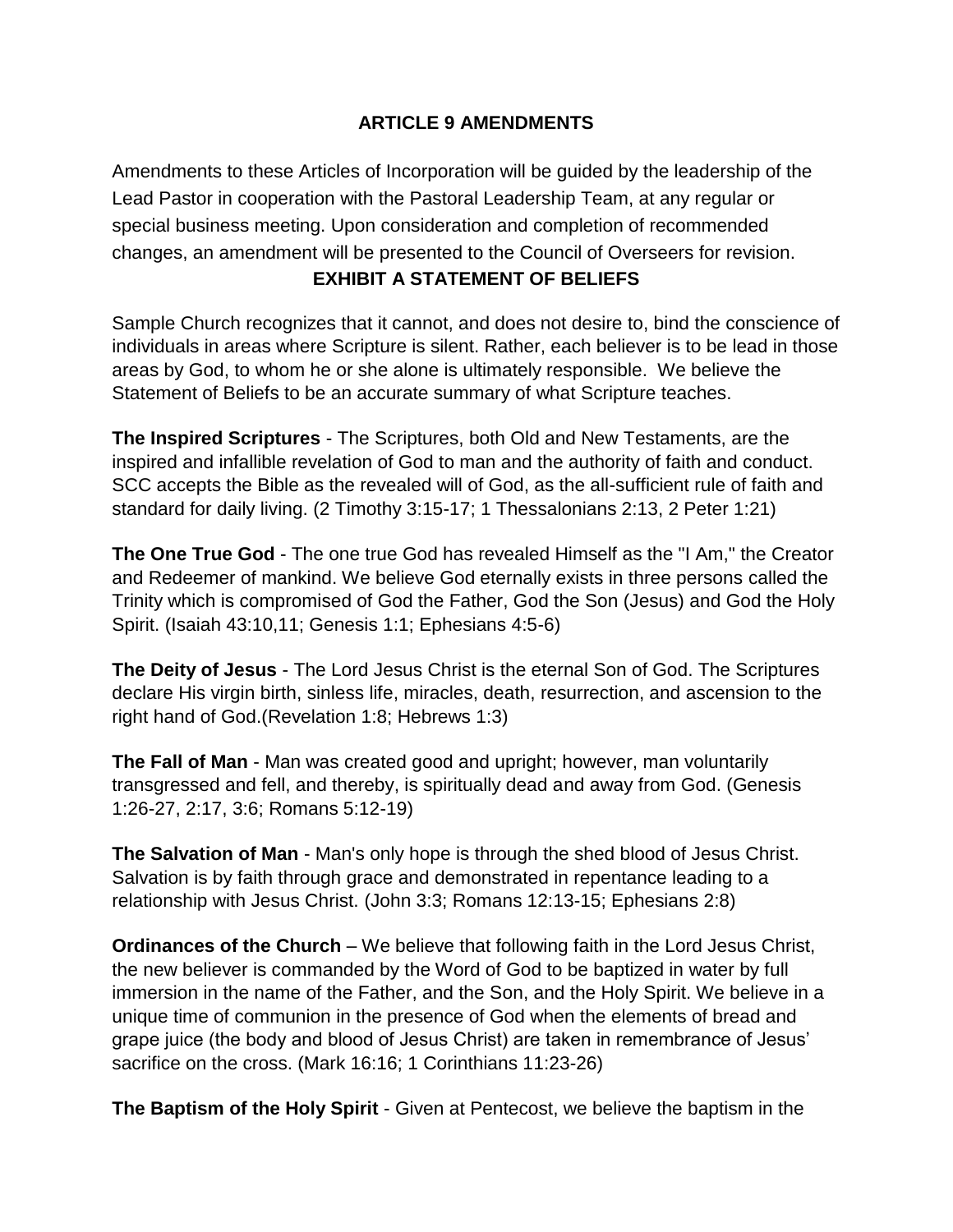Holy Spirit is the promise of the Father available to all Christians. It was sent by Jesus after His Ascension to empower the Church to preach the gospel throughout the whole earth. In scripture the Baptism in the Holy Spirit is accompanied by speaking in tongues (unknown prayer language)(Acts 1:4-8; 2:1-4; John 14:15-17).

**Sanctification** - The act of separation from that which is evil and dedicating oneself to God and that which is good, upright, and morally pure. (Romans 12:1, 2; 1 Peter 1:16; Hebrews 12:14)

**The Church and Its Mission** - The Church is the representative of Jesus on earth and is to carry out the Great Commission. (Matthew 28:19; Luke 19:10) **The Ministry** - A divinely called and scripturally ordained minister has been provided by God to lead the church in evangelization, worship, building the body, and general leadership of the church. (Mark 16:15-20; John 4:23-24; Ephesians 4:11, 16)

**Divine Healing** - Is provided for today by the Scriptures and included in the atonement for our sins. (Isaiah 53:4-5; Matthew 8:16-17; James 5:14-16)

**The Blessed Hope and Second Coming** - The resurrection and rapture of all Christians dead and alive to meet Christ in the air is the Blessed Hope. The Second Coming of Christ includes the rapture and a return to earth by Christ with His saints for a thousand-year reign. (Romans 8:23; 1 Corinthians 15:51-52; Zechariah 14:5; Matthew 24:17, 30)

**The Final Judgment** - There will be a final judgment at which all men will be judged. (Matthew 25:46; Mark 9:43-48; Revelation 19:20)

**The New Heaven and Earth** - All of God's children will reign forever in a new heaven and a new earth. (2 Peter 3:13; Revelation 21, 22)

### **BYLAWS**

These Bylaws govern the affairs of Sample Church (the "Corporation" or "Sample Church"), a not for profit corporation pursuant to the provisions of Chapter 317A of the State Statutes Annotated, known as the State Nonprofit Corporation Act.

#### **PREAMBLE**

These Bylaws are intended to provide a simple but adequate form to govern a local church, to advance strong covenantal relationships, and to assure that any issues that do arise will be quickly addressed and remedied through their application.

Accordingly, Sample Church, a State, non-profit corporation, by the solemn and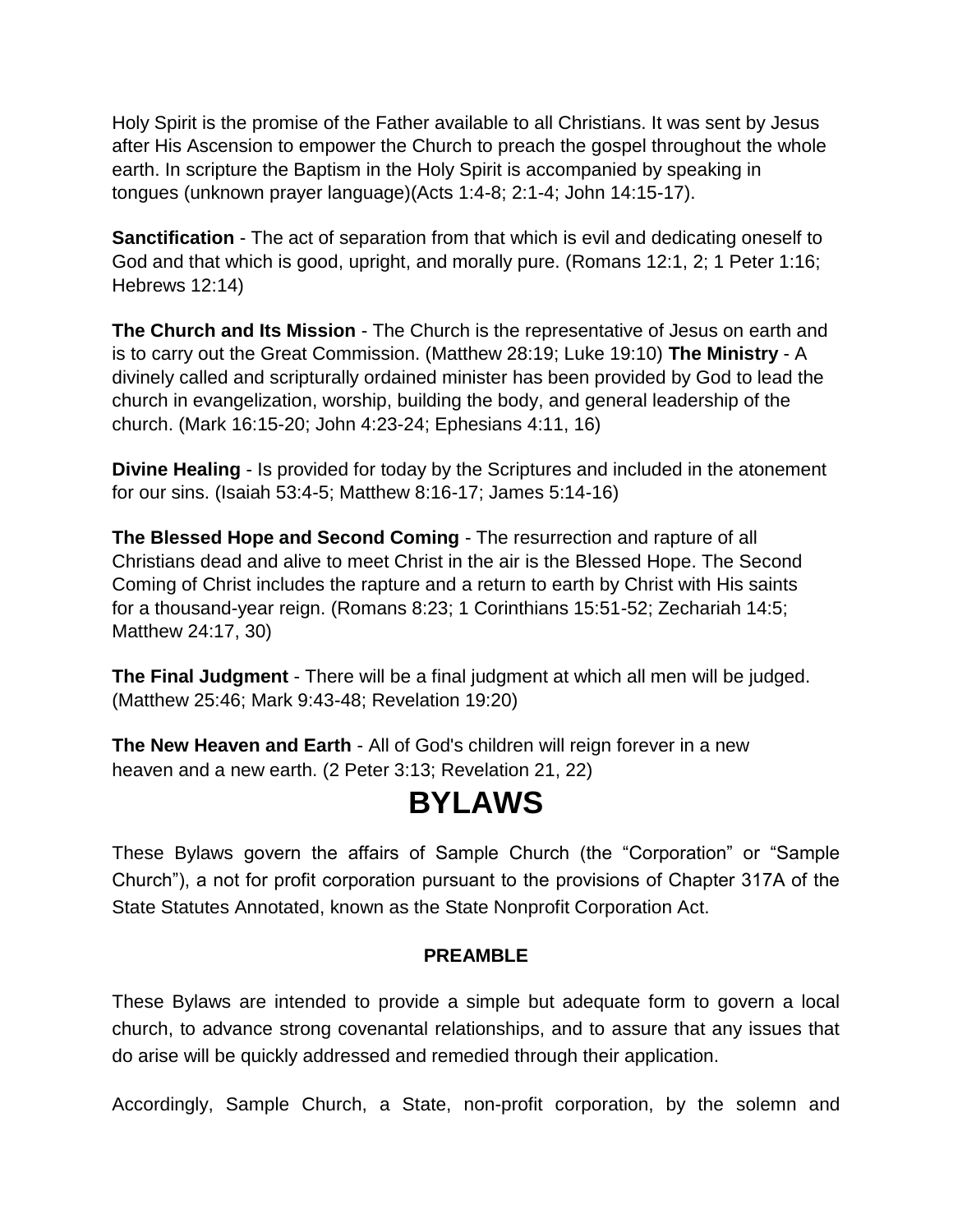unanimous action of its Board of Directors, hereby adopts these Bylaws. The Board of Directors and members willingly submit to be governed by them so that Sample Church may effectively carry out the vision of the church. Furthermore, these Bylaws shall constitute and evidence the agreement by and among the Board of Directors, that its governance, business, and activities shall be conducted as provided in these Bylaws.

### **ARTICLE 1 PASTORAL LEADESHIP TEAM (BOARD OF DIRECTORS)**

1.01. Function. The Pastoral Leadership Team (who may also be known as the "Board of the Directors") shall provide both spiritual guidance and shall manage the affairs of the Corporation.

1.02. Qualifications. The New Testament uses the term "elder" in every instance to describe the vocational office of a Pastor. The Scriptures also clearly state that elder and pastor are interchangeable terms and that the early church was pastor-led (elderled). Therefore, the governing council of Sample Church consists of a Pastoral Leadership Team. In addition to the prerequisites of being a Deacon outlined in 5.02 and the expectations of Pastoral Staff outlined in Article 13. Members of the Pastoral Leadership Team shall be appointed by the Lead Pastor.

1.03 Duties. The duty of the Pastoral Leadership Team is to govern the flock, which shall include the following:

(a) Direct all the affairs of the church to ensure that the mission is accomplished in a spirit of unity, including business decisions enacted upon the advice of the Council of Overseers.

(b) Oversee the provision of the physical facilities needed by Sample Church, including the buying and selling of real estate and securing real estate leases.

(c) Be responsible for any construction project (The actual coordination of a construction project may be delegated to a Building Team.)

(d) Work in cooperation with the Council of Overseers as a Pastoral Search Team to assist in locating a new Lead Pastor

(e) Appoint Deacons. 1.04. Number and Term of Directors. The powers of the Corporation shall be exercised by or under the authority of the Pastoral Leadership Team, and the property, business and affairs of the Corporation shall be managed under the direction of the Pastoral Leadership Team. The total number of directors shall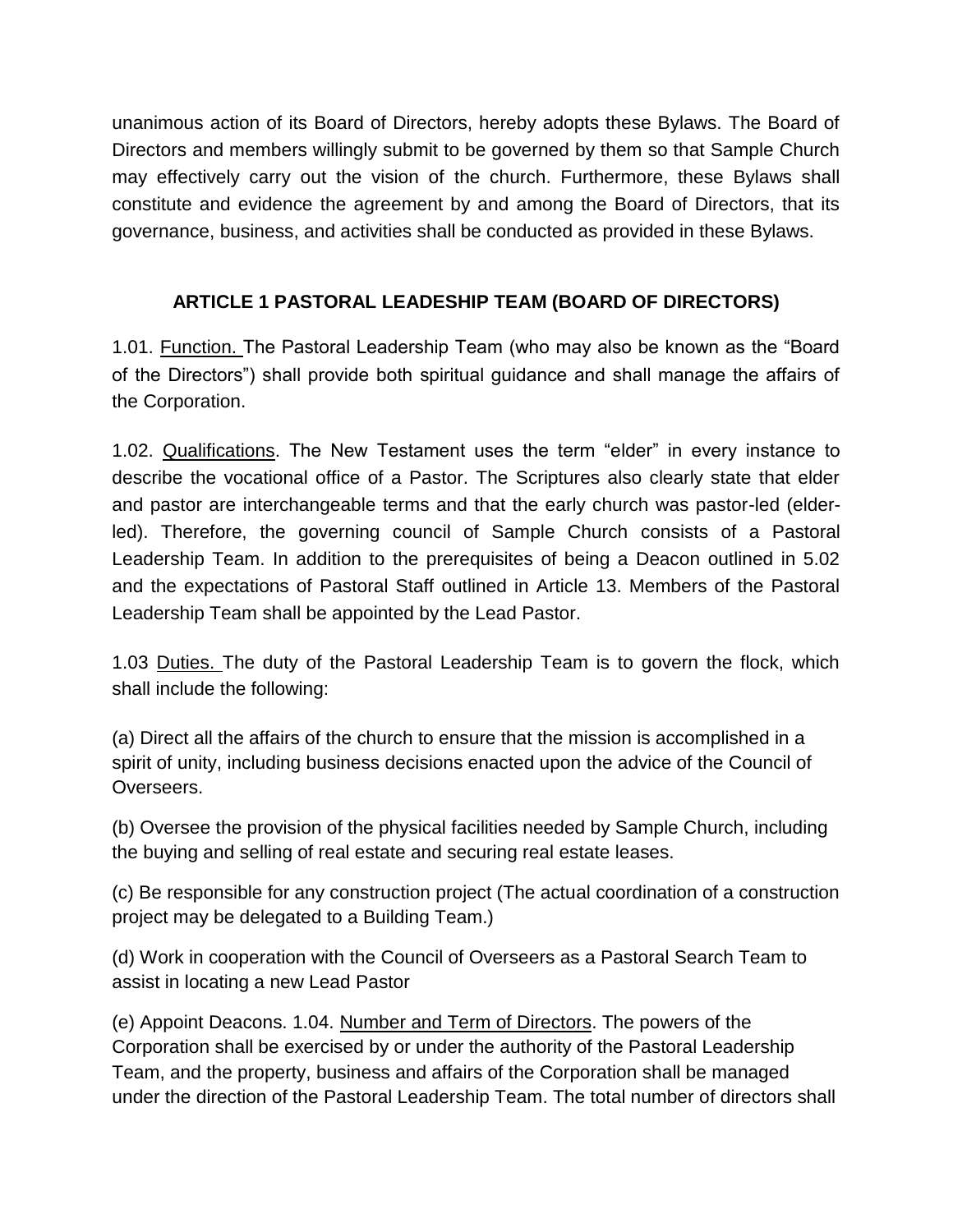not be less than three (3). Each director shall serve for a period of one (1) year and may serve successive terms. The Directors are to be automatic members of the corporation. Directors shall be natural persons.

1.05. Appointment of Directors. The Lead Pastor shall appoint persons whom he deems qualified to serve on the Board of Directors.

1.06. Vacancies. The Lead Pastor shall fill a vacancy occurring on the Pastoral Leadership Team. Vacancies reducing the number of Directors to less than three (3) shall be filled before the transaction of any other business. The Corporation's Pastoral Leadership Team shall be comprised solely of Staff Pastors. However, if it becomes such that a non Staff-Pastor must be appointed to fill a vacancy, which shall only occur if it is necessary to raise the number of directors to at least three, said replacement shall only serve as long as necessary before a suitable Staff- Pastor replacement can be located.

1.07. Limits of Authority: The Pastoral Leadership Team is responsible for all decisions for Sample Church. The Lead Pastor shall preside over all decisions as long as the issue at hand does not involve a conflict of interest for the Lead Pastor.

1.08. Meetings. The Lead Pastor shall preside over all meetings of the Pastoral Leadership Team. If it is not possible for the Lead Pastor to attend, then the Lead Pastor shall designate a chairman for the meeting. All decisions require a simple majority of those present. Any motions passed and recorded in a meeting without the Lead Pastor may not take effect without the consent of the Lead Pastor or until the following meeting if the Lead Pastor is present and the minutes of the previous meeting are approved. The Pastoral Leadership Team will meet once a year and may meet more at the discretion of the Lead Pastor. Notification must be made at least ten (10) days in advance of the meeting.

1.09. Action by Consent of Board Without Meeting. Any action required or permitted to be taken by the Pastoral Leadership Team may be taken without a meeting, and with the same force and effect as a unanimous vote of Directors, if all members of the Board consent in writing to the action. Such consent may be given individually or collectively.

1.10. Quorum. A majority of the number of Directors then in office shall constitute a quorum for the transaction of business at any meeting of the Pastoral Leadership Team. The Directors present at a duly called or held meeting at which a quorum is present may continue to transact business even if enough Directors leave the meeting so that less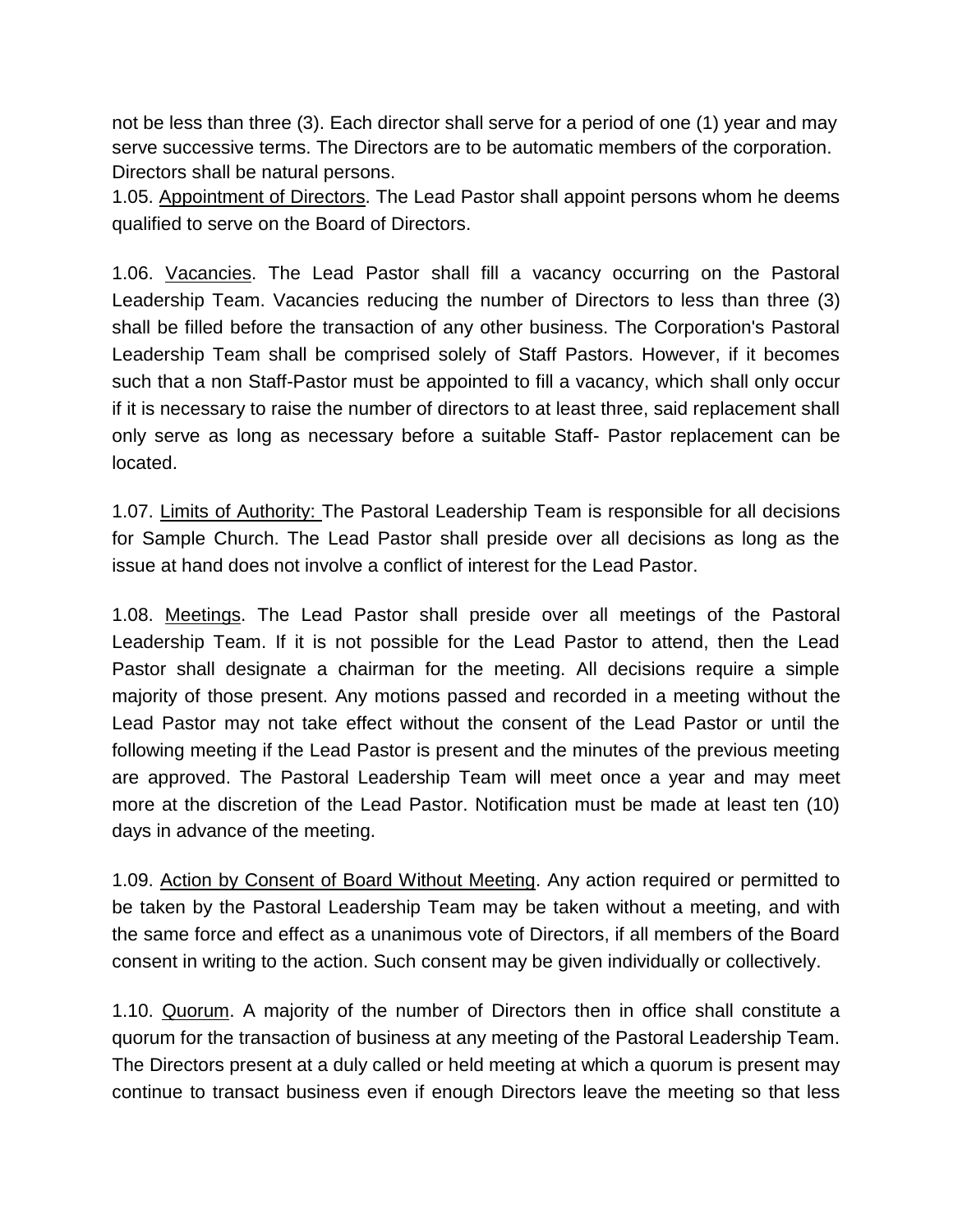than a quorum remains. However, no action may be approved without the vote of at least a majority of the number of Directors required to constitute a quorum. If a quorum is present at no time during a meeting, a majority of the Directors present may adjourn and reconvene the meeting one time without further notice.

1.11. Proxies. Voting by proxy is prohibited.

1.12. Compensation. Directors shall not receive salaries or compensation for their services as Board members.

1.13. Removal of Directors. The Pastoral Leadership Team may vote to remove a Director, other than the Lead Pastor, at any time, without good cause.

1.14. Removal of Lead Pastor. The Lead Pastor may only be removed for good cause upon unanimous consent of the Council of Overseers.

1.15 Participation of Spouses. Spouses of Pastoral Leadership Team members are encouraged to participate in all relevant meetings, activities, and functions, unless otherwise requested by the Lead Pastor due to the nature of the meeting, activity, or function.

### **ARTICLE 2 COUNCIL OF OVERSEERS**

2.01. Function. The Council of Overseers serves for the purpose of supporting, encouraging, and providing accountability for the fulfillment of the church's vision. They shall vote on ratification of the following decisions:

(a) The selection of the Lead Pastor.

(b) The purchase or sale of any asset(s), real or personal, during a calendar year, in an amount that exceeds the lower of either 20% of the approved operating budget for the year or \$250,000.

(c) Amendments to these Bylaws.

(d) Altering terms of employment of employees during an interim period between Lead Pastors.

(e) Disaffiliation/Affiliation with an Affiliate Network.

(f) Termination and/or discipline of the Lead Pastor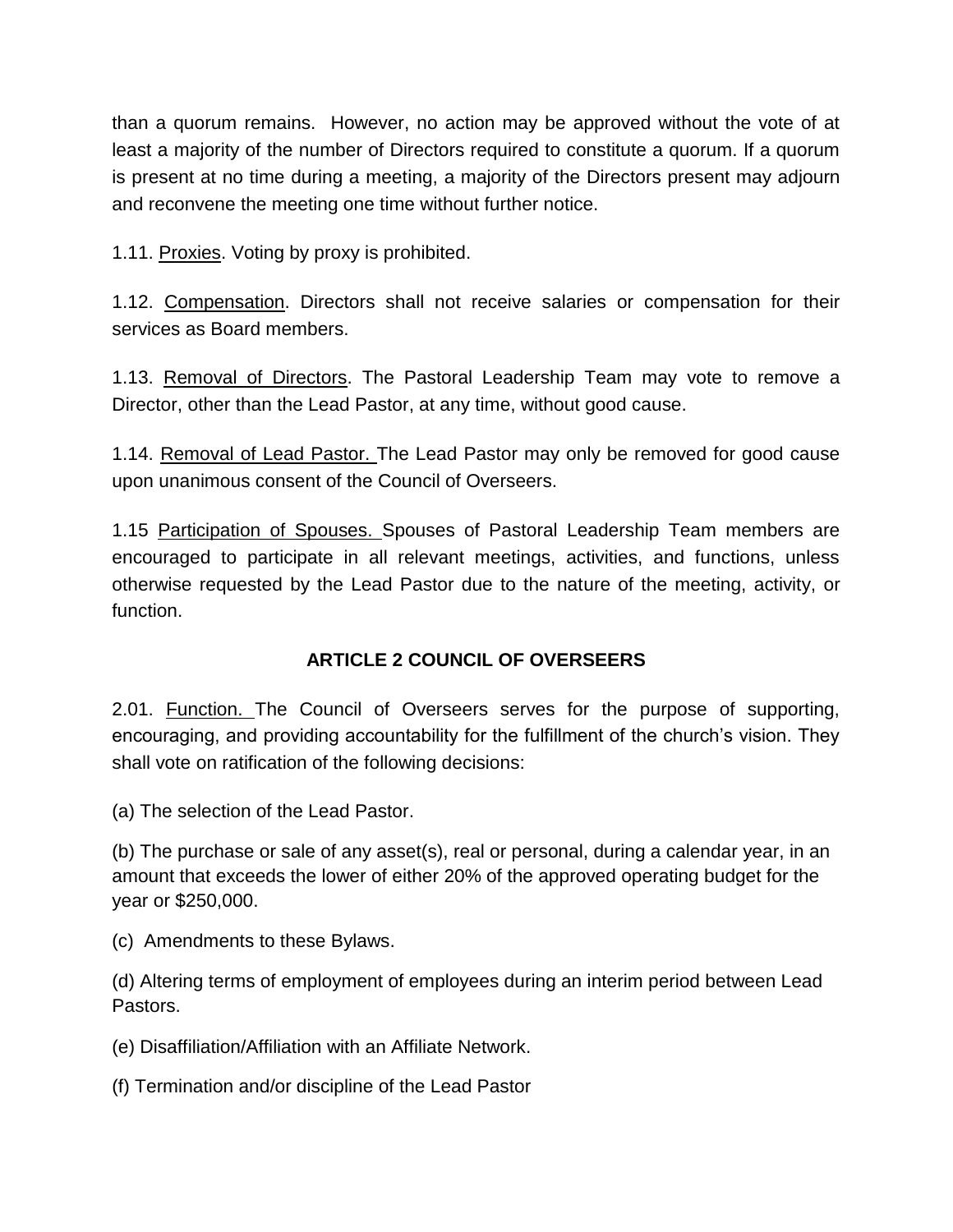(g) Approval of the annual budget.

(h) Compensation review, advising the Lead Pastor in staff compensations and setting the Lead Pastors Compensation.

2.02. Eligibility. The members of the Council of Overseers must be active Lead (Senior) Pastors of respected Congregations who know and love Sample Church and its Lead Pastor or be ministers known for apostolic wisdom and authority. They must agree to make themselves available at their own expense to serve Sample Church if requested by the Deacons, Lead Pastor or Pastoral Team and must be willing to provide spiritual protection to the church through prayer and by living an honorable Christian lifestyle.

2.03. Oversight by Council of Overseers. Upon informing the Lead Pastor of their intended action, Sample Church may seek advice and assistance from the Council of Overseers in dealing with or mediating issues within the church upon the request of any of the following: (a) The Lead Pastor; (b) At least two of the Pastoral Leadership Team; or (c) Unanimous request of the Deacons by signed petition.

2.04. Appointment and/or Removal. The Lead Pastor shall name the persons to serve as the Council of Overseers. The members of the Board of Directors shall affirm the appointments. This same body also has the sole authority to remove such Overseers designated with apostolic oversight for Sample Church. Not more than one Overseer may be removed per year. In the event an Overseer resigns or is removed, a replacement will be asked immediately by the Lead Pastor and affirmed at the next Pastoral Leadership Team meeting. If disciplinary action is being considered, changes in the Board of Overseers may not be made until its work is completed.

2.05. Compensation. The Council of Overseers shall not receive any compensation for their services on the Council but may be reimbursed for substantiated, out-of pocket expenses incurred while serving the church in their Advisory capacity.

2.06. Number. The number of Overseers shall not be fewer than three.

2.07. Meetings. The Lead Pastor shall preside over all meetings of the Council of Overseers. If it is not possible for the Lead Pastor to attend, then the Council of Overseers shall elect an acting chairperson for the meeting. All decisions require a simple majority of those present. The Overseers will meet once a year and may meet more at the discretion of the Lead Pastor. Meetings may be in person, via teleconference or web conference.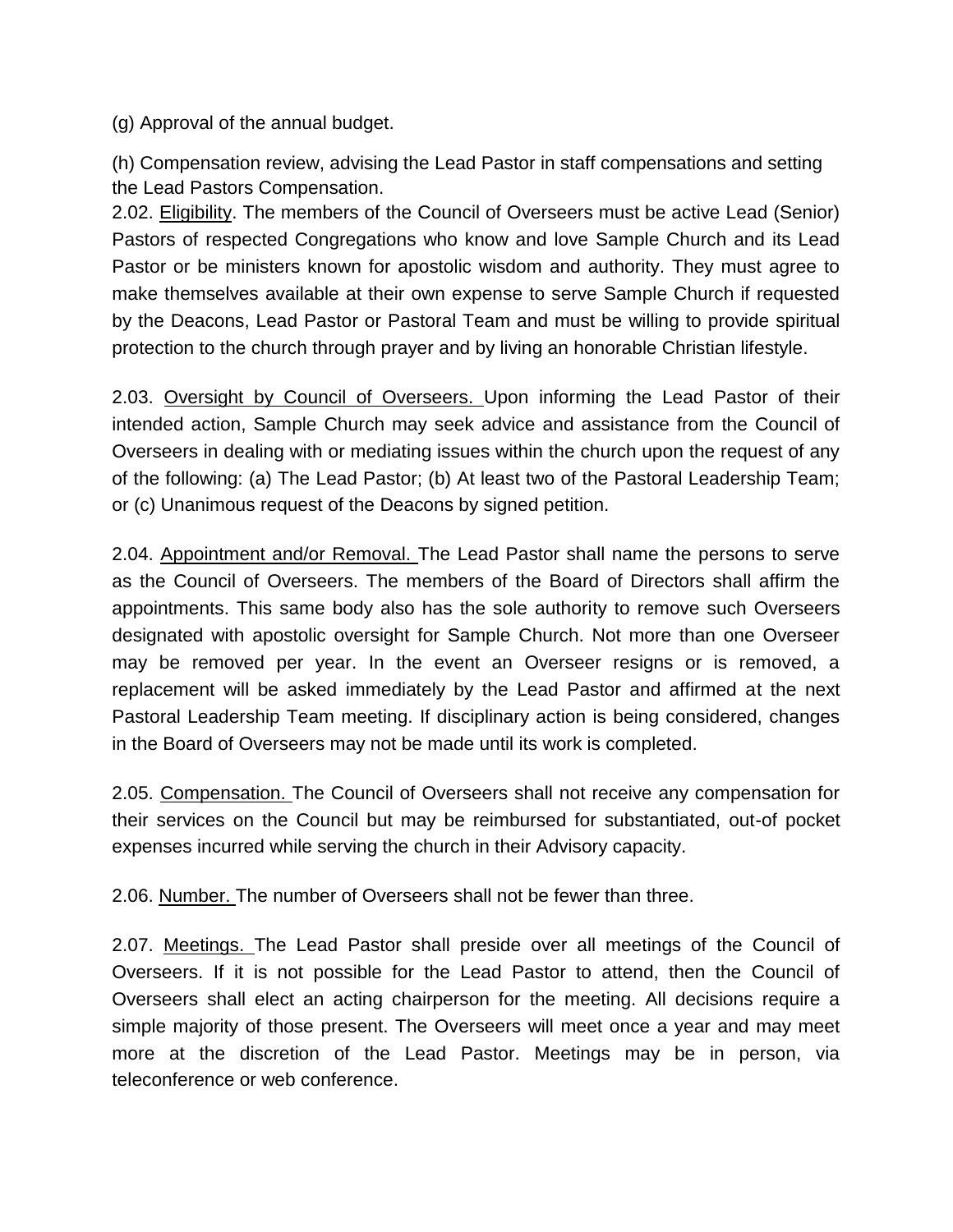### **ARTICLE 3 PARTNERS**

3.01. Partners. The words "Partner" is used in these Bylaws as terms solely reflecting the individuals who participate in the spiritual activities and ministries of Sample Church. The word "Partnership" referenced herein reflects only a spiritual unity and shall not be deemed to have any legal status under State Law.

#### **ARTICLE 4 MEMBERS**

4.01. Members. Members shall be all people who officially covenant together and agree, in writing to fulfill the vision of Sample Church. The word "Member" shall not be deemed to hold any ownership in Sample Church. Likewise, the word "Membership" referenced herein reflects only a spiritual unity and shall not be deemed to have any legal status under State law except what is provided therein 10.4.

4.02 Eligibility: Individuals at Sample Church may become Members in good standing if they satisfy the following criteria:

(a) Be born again, giving evidence of a consistent Christian life in line with the moral principles of Scripture.

(b) Complete and adhere to the standards of the Leadership/Membership Course, as administered by the leadership of the church at various opportunities in the calendar year.

(c) Fully subscribe to the Statement of Beliefs as set forth in the Articles of Incorporation, Exhibit A.

(d) Be at least eighteen years of age.

(e) Regularly attend the weekly worship services.

(f) Contribute to the financial support in the form of a tithe to Sample Church.

4.03 Appointment and Removal. Individuals who possess the above qualifications and desire to officially participate in the vision and mission of Sample Church as a Member shall attend all required classes and or meetings as determined by the Pastoral Lead Team, then present their names to the Pastoral Leadership Team for approval. Their names added to the Membership roster after they have met the requirements of Membership. Those approved for Membership by the Pastoral Leadership Team shall be encouraged to attend a primary service to be received into the church publicly.

The Pastoral Leadership Team shall have the right to remove any Member that fits into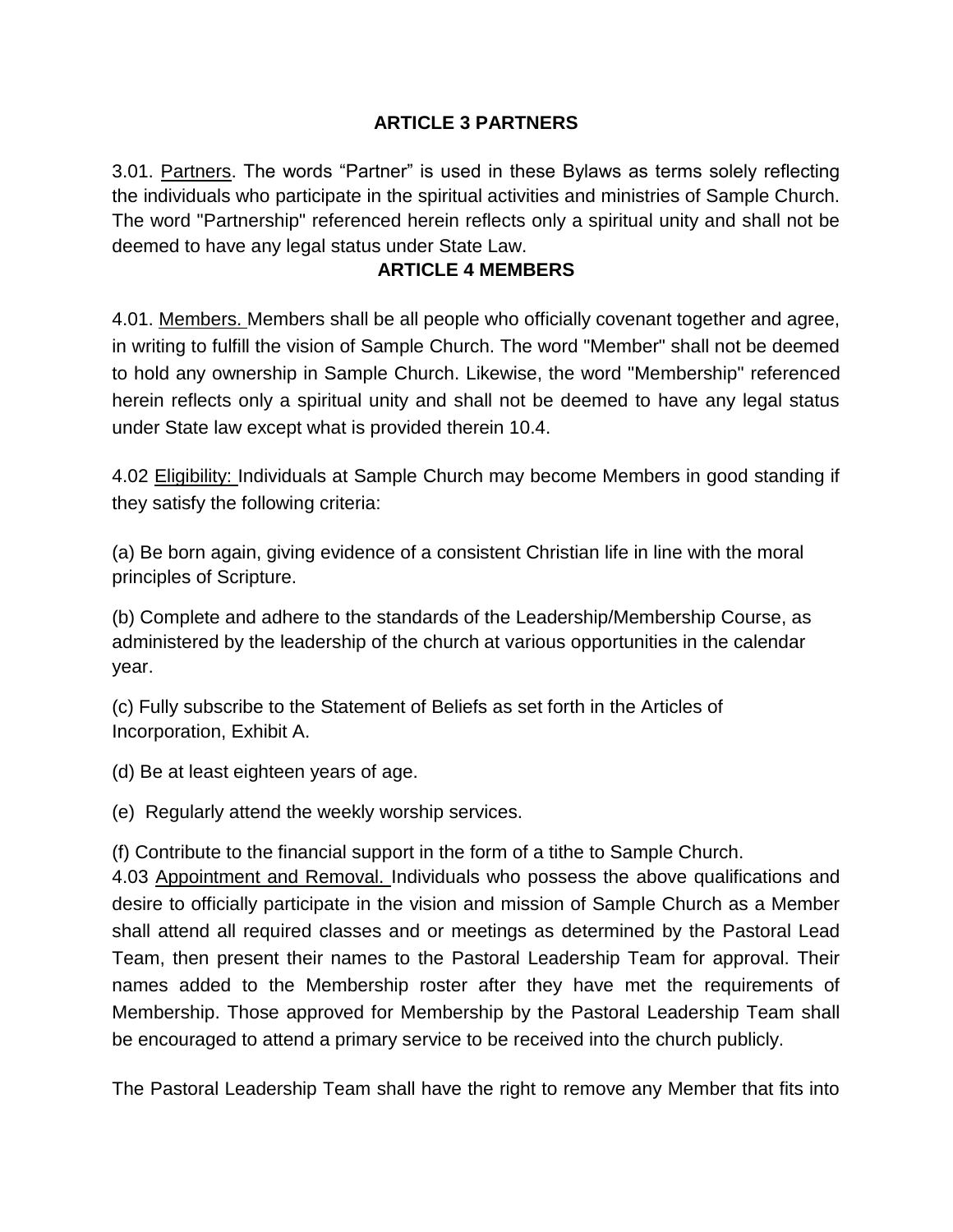the following criteria:

a) A member's conduct and lifestyle is violating Biblical standards and the individual refuses correction.

b) A member leaves the church as a result of relocation or other reason.

c) A member requests to be removed.

d) Six months pass without any record of contribution or attendance. In this case the Member is telling Sample Church that He is resigning his membership due to inactivity. (e) A member is not in harmony with the vision or leadership of Sample Church.

4.04 Advice and Confirmation. Members shall provide advice and give or withhold confirmation, as the case may be, with respect to proposals made by the Pastoral Leadership Team for matters that affect the spiritual health and mission of Sample Church. Regarding all major decisions of Sample Church, the Pastoral Leadership Team may seek non-binding advice from the Members in whatever format they deem necessary at the time; however the decision of the Pastoral Leadership Team on matters other than what is set forth in this section, shall be final and at its sole discretion.

(a) The purchase or sale of any real property, land or building during a calendar year, in an amount that exceeds \$1,000,000 must be confirmed by a 2/3rds majority of those members present at a duly called meeting.

4.05. Member Meetings. The Lead Pastor shall preside over and solely call all Member meetings.

(a) The Annual State of the Church Meeting shall be held in the first quarter of every year at such time and place, as the Pastoral Leadership Team shall decide, to present information pertaining to the business of the church. Due notice of said meeting shall be given for at least two (2) successive Sundays immediately preceding it, by church publication and by announcement.

(b) Special membership meetings may be called by the Senior Pastor in cooperation with the Pastoral Leadership Team. Due notice shall be given for two successive Sundays immediately preceding the meeting by church publication and announcement. Notice of said meetings shall state the purpose for such meeting.

(c) Membership meetings of the church shall be governed by acceptable procedures in keeping with the spirit of Christian love and fellowship.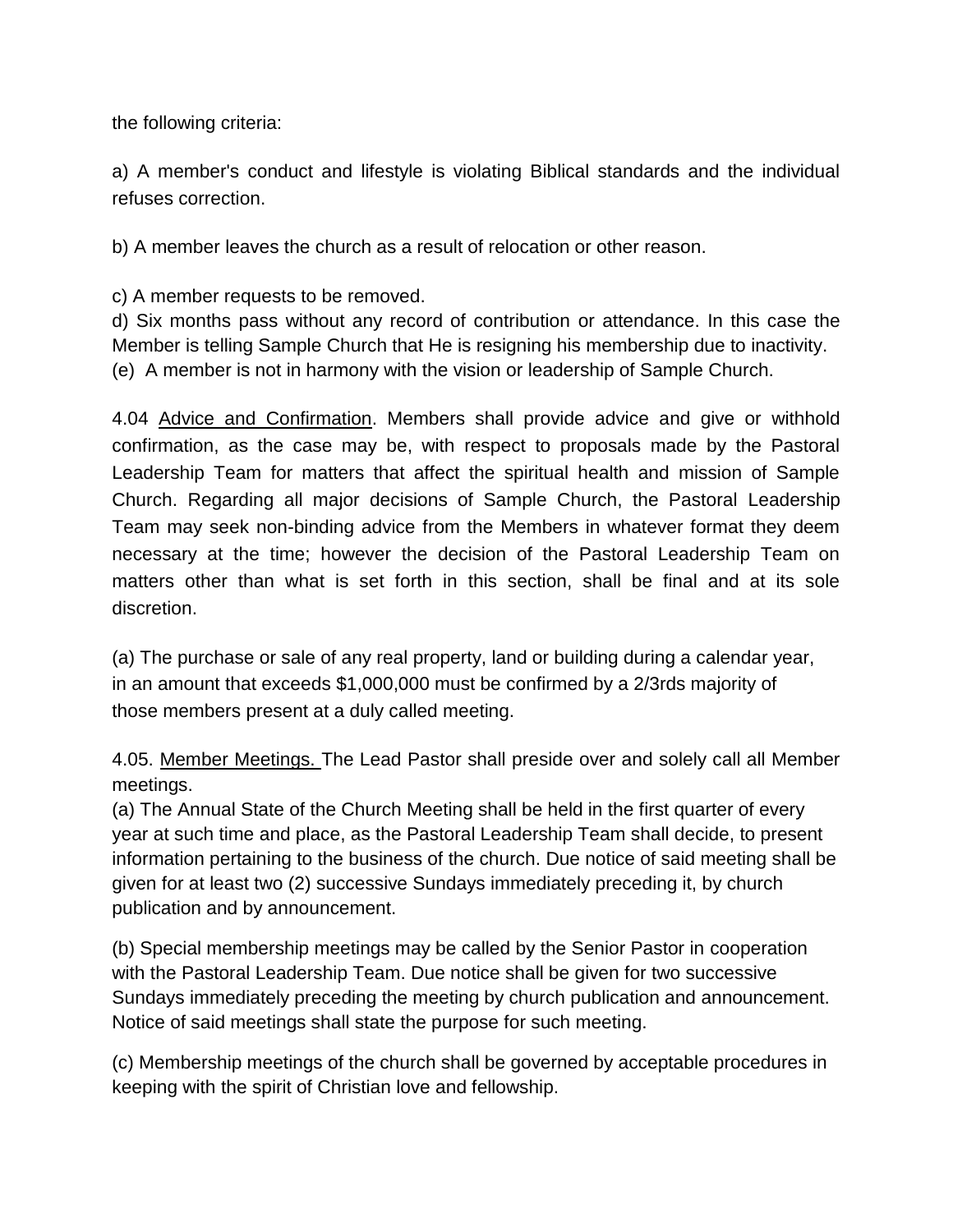(d) It is understood that all active Members should be able to voice any concern or seek additional information from the Lead Pastor or Pastoral Leadership Team prior to official meetings.

4.06. Voting and Quorum. A quorum shall consist of all Members in good standing that is present. No vote shall be taken at any Member meeting except as shall be authorized by the Pastoral Leadership Team. In order to be eligible to vote, a Member must be present to participate in discussions prior to a vote.

4.07. Establishing Initial Membership. For the purpose of adopting these bylaws provisional Membership shall be granted to the Pastoral Staff and the individuals who made up the original Sample Church Launch Team. Their Membership status will be confirmed upon completion of the membership course when offered by the Pastoral Leadership Team.

### **ARTICLE 5 DEACONS**

5.01. Function. Deacons are a specialized group of Members who are appointed by the Pastoral Leadership Team to assist in the spiritual ministry of Sample Church. They are to be considered Servant Leaders and are selected to serve as Deacons due to their already proven value and ministry in the church. They are the spiritual lay backbone of Sample church.

5.02. Prerequisites for Deacons. Being a Member in good standing is a prerequisite for serving as a Deacon. Furthermore, in order to be eligible to serve in said roles, a Member must possess the following qualities:

(a) Demonstrate the calling, character, competence, chemistry, and culture of leadership conducive to the Sample Church environment.

(b) Support the Pastors and refrain from divisive attitudes and behavior.

(c) Have wisdom, a good reputation, exemplary conduct, and self-control.

(d) Be committed to a covenant relationship with his/her spouse if married.

(e) Manage his own household wisely – being attentive to his/her own children, having their respect, and keeping them under control with true dignity.

(f) Not given to excessive drinking of alcoholic beverages and abstain from all illegal drugs.

(g) Abstain from all forms of extra-marital sensual behavior.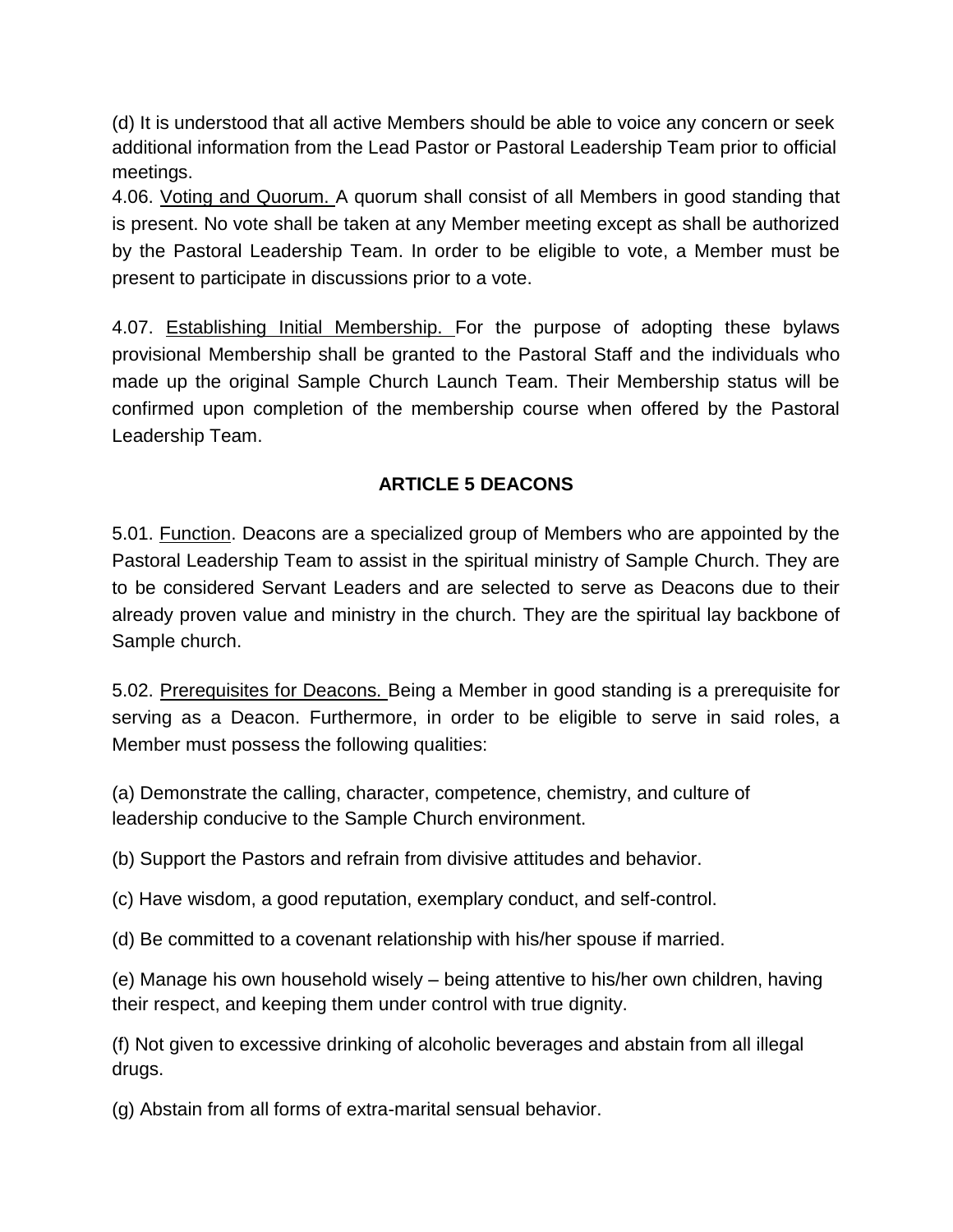(h) Not be a new convert.

(i) Be a member for at least six months

(j) Hold firmly to sound Scriptural doctrine so that he will be able to exhort and encourage others to good works and disprove those who speak against the Tenets of Faith of Sample Church.

(k) Contribute in tithes and offerings to the mission of Sample Church. 5.03. Duties. The duties of the Deacons include the following:

(a) Prayer and intercession for the Pastoral Leadership team and Sample Church.

(b) Special Ministry projects as directed from the Pastoral Leadership Team.

(c) Prayer and counseling of the church Partners and Members.

(e) The Deacons can call on the Council of Overseers to review a moral or ethical problem involving the Lead Pastor that is documented by more than one witness. A signed request for intervention by all deacons must be sent to the Council of Overseers and a copy sent to the Lead Pastor.

5.06. Appointment and Removal of Deacons**.** The Pastoral Leadership Team appoints the individual/couple to be a Deacon. There are no term limits; their appointment lasts as long as they or the Lead Pastor so desires. The Pastoral Leadership Team may remove any Deacon at its sole discretion at any time unless otherwise specified herein.

5.07. Meetings. The Lead Pastor and Spouse shall call and preside over all Deacon meetings. The Deacons will meet at least once per year to hear the heart of the Lead Pastor. They may meet more often at the discretion of the Lead Pastor.

### **ARTICLE 6 LEAD PASTOR**

6.01. Function. The Lead Pastor shall serve as the Spiritual Overseer of Sample Church, the President of the Corporation and the Chairman of the Board of Directors (Pastoral Leadership Team).

6.02. Duties. The Duties of the Lead Pastor include the following:

(a) Spiritual Oversight: The Lead Pastor shall work cooperatively with the Council of Overseers, the Pastoral Leadership Team, Deacons, Members and Partners. The Lead Pastor shall establish and communicate the God-given vision and mission of the church. Oversee and coordinate the day-to-day ministry and Coordinate the day-to-day administration of the church. He is also in charge of selecting the members of the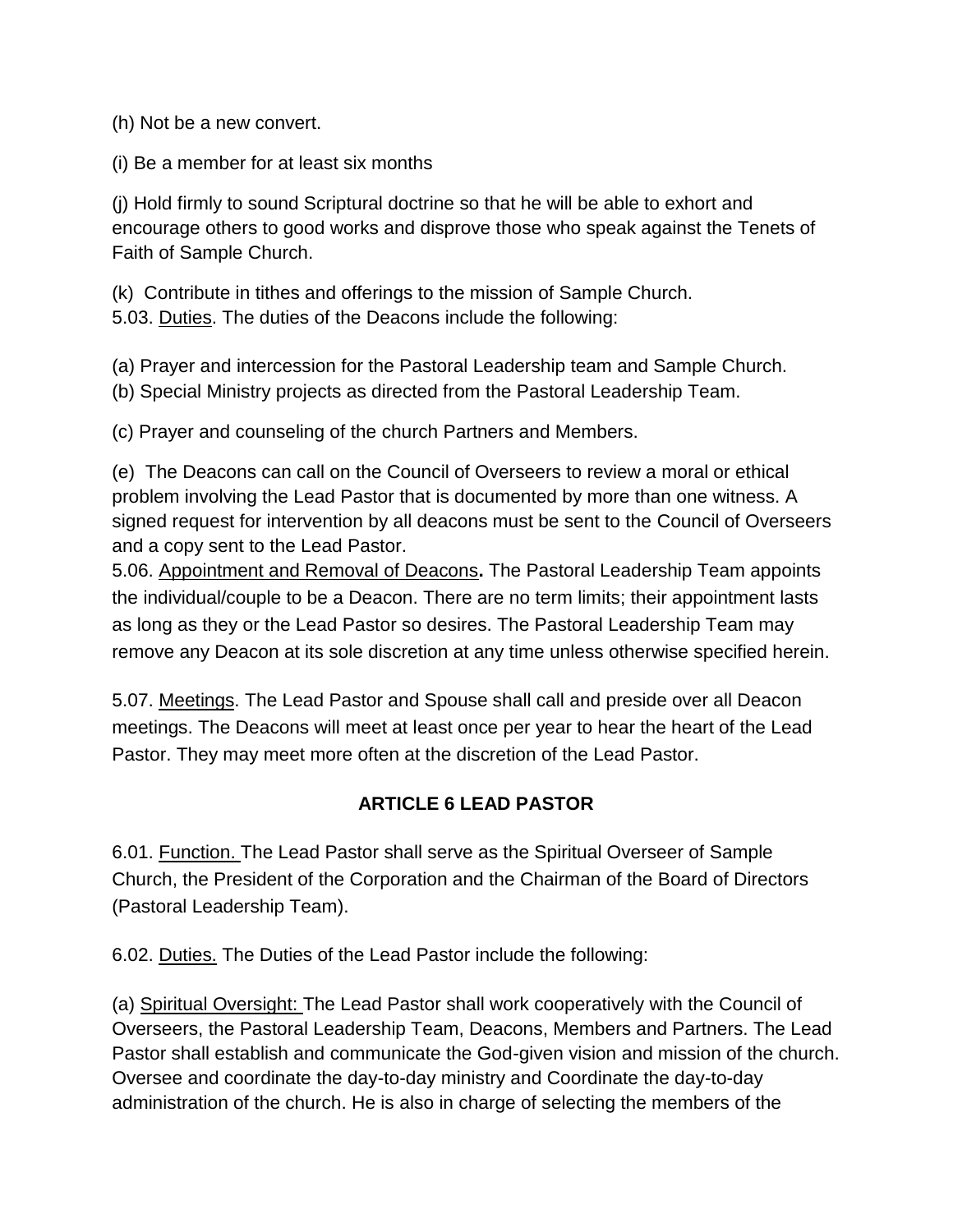Counsel of Overseers.

(b) Corporate Oversight: The Lead Pastor shall also serve as the Chief Executive Officer of the Corporation, Chairman of the Pastoral Leadership Team, and Chairman of Member Meetings, according to the Articles of Incorporation. He shall oversee all the ongoing activities related to the development, the implementation, and the maintenance of the spiritual and temporal mission and business of the church. He shall follow and adhere to the policies and procedures, both assumed and specifically outlined by these Bylaws herein, in compliance with federal, state, and municipal laws.

(c) The Lead Pastor shall preside over all meetings of the Pastoral Leadership Team who serve as the Board of Directors for the Corporation, assuring that all orders and resolutions of that team are fulfilled. The Lead Pastor shall also call the meetings for the Pastoral Leadership Team and determine the agenda for each meeting. He shall execute in the name of Sample Church all deeds, contracts, loans and other documents under the advice of the Treasurer and confirmation from the Pastoral Leadership Team. He shall also serve as an *ex-officio* member of the Deacons as well as all Ministry Teams, connection groups or any other group that meets within the body of Sample Church and shall have the general powers and duties of supervision and management usually vested in the executive office of any corporation.

(d) Budget and Expenditures: Since the Lead Pastor is primarily responsible for the spiritual life of Sample Church, he shall also have corporate authority to make expenditures, within the approved budget by the Pastoral Leadership Team and upon the advice of the Council of Overseers, ensuring that financial strength is directed toward the ministry directives of the Pastoral Leadership Team. The Lead Pastor, with the assistance of the Treasurer, shall be responsible for the preparation of an annual budget and its submission to the Pastoral Leadership Team, upon the approval of the Council of Overseers.

(e) Compensation: The Council of Overseers will serve as the Compensation Team for the function of the review of salary packages for all staff of the church, which is determined by the Lead Pastor or his designee. The Council of Overseers shall determine the Lead Pastor's salary.

6.03. Qualifications. The Lead Pastor must be an ordained minister in good standing. All other qualifications of the Lead Pastor will be determined by the Council of Overseers.

6.04. Appointment and/or Removal. In the event Lead Pastor is deceased while in office, incapacitated indefinitely, disciplined by the Council of Overseers, resigns, or if the position becomes vacant for any other reason, then the Council of Overseers shall work cooperatively with the remaining Pastoral Leadership Team members to locate a new Lead Pastor; Both bodies jointly functioning as one Pastoral Search Team. If the Lead Pastor resigns or is in good standing with the church and wishes to be a part of the pastoral search process he may do so as long as it is not deemed a conflict of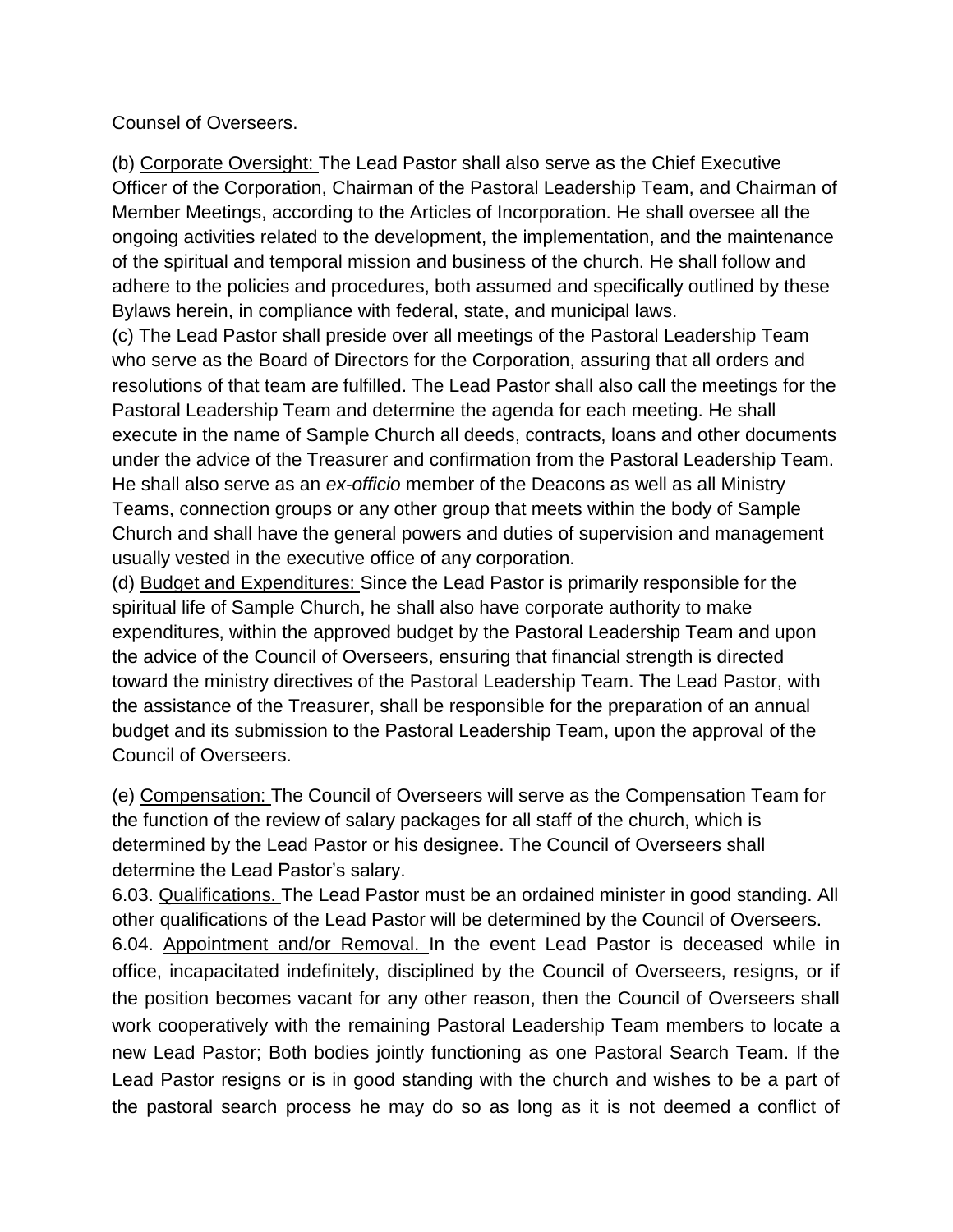interest by the Council of Overseers. Given the latitude for leadership the Lead Pastor is given under these Bylaws and the leadership and ministry qualities needed by the Lead Pastor to empower the church, the process of selection of a new Lead Pastor shall be conducted in the most careful manner.

Once the team has determined its choice of Lead Pastor, they shall present their Appointment to Sample Church at a duly called meeting or Public service.

If a situation should arise where immoral or illegal conduct is committed, it shall be the duty of the Council of Overseers to take appropriate actions while seeking input from the Pastors Credentialing Network. In the event that the Council of Overseers finds the level of the offense to be of extreme nature, they will call for the resignation of the Lead Pastor.

6.05. Transition between Lead Pastors. To ensure the unity of the church by a smooth transition between Lead Pastor appointments, the following procedures shall be followed:

(a) Governance During the Interim: At their discretion, the Pastoral Leadership Team, under the counsel of the Council of Overseers, may select an Interim Lead Pastor from outside or inside the Pastoral Leadership Team to fulfill the basic duties of the Lead Pastor until a new Lead Pastor is selected.

(b) Function and Limits of an Interim Lead Pastor: The Interim Lead Pastor shall not alter the philosophy of Sample Church to reflect his own personal views. The Interim Lead Pastor shall cover the primary preaching schedule, discharge the basic pastoral care duties, and ensure that the ministries of Sample Church continue to function. The Interim Lead Pastor shall not possess any other corporate powers granted to the Lead Pastor by these Bylaws. In the event that an Interim Lead Pastor is secured from outside Sample Church, he shall be remunerated for his service at a fair salary mutually agreed upon by the Interim Lead Pastor and the Pastoral Leadership Team under the counsel of the Treasurer and the Council of Overseers.

(c) Administration during the Interim Period: During the interim period between Lead Pastor appointments, members of the Pastoral Leadership Team are to continue in their positions. Should leadership or financial problems arise, the Interim Lead Pastor shall have the authority to alter the duties, roles, and/or terms of employment of all employees and the terms of service for all volunteer leadership positions, including dismissal if necessary, upon the ratification of the Council of Overseers. Any employees serving under a previous Lead Pastor shall tender their resignations to the new Lead Pastor immediately upon his appointment. The new Lead Pastor shall have up to six months to accept or reject said resignations. When the new Lead Pastor is in place, he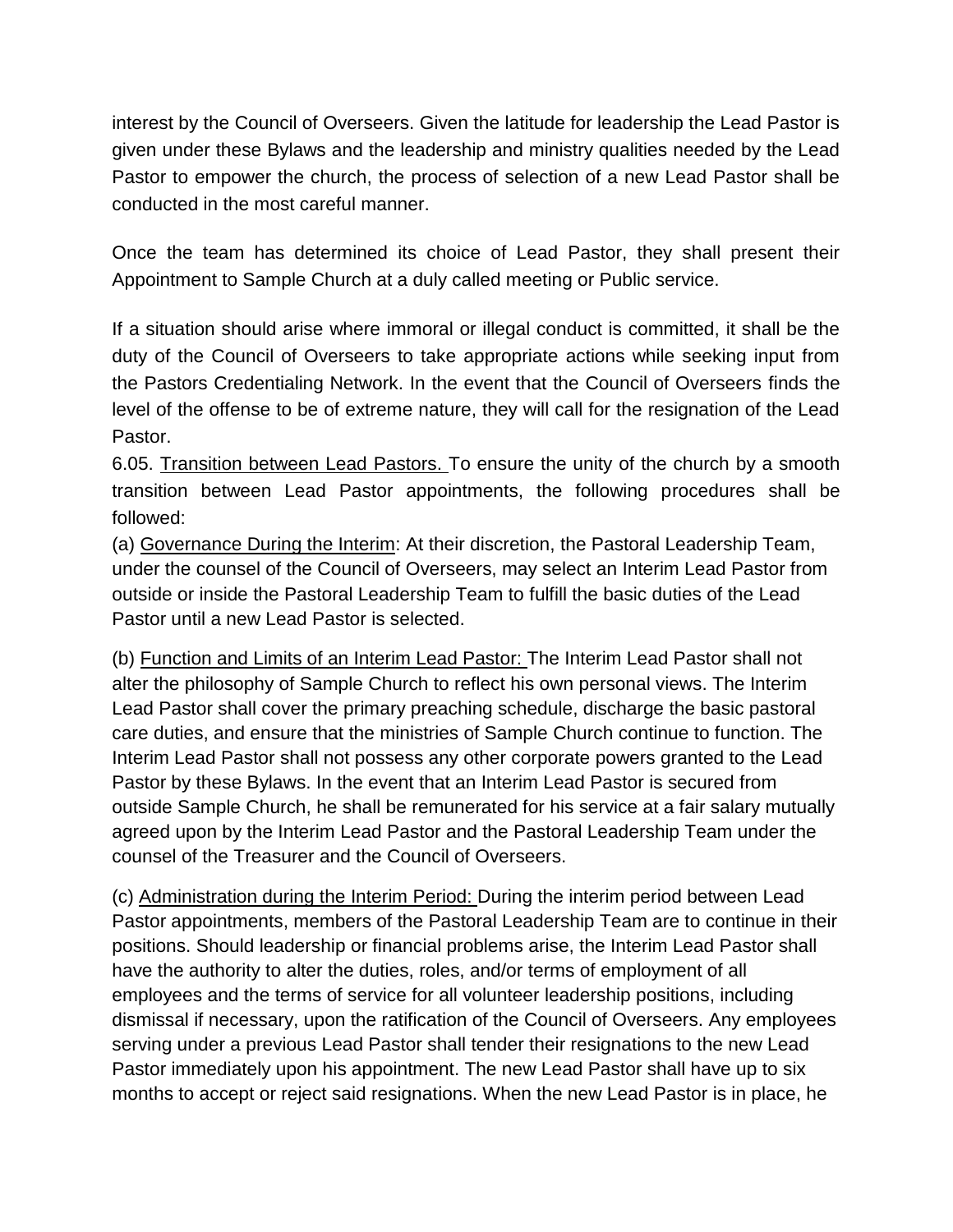has full authority to select his staff, replacing existing staff members if he should so choose.

### **ARTICLE 7 PASTORAL STAFF**

7.01.Function. A Staff Pastor includes a staff member that is assigned a ministerial responsibility by the Senior Pastor.

7.02. Qualifications. A Staff Pastor must meet the qualifications of a Deacon as described in 5.02 and must be a credentialed minister in good standing. All additional qualifications will be determined by the Lead Pastor.

7.03. Responsibilities. The responsibilities and duties shall be assigned by the Lead Pastor.

7.04. Appointment/Dismissal. Staff Pastors shall be appointed or dismissed by the Lead Pastor with the consideration of the Pastoral Leadership Team and/or the Counsel of Overseers.

### **ARTICLE 8 OFFICERS**

8.01. Officer Positions. The officers of the Corporation shall be a President, a Secretary/Treasurer, and a Vice President. The Pastoral Leadership Team may create additional officer positions, define the authority and duties of each such position, and elect or appoint persons to fill the positions. Any two or more offices may be held by the same person, except the offices of President and Secretary.

8.02. Election and Term of Office. The officers of the Corporation shall be appointed by the Lead Pastor and confirmed by the Pastoral Leadership Team. Each officer shall hold office until a successor is duly selected and appointed.

8.03. Removal. Any officer, other than the President, may be removed by the Lead Pastor with the confirmation of the Council of Overseers.

8.04. Removal of the President. The President who is the Lead Pastor may only be removed for good cause upon unanimous consent of the Council of Overseers.

8.05. Resignation. Any officer may resign at any time by giving written notice to the Board of Directors, the President, or the Secretary. Such resignation shall take effect at the time specified in the notice. The acceptance of such resignation shall not be necessary to make it effective.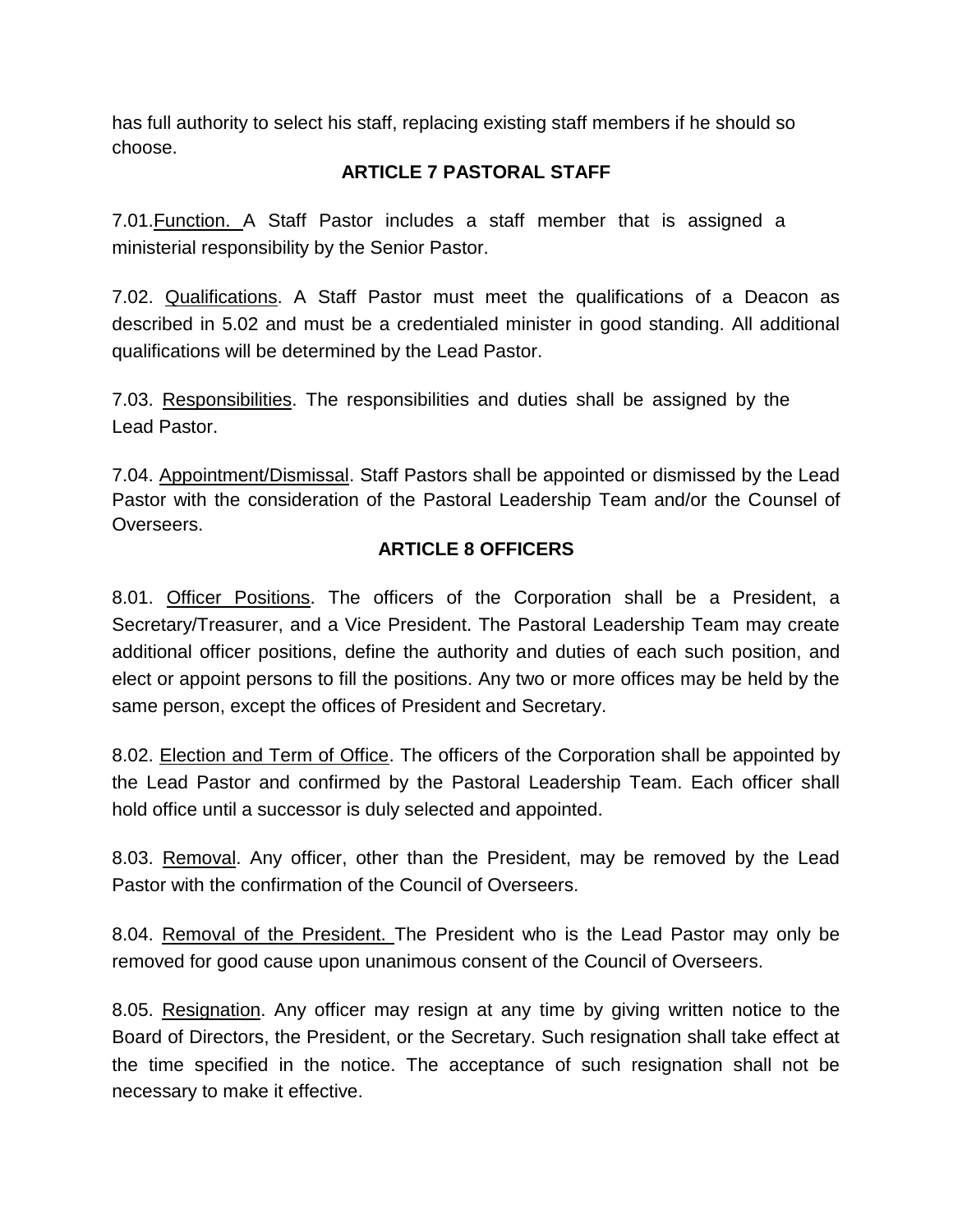8.06. President. The President shall be the chief executive officer of the Corporation. The President shall supervise and control all of the business and affairs of the Corporation and may execute any deeds, mortgages, bonds, contracts, or other instruments that the Pastoral Leadership Team authorizes to be executed. The President shall provide spiritual leadership to the Corporation. The President shall perform other duties prescribed by the Pastoral Leadership Team and all duties incident to the office of President.

8.07. Vice-President. When the President is absent, is unable to act, or refuses to act, the Vice President shall perform his or her duties. When the Vice President acts in place of the President, he or she shall have all the powers of and be subject to all the restrictions upon the President. The Vice President shall perform other duties as assigned by the President and be present at all Council of Overseer Meetings.

8.08. Secretary/Treasurer. The secretary/treasurer should be an officer of the corporation on the Pastoral Leadership Team. As Secretary, the Secretary/Treasurer shall act as clerk and record (or have recorded) all votes and the minutes of all proceedings in a book to be kept for that purpose. He shall oversee the keeping of the membership rolls of the corporations, and in general perform the duties usually incident to the office of secretary. He shall also oversee such further duties as shall be prescribed from time to time by the Pastoral Leadership Team or by the President.

Treasurer's role over Accounting. As Treasurer, the secretary / treasurer shall oversee the keeping of full and accurate accounts of the receipts and disbursements in books belonging to the Corporation, and shall oversee the deposit of all monies and other valuable effects in the name and to the credit of the corporation in such banks and depositories as may be designated by the president. He will assist the President in the creation of the annual budget by providing the necessary information to create such a budget. He does not determine expenditures, but he shall oversee the disbursement of the funds of the corporation as may be ordered by the Pastoral leadership Team or the president. He shall perform the duties usually incident to the office of Treasurer and such other duties as may be prescribed from time to time by the Pastoral Leadership Team or by the president.

### **ARTICLE 9 TRANSACTIONS OF THE CORPORATION**

9.01. Contracts. The Pastoral Leadership Team may authorize any officer or agent of the Corporation to enter into a contract or execute and deliver any instrument in the name of and on behalf of the Corporation. This authority may be limited to a specific contract or instrument or it may extend to any number and type of possible contracts and instruments.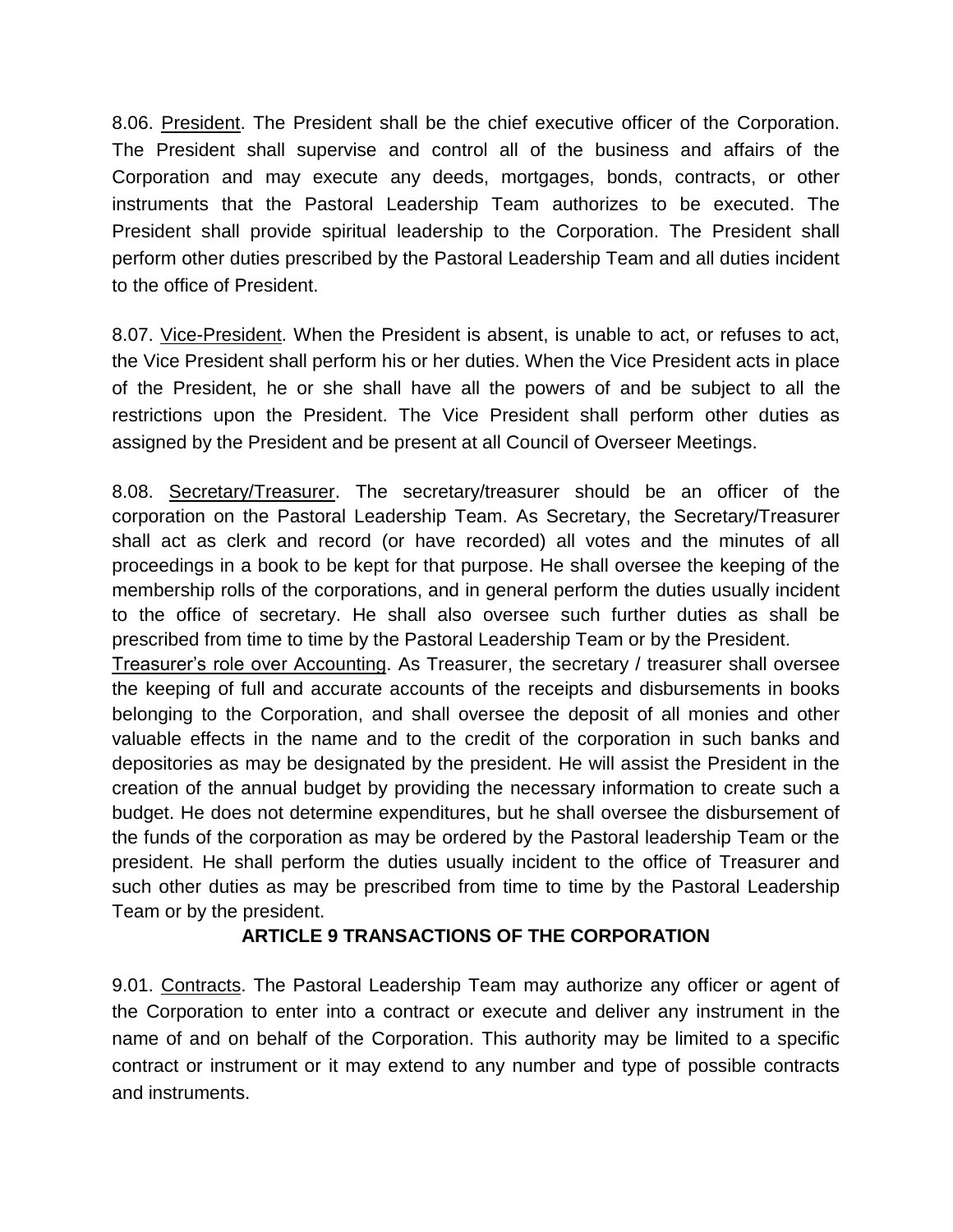9.02. Deposits. All funds of the Corporation shall be deposited to the credit of the Corporation in banks, trust companies, or other depositories that the Pastoral Leadership Team selects.

9.03. Gifts. The Pastoral Leadership Team may accept any contribution, gift, bequest, or devise for the general purposes or for any special purpose of the Corporation.

9.04. Loans and Related Parties. The Corporation shall not make any loan to a Director or officer of the Corporation.

9.06. Prohibited Acts. As long as the Corporation is in existence, and except with the prior approval of the Board of Directors, no Director, officer, or committee member of the Corporation shall:

(a) Do any act in violation of the Bylaws or a binding obligation of the Corporation.

(b) Do any act with the intention of harming the Corporation or any of its operations.

(c) Do any act that would make it impossible or unnecessarily difficult to carry on the intended or ordinary business of the Corporation.

(d) Receive an improper personal benefit from the operation of the Corporation.

(e) Use the assets of this Corporation, directly or indirectly, for any purpose other than carrying on the business of this Corporation.

(f) Wrongfully transfer or dispose of property of the Corporation, including intangible property such as good will.

(g) Use the name of the Corporation (or any substantially similar name) or any trademark or trade name adopted by the Corporation, except on behalf of the Corporation in the ordinary course of the Corporation's business.

(h) Disclose any of the Corporation's business practices, trade secrets, or any other information not generally known to the business community to any person not authorized to receive it.

### **ARTICLE 10 ACQUISITION AND DISPOSITION OF PROPERTY**

10.01. Authority. No asset, real estate or otherwise, valued in excess of 20% of the current approved operating budget, or \$250,000, whichever amount is lower, shall be purchased by Sample Church, nor shall a contract to sell said major Sample Church assets be entered into, unless the same shall be first approved by the Pastoral Leadership Team and confirmed by the Council of Overseers. Furthermore, the Pastoral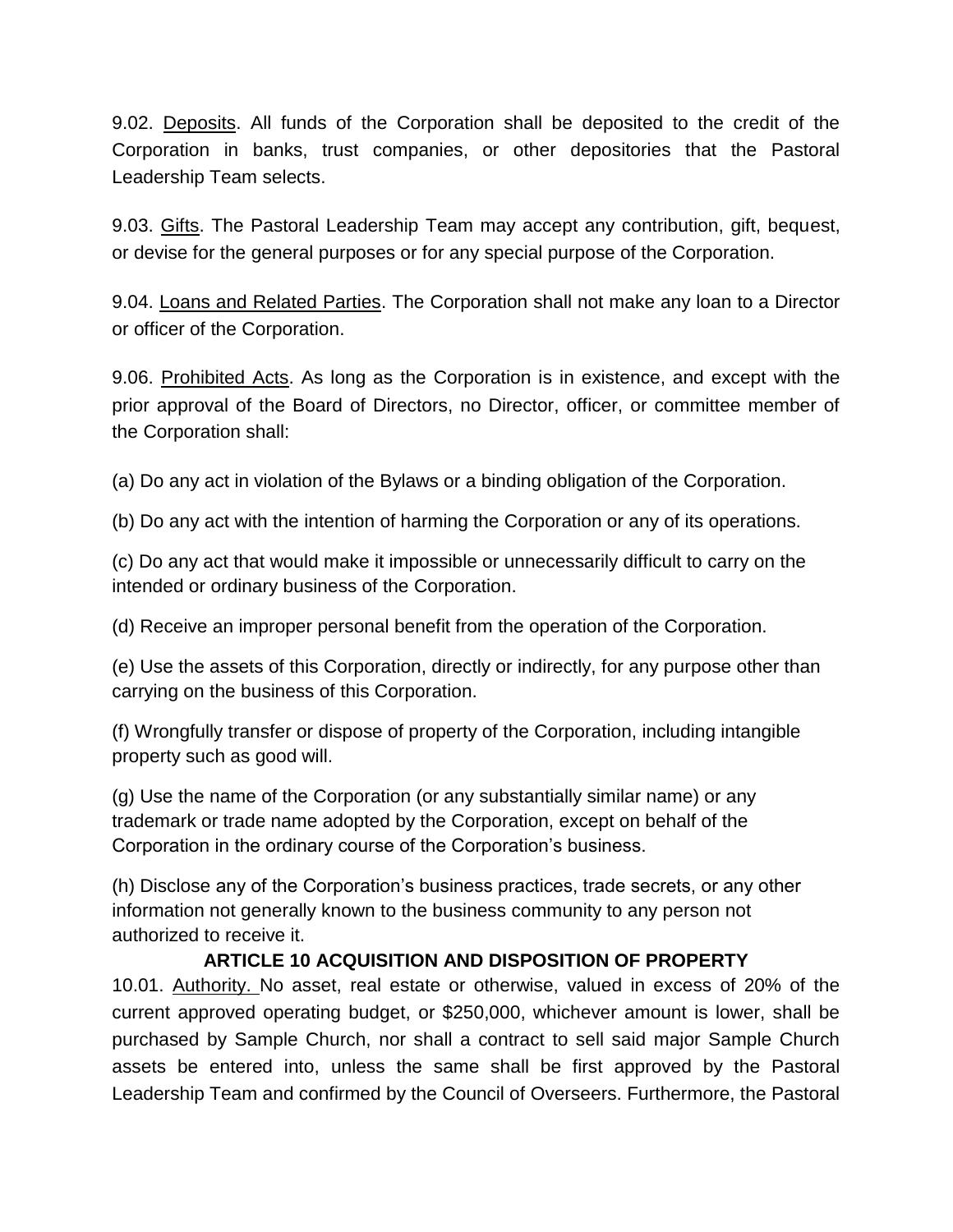Leadership Team, upon the advice of the Council of Overseers, have the authority to unilaterally accept major assets, including real property, valued in excess of the current approved operating budget if it is partially or entirely being donated, provided that it has clear title and that any funding used to augment the donation does not exceed available funding.

10.02. Documentation. Title to all real property acquired by Sample Church shall be deeded to Sample Church and held in its name. The Lead Pastor and/or the Treasurer shall certify all documents relating to the purchase, sale, or lease of real property, and that the same has been duly authorized in accordance with these Bylaws.

10.03. Property Status upon Division. In the event the Partners of Sample Church become divided over irreconcilable differences, all property of Sample Church shall remain with those Members, whatever their number, whom the Council of Overseers and Pastoral Leadership Team side with. The Council of Overseers shall be allowed to address the situation after due investigation, the Council of Overseers shall make a binding determination as to which Members are adhering to the Tenets of Faith and in agreement with the Pastoral leadership team, the same shall be deemed authorized to continue as Members under these Bylaws. The remaining Members shall then have their membership revoked.

10.04. Property and Asset Status upon Disaffiliation. Sample Church shall not disaffiliate with the Affiliated Network without a decision of the Pastoral Leadership Team and a confirmation by the Council of Overseers. Such proposal shall include a statement of the reasons for the proposed change in affiliation and be kept on file in the official minutes for access to any Member who desires to read it. Upon disaffiliation from an Affiliate Network, property owned by Sample Church shall remain the property of Sample Church.

### **ARTICLE 11 BOOKS AND RECORDS**

11.01. Required Books and Records. The Corporation shall keep correct and complete books and records of account. The Corporation's books and records shall include:

(a) A file-endorsed copy of all documents filed with the State Secretary of State.

(b) A copy of the Bylaws, and any amendments to the same.

(c) Minutes of the proceedings of the Board of Directors, and of any committees having the authority of the Board of Directors.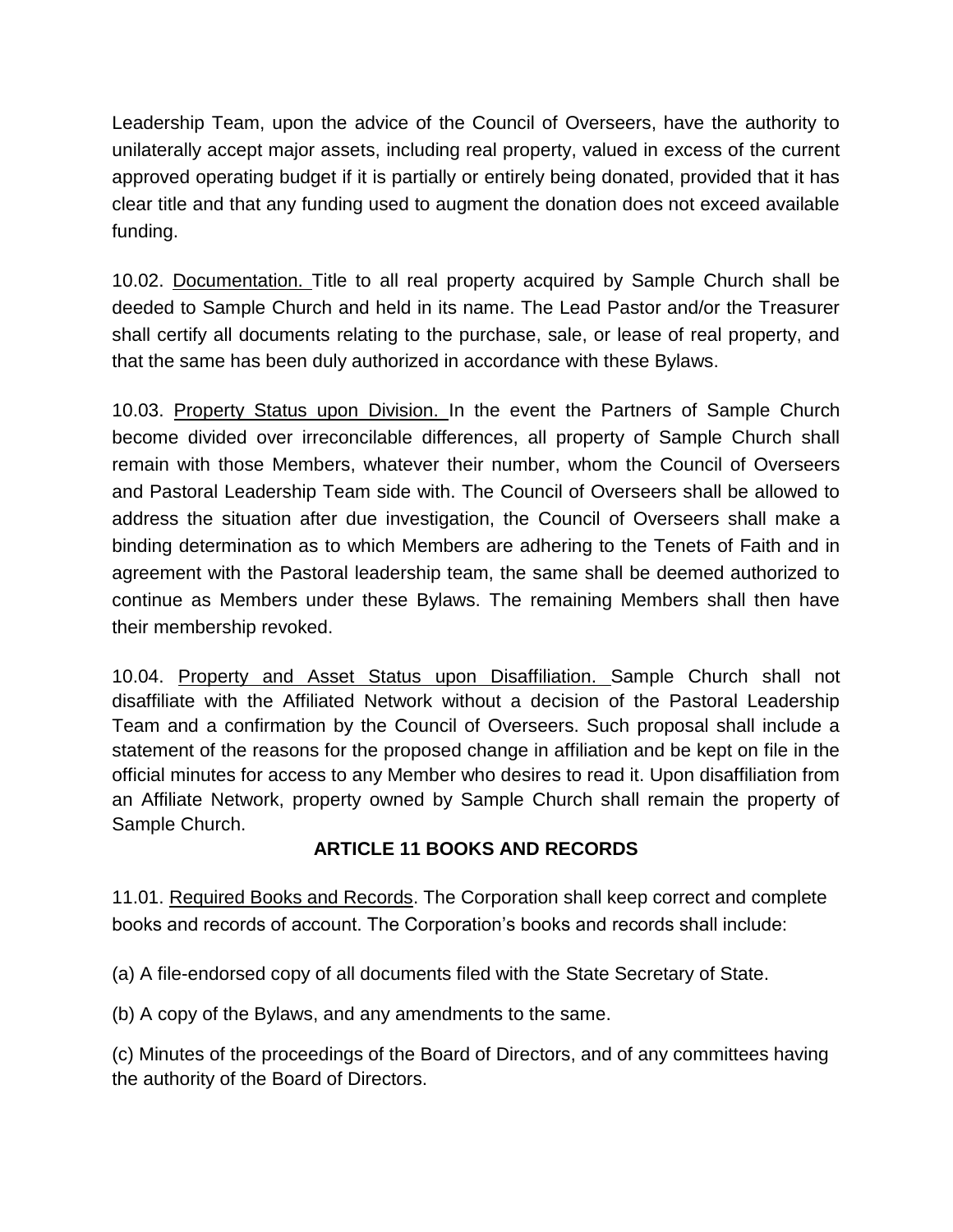(d) A list of the names and addresses of the Directors, Members and Officers of the Corporation.

(e) A balance sheet for the three (3) most recent fiscal years.

(f) An income statement for the three (3) most recent fiscal years.

(g) All rulings, letters, and other documents relating to the Corporation's federal, state, and local tax status.

### **ARTICLE 12 SPECIAL PROCEDURES CONCERNING MEETINGS**

12.01. Meeting by Electronic Means. The Board of Directors, and any committee of the Corporation, may hold a meeting by telephone conference call or other electronic means in which all persons participating in the meeting can hear each other.

### **ARTICLE 13 AMENDMENTS TO BYLAWS**

13.01. Amendments. The Bylaws may be altered, amended, or repealed, and new Bylaws may be adopted by the Pastoral Leadership Team upon confirmation of the Council of Overseers. The notice of any meeting at which the Bylaws are altered, amended, or repealed, or at which new Bylaws are adopted shall include the text of the proposed Bylaw Sections as well as the text of any existing sections proposed to be altered, amended, or repealed or a fair summary of those sections.

### **ARTICLE 14 MISCELLANEOUS**

14.01. Legal Authorities Governing Construction of Bylaws. The Bylaws shall be construed in accordance with the laws of the state of State. All references in the Bylaws to statutes, regulations, or other sources of legal authority shall refer to the authorities cited, or their successors, as they may be amended from time to time.

14.02. Legal Construction. If any section of the Bylaws is held to be invalid, illegal, or unenforceable in any respect, the invalidity, illegality, or unenforceability shall not affect any other section and the Bylaws shall be construed as if the invalid, illegal, or unenforceable section had not been included in the Bylaws.

14.03. Dispute Resolution. Any controversy, claim, or dispute arising from or related to these Bylaws shall be settled by mediation and, if mediation is unsuccessful, by legally binding Christian arbitration. Judgment upon an arbitration decision may be entered in any court otherwise having jurisdiction. The parties understand that these methods shall be the sole remedy for any controversy, claim, or dispute arising out of these Bylaws and they expressly waive their rights to file a lawsuit in any civil court against one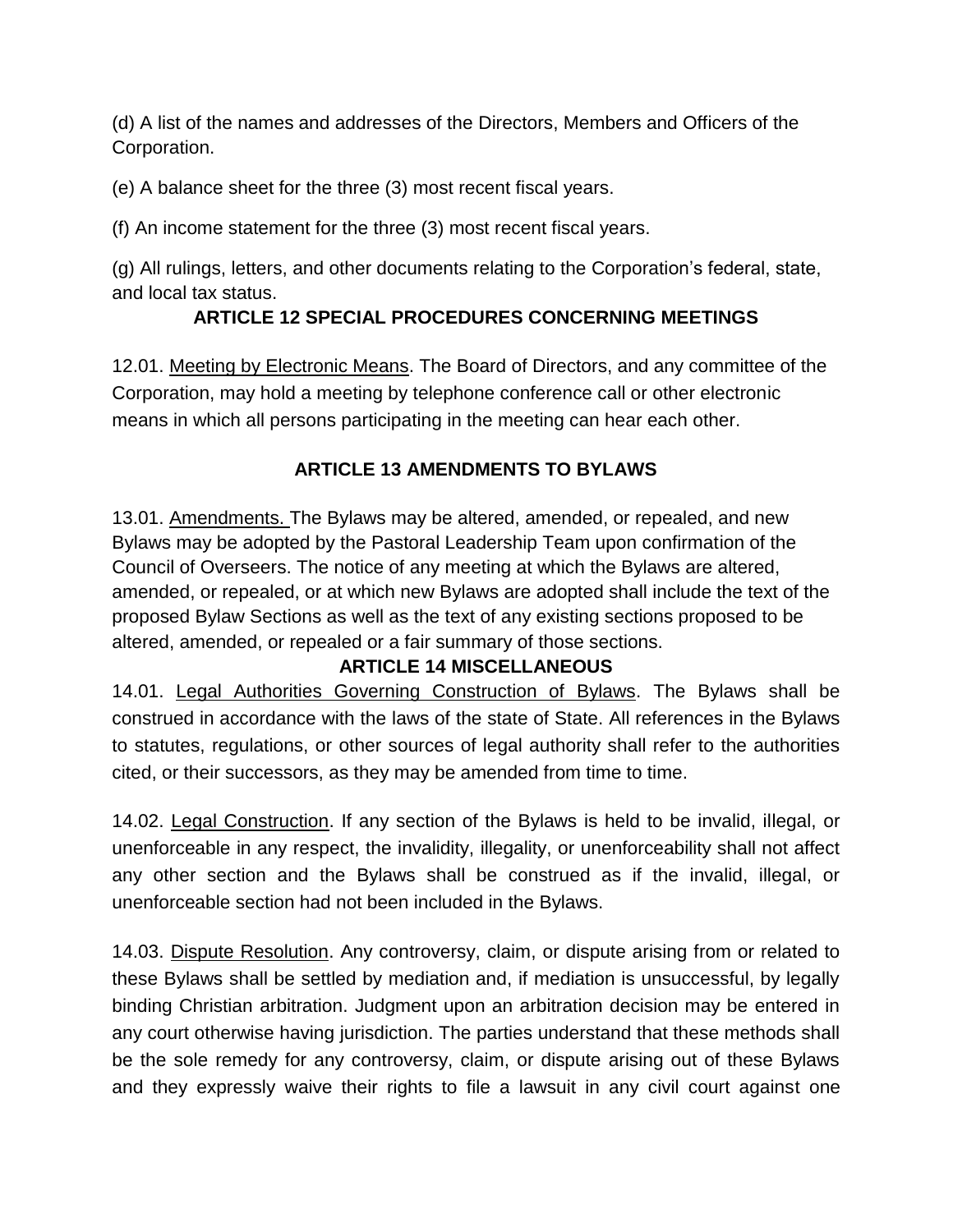another for such controversies, claims or disputes, except to enforce an arbitration decision.

14.04. Gender. Wherever the context requires, all words in the Bylaws in the male gender shall be deemed to include the female or neuter gender, all words in the female gender shall be deemed to include the male or neuter gender, all singular words shall include the plural, and all plural words shall include the singular.

### **ARTICLE 15 EMERGENCY POWERS AND BYLAWS**

An "emergency" exists for the purposes of this section if a quorum of the directors cannot readily be obtained because of some catastrophic event. In the event of an emergency, the Pastoral Leadership Team may: (a) modify lines of succession to accommodate the incapacity of any director, officer, employee or agent; and (b) relocate the principal office, designate alternative principal offices or regional offices, or authorize officers to do so. During an emergency, notice of a meeting of the Pastoral Leadership Team only needs to be given to those directors whom it is practicable in any manner including by publication or radio. One or more officers of the Corporation present at a meeting of the Pastoral Leadership Team may be deemed directors for the meeting, in order of rank and within the same rank and order of seniority, as necessary to achieve a quorum. Corporate action taken in good faith during an emergency binds a corporation and may not be the basis for imposing liability on any director, officer, employee or agent of the Corporation on the ground that the action was not authorized. The Pastoral Leadership Team may also adopt emergency bylaws, subject to amendments or repeal by the full Board of Directors, which may include provisions necessary for managing the corporation during an emergency including; (a) procedures for calling a meeting of the Board of Directors; (b) quorum requirements for the meeting; and (c) designation of additional or substitute directors. The emergency bylaws shall remain in effect during the emergency and shall be revoked after the Pastoral Leadership Team has deemed that the emergency has ended.

### CERTIFICATE OF SECRETARY

I certify that I am the duly elected and acting Secretary of SAMPLE CHURCH and that the foregoing bylaws constitute the Bylaws of the Corporation. The Bylaws were duly adopted at a meeting of the Pastoral Leadership Team held on November 2, 2008.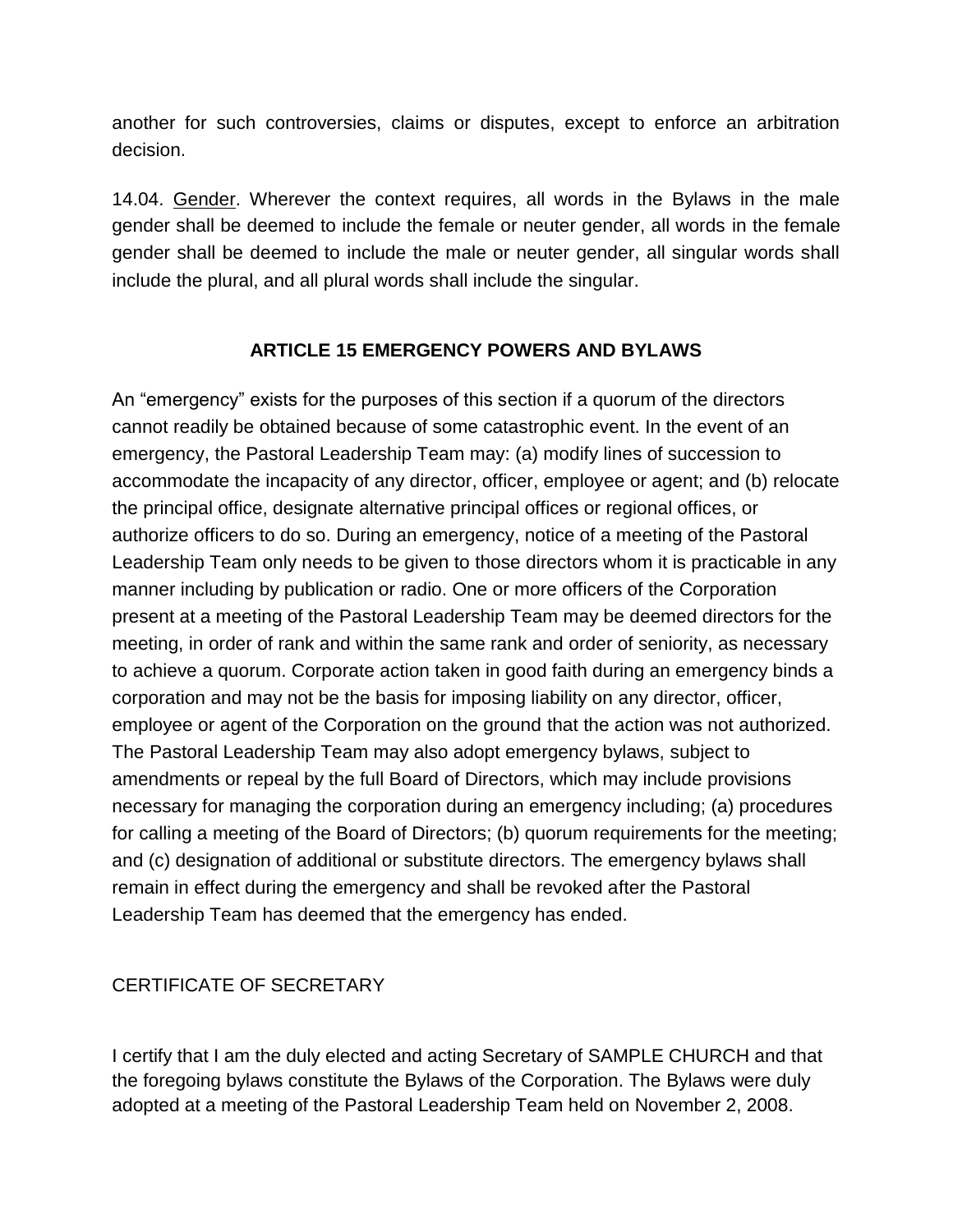### **Sample Two**

### **ANY MINISTRY NETWORK RECOMMENDED BYLAWS**

### **for**

### **Sovereign Churches – Abridged Version**

# **TABLE OF CONTENTS**

TABLE OF CONTENTS.. 1 PREAMBLE.. 2 ARTICLE I. NAME.. 2

ARTICLE II. PURPOSE AND PREROGATIVES.. 2

ARTICLE III. AFFILIATION AND RELATIONSHIP.. 3

ARTICLE IV. PRINCIPLES FOR FELLOWSHIP.. 4

ARTICLE V. TENETS OF FAITH.. 4

ARTICLE VI. MEETINGS.. 4

Section 1. Order of Business: 4

Section 2. Membership Meetings: 4

Section 3. Board of Directors. 5

ARTICLE VII. MEMBERSHIP.. 5

Section 1. Partners (Voting Members) 6

Section 2. Voting Rights. 6

Section 3. Non-Voting Partners. 6

Section 4. Honorary Partners/Non-Active Partners. 7

- Section 5. Review of Partnership Roster 7
- Section 6. Transfer of Partnership/Membership. 7

Section 7. Inactive Status/Loss of Partnership. 7

ARTICLE VIII. CORPORATE MANAGEMENT. 8

Section 1. Leadership Team... 8

Section 2. Board of Directors. 8

Section 3. Officers. 10

Section 4. The President/Lead Pastor 10

Section 5. Ministerial Staff/Associates (Pastors): 12

Section 6. The Vice President 13

Section 7. The Corporate Secretary. 13

Section 8. The Treasurer: 13

ARTICLE IX. DEPARTMENTS, TEAMS, AND COMMITTEES.. 14

ARTICLE X. COMPENSATION/REMUNERATION.. 14

ARTICLE XI. PROPERTY AND CONTRACTS.. 14

ARTICLE XII. DISSOLUTION.. 15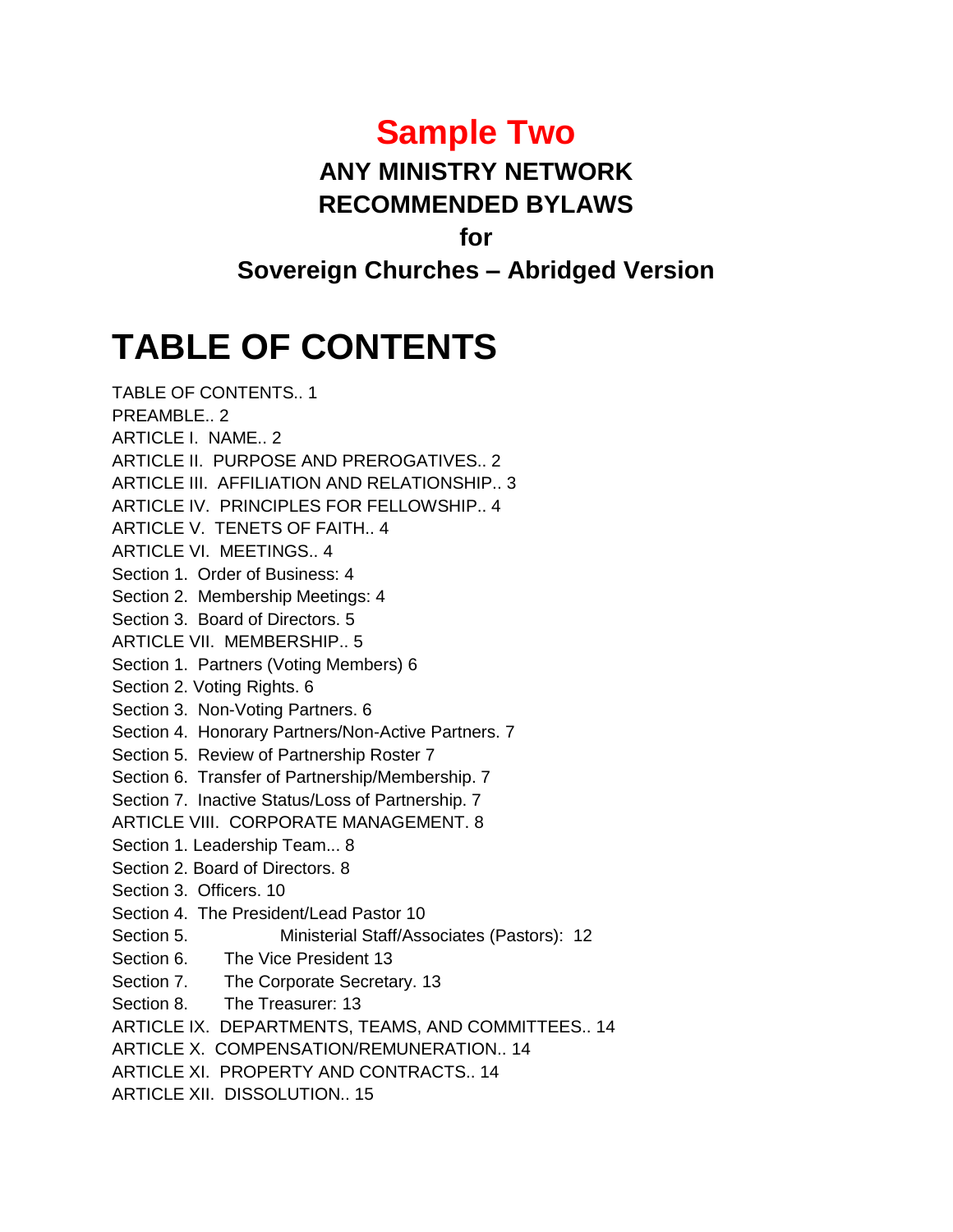ARTICLE XIII. RECORDS.. 15 Article XIV: INDEMNIFICATION.. 15 ARTICLE XV. AMENDMENTS.. 16

> **BYLAWS FOR \_\_\_\_\_\_\_\_\_\_\_\_\_\_\_\_\_\_\_\_\_ Church**

## **PREAMBLE**

*NOTE: This Preamble can be used as is, or edited according to your own local church interests. It may or make reference to your own beginnings as a church, mission statement, or core values.*

For the purpose of establishing and maintaining a place for the worship of Almighty God, our Heavenly Father; to provide for Christian fellowship for those of like precious faith where the Holy Spirit may be honored according to our distinctive testimony; to assume our share of responsibility and the privilege of propagating the gospel of Jesus Christ by all available means, both at home and in foreign lands; we, whose names appear on the membership roster under the above date, do hereby recognize ourselves as a sovereign church of God as defined in Article VII of the Bylaws of The Any Ministry Network of the Assemblies of God, and declare that we hereby adopt the following articles of church order and submit ourselves to be governed by them.

## **ARTICLE I. NAME**

The name of this corporation (hereinafter referred to as "church," "this church" or "the church") is

\_\_\_\_\_\_\_\_\_\_\_\_\_\_\_\_\_\_\_\_\_\_\_\_\_\_\_\_\_\_\_\_, of the City of \_\_\_\_\_\_\_\_\_\_\_\_\_\_\_\_\_\_\_\_\_\_, County of

 $\blacksquare$  . State of  $\blacksquare$ 

# **ARTICLE II. PURPOSE AND PREROGATIVES**

The purpose of this church shall be to:

- a. Encourage and promote the evangelization of the world.
- b. Establish and maintain the worship of God.
- c. Provide a basis of fellowship among fellow believers.
- d. Encourage and promote the spiritual growth and discipleship of believers.
- e. To respond to human need with ministries of service and compassion.
- f. Own, hold in trust, use, sell, convey, mortgage, lease, or otherwise acquire or dispose of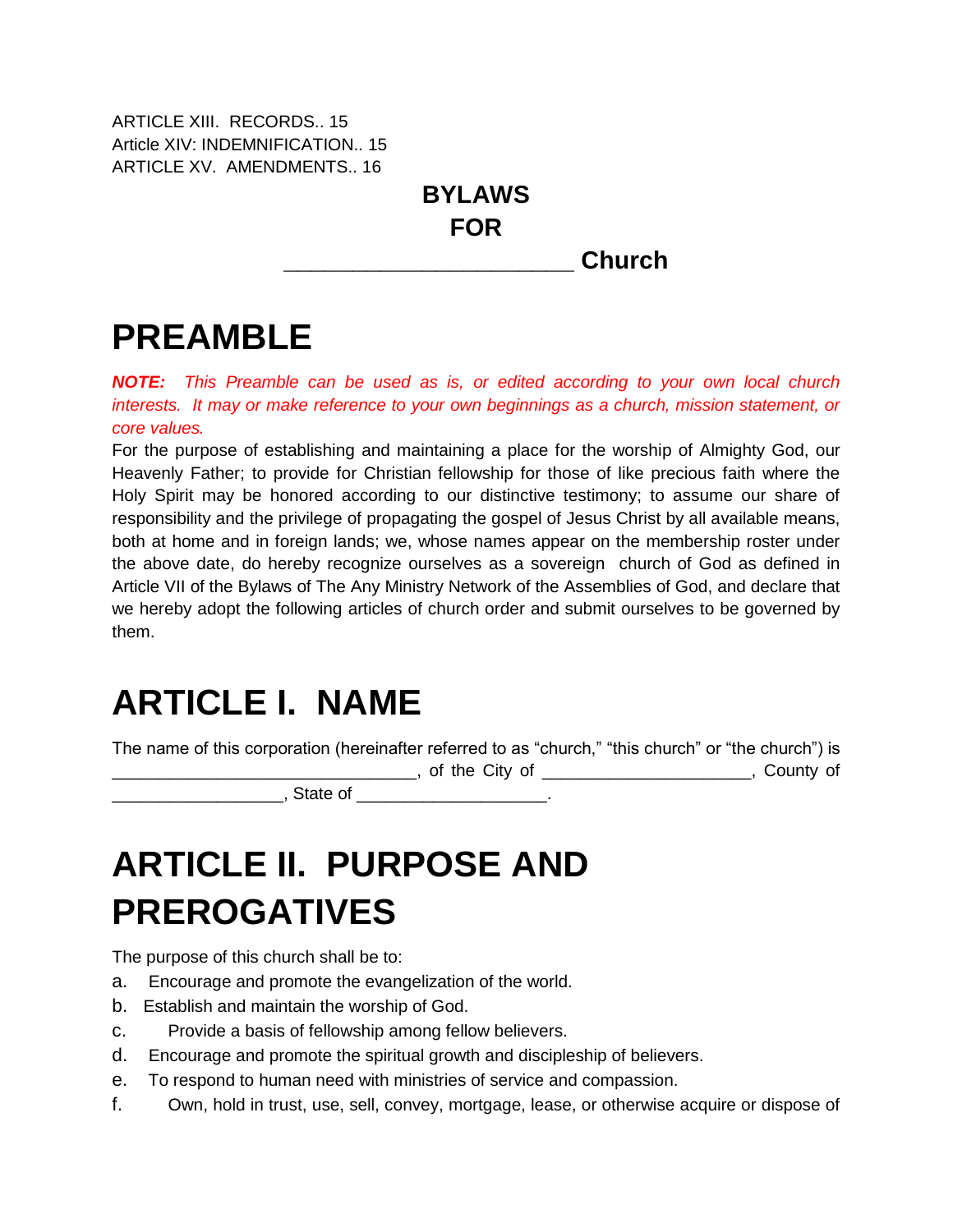such property (real or chattel) as may be needed for accomplishing the mission of the church.

# **ARTICLE III. AFFILIATION AND RELATIONSHIP**

This church recognizes that it is a sovereign member church of The Any Ministry Network, herein after referred to as AMN, with headquarters at Any City, Any State, and agrees as a condition of membership to abide by the Constitution and/or Bylaws of the AMN. This church further declares itself to be in full cooperative fellowship with all other churches that are affiliated with the Any Ministry Network and to share in the privileges and assume the responsibilities enjoined by this relationship.

In furtherance of the above relationship, this church agrees to:

1. Cooperate by every possible means in the extension of God's work and Kingdom throughout the world.

2. Support the missions program agreed upon by the Any Ministry Network.

- 3. Participate in Any Ministry Network sessions via duly-chosen delegates.
- 4. Share in support of the Any Ministry Network.

5. Recognize that designated officials of the Any Ministry Network Council shall have the right to be present at any Board of Directors or membership meeting of this church for whatever reason or purpose.

6. Invite the counsel of the Any Ministry Network officers in the event of church difficulty or when changing pastors.

7. Recognize that any serious dispute between the Pastor and the church shall be submitted to binding arbitration before a designated panel of The Any Ministry Network in lieu of seeking redress in the civil courts of this state or elsewhere.

8. Recognize that the Any Ministry Network Council shall have the right and authority to: (a) approve scriptural doctrine and conduct, (b) disapprove unscriptural doctrine and conduct, as stated in the Any Ministry Network Bylaws; and (c) withdraw its certificate of membership if deemed necessary.

9. Submit any serious dispute between members to binding arbitration before a designated panel from this church chosen by the Board of Directors in lieu of seeking redress in the civil courts of this state or elsewhere.

## **ARTICLE IV. PRINCIPLES FOR FELLOWSHIP**

This church shall as nearly as possible represent the body of Christ as described in the New Testament, recognizing the principles inherent in that body as also inherent in this fellowship, particularly the principles of unity, fellowship, cooperation, and equality.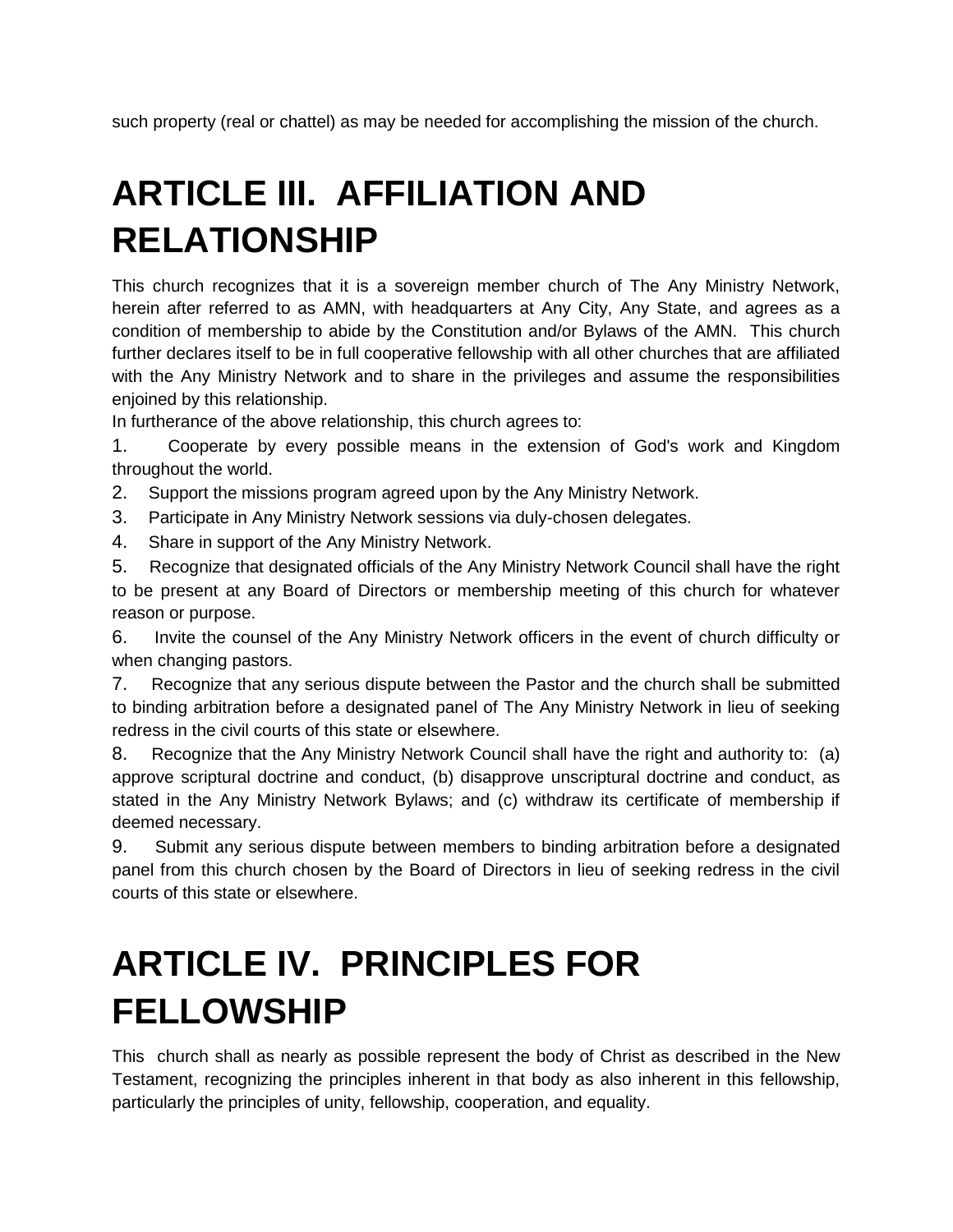# **ARTICLE V. TENETS OF FAITH**

This church accepts the Bible as our all-sufficient rule for faith and practice. This church adopts as its tenets of faith the statement of faith of the Any Ministry Network.

## **ARTICLE VI. MEETINGS**

### **Section 1. Order of Business:**

In order to expedite the work of the church business meetings and the Official Board meetings and to avoid confusion in deliberations, all meetings shall be governed by the accepted rules of parliamentary procedure in keeping with the spirit of Christian love and fellowship under the guidance of the Holy Spirit. The parliamentary authority shall be *Robert's Rules of Order, (any current edition)*, and it shall apply when it is not inconsistent with the Bylaws or any special rules of order that this church may adopt in the future.

### **Section 2. Membership Meetings:**

#### *NOTE: State non-profit corp law requires an annual membership meeting. It is recommended that you keep this section as is, although the date is flexible.*

a. Annual: The annual meeting of the members (partners) of this corporation shall be held no later than the 15<sup>th</sup> day of March, in each year. Notice of said meeting shall be provided in printed or electronic format and made available to the partners not less than ten (10) nor more than fifty (50) days before the date of said annual meeting.

b. Special: Special meetings of the partners of this corporation may be called from time to time at the discretion of the Pastor, the Board of Directors, or by petition listing twenty percent (20%) of the active partnership of this church. Notice of all special meetings shall be given by the Secretary (officer on the Board of Directors) and shall state the purpose or purposes for which the meeting is to be called. Notice of said meeting shall be provided in printed or electronic format and made available to the partners not less than ten (10) nor more than fifty (50) days before the date of said business meeting. No other business shall be considered at any special meeting other than that described in said notice.

NOTE: Notice of all special meetings shall also be given in writing to the Any Ministry Network. When feasible, a Any Ministry Network official or executive officer shall also chair any meeting called by petition of the members as stated above.

c. Voting Rights: Each partner member shall be entitled to one vote. Voting by proxy or absentee ballot shall not be allowed. Partners shall vote on matters listed in Article VII., Section 2.

d. Quorum: The partners present at any duly called business meeting shall constitute a quorum.

e. Adoption: The vote of a majority of those votes entitled to be cast by the partners present shall be necessary for adoption of any matter voted upon by the members unless a greater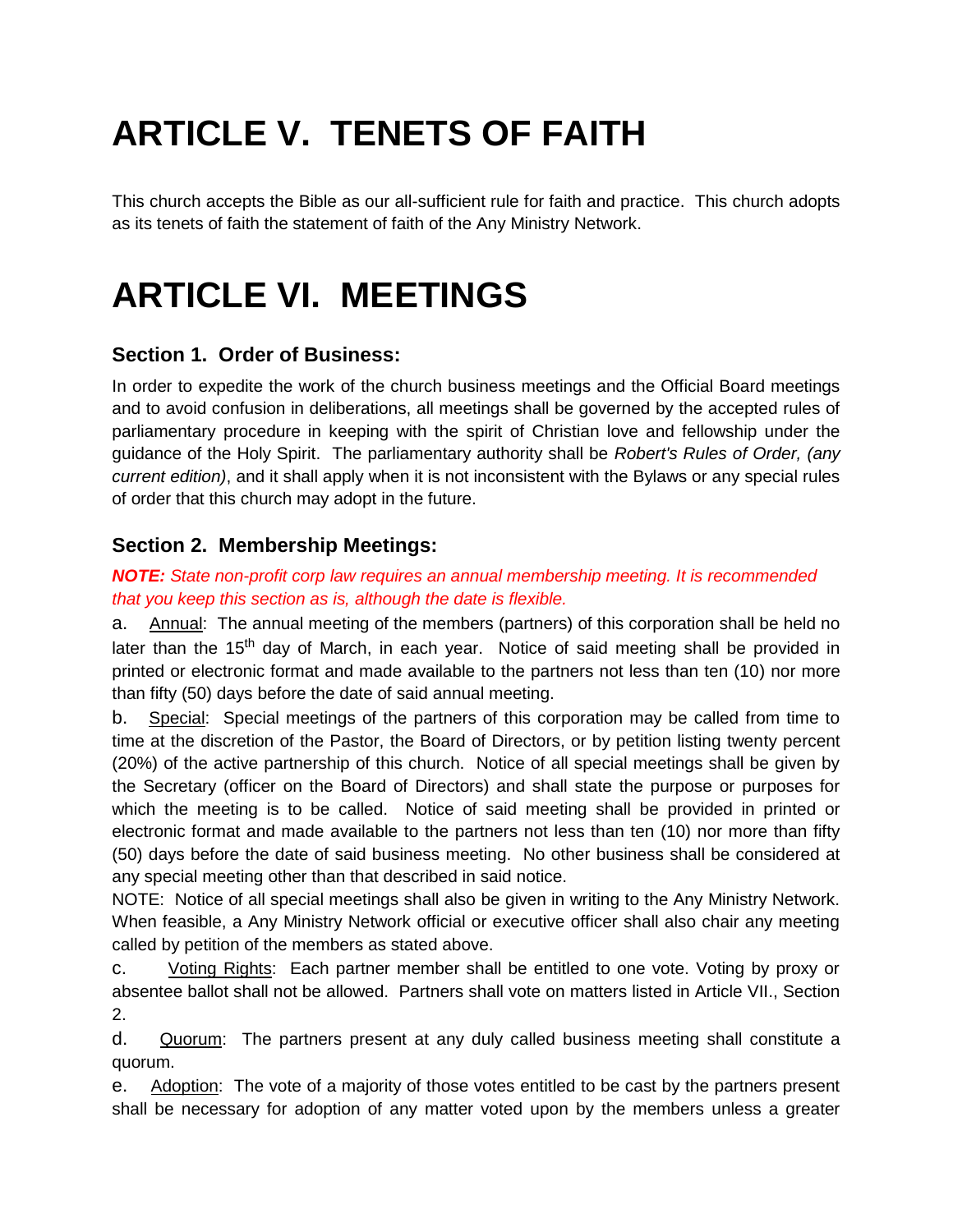proportion is required by laws, the Articles of Incorporation, or the Bylaws.

### **Section 3. Board of Directors**

*NOTE: It is required by state non-profit corp law that you have a single, specified board of directors listing duties and responsibilities, and how they are selected, etc. We recommend that you do not list other boards or advisory groups within this document. You may call your board of directors what you wish: elders, deacons, directors, or board members—all interchangeable terns, dependent upon your own church model and structure. Please contact the Secretary/Treasurer if you have questions about roles or names regarding this section.*

a. Regular: The Official Board of this corporation shall hold regular monthly board meetings and such special meetings as they shall deem necessary for the competent management of the affairs of the corporation.

b. Special: Special meetings may be called as needed by the lead pastor or a majority of the directors, providing at least one day's notice to all directors. This period may be shortened by mutual consent. Meetings may be conducted in person or by conference call, within the parameters of \_\_\_\_\_\_\_\_\_\_\_\_\_\_\_\_\_\_\_ State non-profit corporate law. Neither the business to be transacted at, nor the purpose of, any regular meeting need be specified.

c. Quorum: One-half of the members of the Official Board shall constitute a quorum.

d. Notice and Consent: The Board of Directors shall not meet without notification to the lead pastor and with his/her consent. The lead pastor shall preside at all meetings unless he/she appoints someone to act on his/her behalf.

e. Nomenclature: The Board of Directors shall be referred to as the official board, and individual members as directors, board members, or elders at church.

## **ARTICLE VII. MEMBERSHIP**

Membership in this church shall be open to all those who give evidence of their faith in the Lord Jesus Christ and who voluntarily subscribe to its tenets of faith and agree to be governed by its Bylaws as herein set forth. Members shall be called partners and agree to a partnership relationship through volunteer service and financial support of the church.

### **Section 1. Partners (Voting Members)**

All persons who qualify for membership as noted above and whose names appeared on the original Membership Roll of the church at the time that it was first organized, together with those names that have been added, shall constitute the legal voting membership of the church, providing they are eighteen (18) years of age or over, who are living consistent Christian lives, who are in agreement with our statement of faith, and who regularly attend and financially support the church. **Note:** All pastoral staff automatically receive voting member status.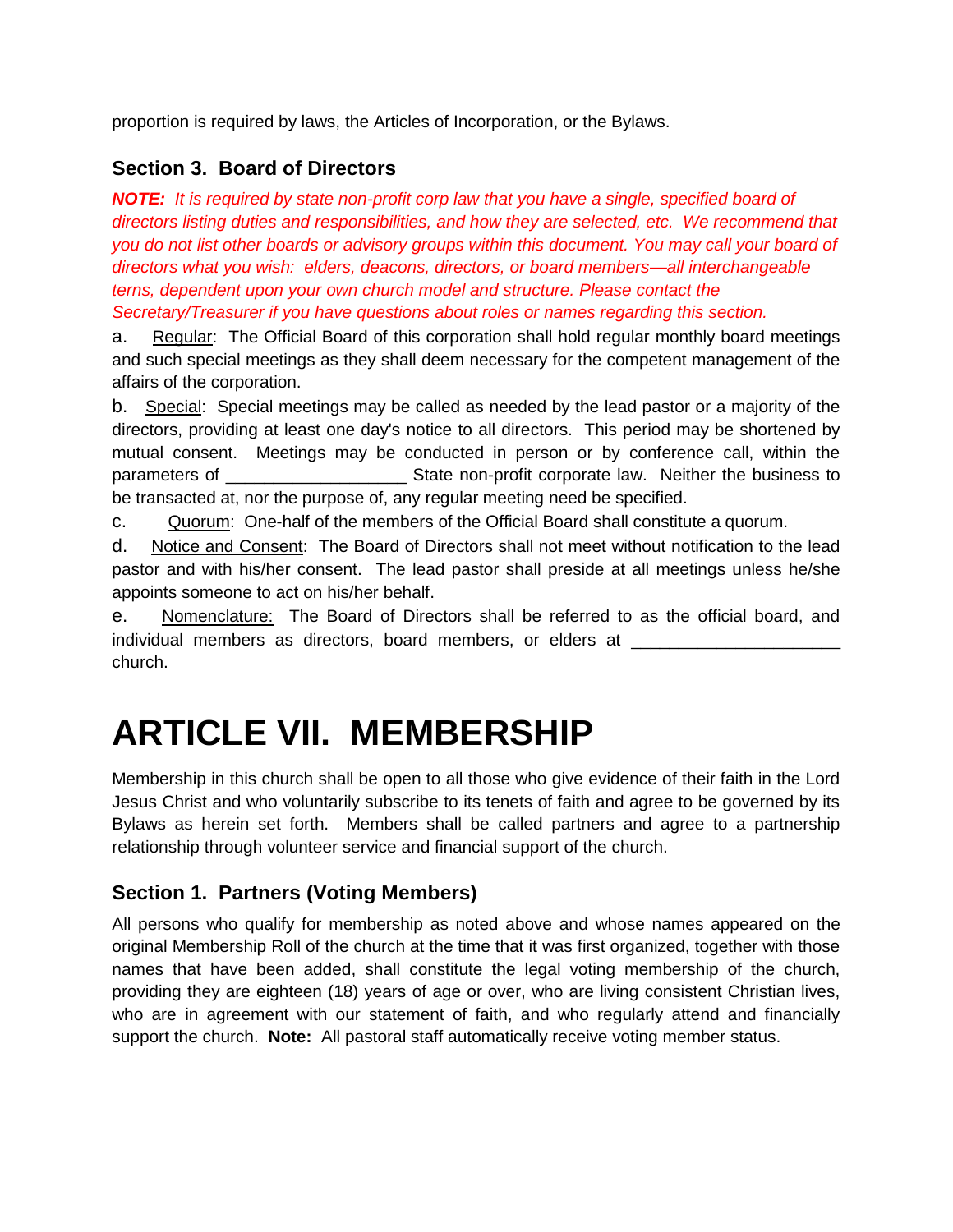### **Section 2. Voting Rights**

Partners (voting members) of **Example 1** Church shall have the right to vote on the following matters:

a. Real Property Transactions: Partners shall vote on any real property transaction with a purchase or sale price over \$750,000. Upon receiving approval of the transaction via a majority vote of the voting members/partners present at any regular or special called business meeting, the officers of the corporation shall be legally empowered to complete the purchase and or sale.

b. Election of Lead Pastor: The partners/voting members shall be empowered to vote on the selected lead pastor candidate as specified within these bylaws.

c. Amendments to These Bylaws: The partners/voting members of this church shall vote on any amendments to these bylaws, with a 60% affirmative majority vote required to approve the amendment(s). Notification of such proposed amendments shall be submitted made available to partners at least two weeks prior to the business meeting in which they are considered for adoption.

d. Other Matters of Business: The official board of directors may bring any item of business they deem of sufficient weight or portent to the partners for a vote at any regular or specially called business meeting.

### **Section 3. Non-Voting Partners**

Non-voting membership/partnership shall be available for persons under eighteen (18) years of age who give evidence of having received Christ as personal Savior, and who meet the qualifications for membership established by this church. Upon reaching the age of eighteen (18) years, non-voting members shall automatically become voting members.

### **Section 4. Honorary Partners/Non-Active Partners**

Honorary partners shall consist of those who have entered the ministry as AMN officers, pastors, evangelists, missionaries, religious educators, or those serving in the Armed Services, making it impossible to serve as active partners. Honorary partnership recognition shall continue as long as the member maintains a consistent Christian life, remains sound in doctrine, and maintains a cooperative attitude toward the home church. Voting privilege may be granted at the discretion of the official board.

### **Section 5. Review of Partnership Roster**

In order to keep the active partnership roster current, review shall be made during the sixty (60) days prior to the annual business meeting. The Pastor and the Board of Directors shall be authorized to revise the partnership roll of the church annually, and to remove from the list of active members all names of those who have deceased during the year, together with the names of those who may have been removed from membership as noted in the preceding provisions.

### **Section 6. Transfer of Partnership/Membership**

Partners in good standing, who may wish to sever their relationship with the church, or who may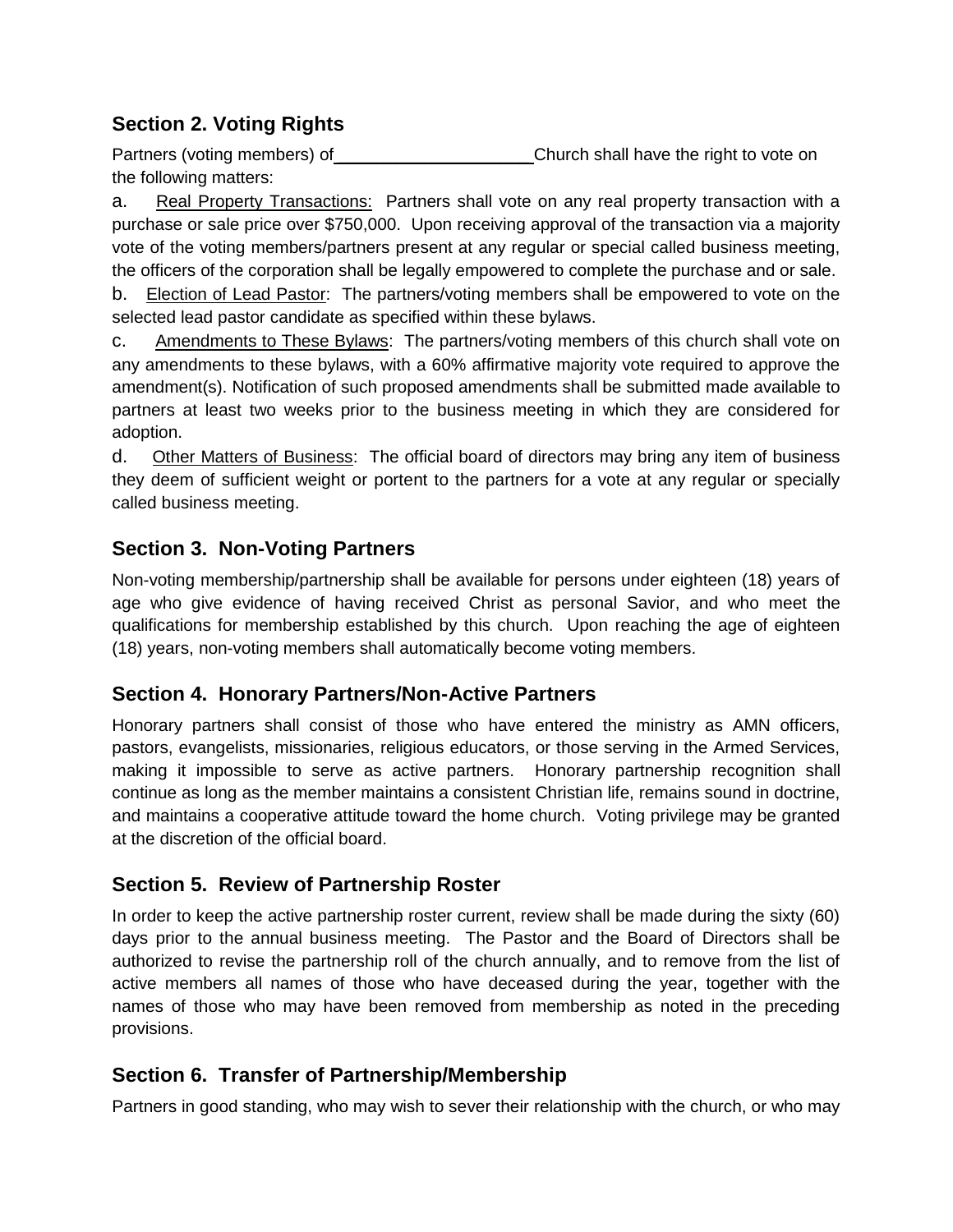desire to be transferred to some other congregation, may apply to the Secretary with a letter, which shall be granted on the approval of the Pastor and the Board of Directors. Said letter is to be signed by the Pastor of the church.

### **Section 7. Inactive Status/Loss of Partnership**

Partners who shall, without good cause, absent themselves from the services of this church for six (6) consecutive months or more, or who may be out of harmony with its teachings, or who shall be under charges of misconduct, or who may have fallen away from the faith, shall by implementation of the Pastor and Board, and by action so stated in the minutes, be automatically placed on inactive partnership status (in other words, become a non-voting partner) and shall lose any legal standing associated with partnership until such time as the affected partner's case has become final either by the partner's own inaction, or after the case has been fully reviewed by the official Board. Examples of the above reasons for being placed on inactive status include, but are not limited, to the following: (1) departure from the tenets of faith, (2) living a sinful life and refusing to change (II Thessalonians 3:6,10, Galatians 5:19-21, and Ephesians 5:3-7), and (3) engaging in the disruption of fellowship by sowing discord among the partners; showing a non-cooperative attitude, persisting in gossip; or creating trouble in general (James 2:2-12, Proverbs 6:19, and Romans 2:1, 3).

a. Notice of Inactive Status: Notice of inactive status and the reasons therefore shall be sent via certified mail to the affected partner's last known address as noted in the church files. It shall be each partner's responsibility to keep the church notified of his/her current address. Receipt of said notice shall be presumed on the third (3<sup>rd</sup>) day following the letter being posted.

b. Review: Partnership in this church is an ecclesiastical matter and is subject to the biblical mandates reflected in this document and other church policies. An individual may be granted the opportunity to appeal the decision of the board regarding partnership status at the discretion of the board. Such appeal must be made in writing, and within 7 (seven) days of notification by the board. When such an appeal is granted, a review will be conducted by the board. In such cases, the partner whose status is in question must appear and personally present his or her situation or appeal to the board for consideration. The affected partner has no right to legal action or the presence of an attorney during any review of partnership. Following the presentation, the board of directors shall prayerfully consider all the evidence and render a decision. Such decision shall be final.

c. Removal: If reinstatement is not granted, the affected person shall immediately be removed from partnership in this church and have no further right to appeal or redress in this church, the civil courts, or elsewhere.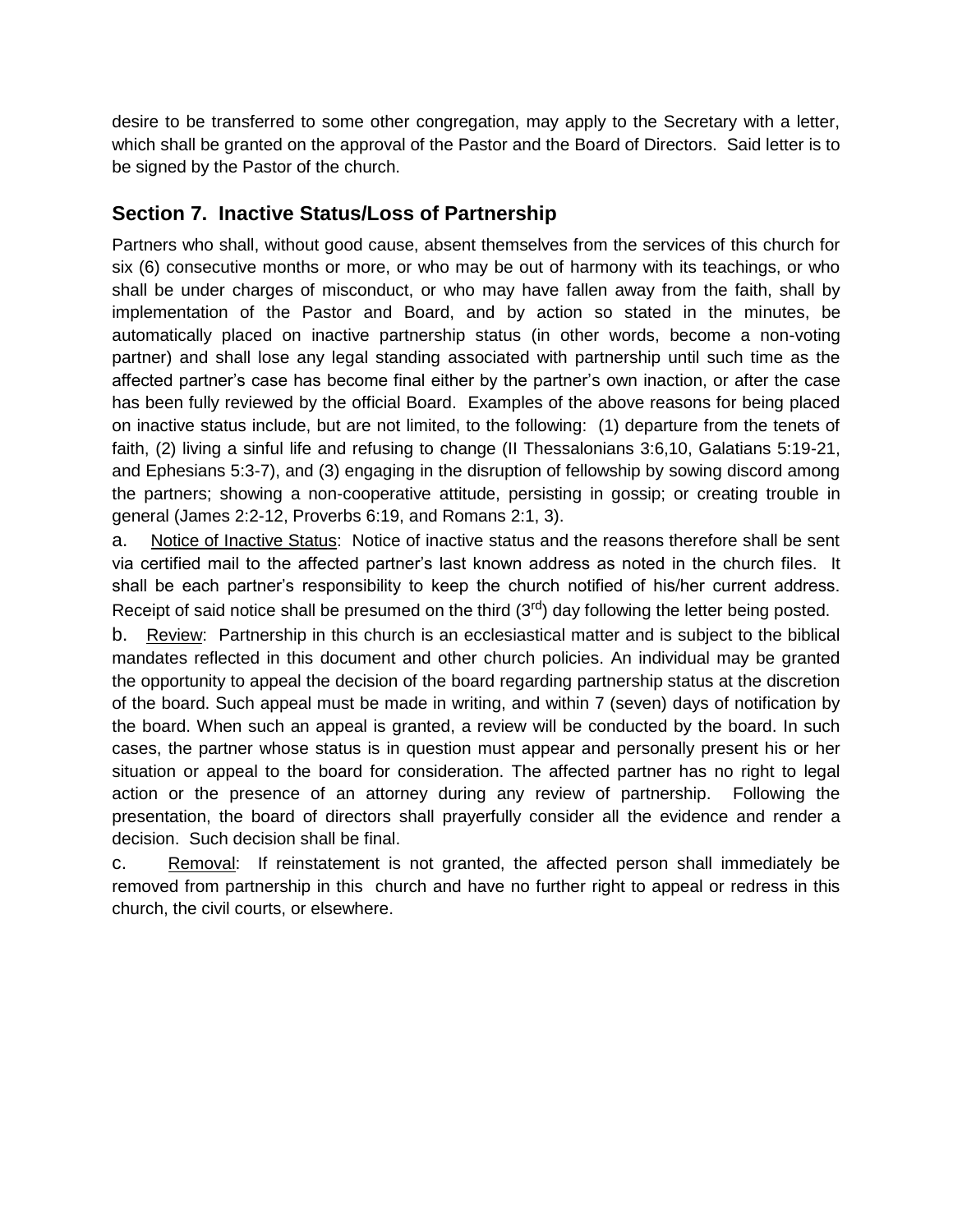# **ARTICLE VIII. CORPORATE MANAGEMENT**

### **Section 1. Leadership Team**

The Leadership Team of this church consists of the Lead Pastor, Associate Pastoral Staff, Support Team, Corporate Officers, Board of Directors, and leaders from other ministry teams as may be implemented and active. The Leadership Team, under the direction of the Lead Pastor, shall establish and keep current the purposes, core values, vision, and mission of the church. The Board of Directors may establish Organizational, Operational, or Policy Manuals as needed to provide guidance to the Leadership Team in establishing processes for accomplishing the mission of the church.

### **Section 2. Board of Directors**

This church shall be governed by one Board of Directors which shall be known as the Official Board, Board of Directors, or Board of Elders. *(NOTE: Edit with your own descriptive term)*

a. Composition: The Official Board shall consist of at minimum the Officers, with a maximum of 7, not including the President.

b. Qualifications: Directors (Elders) and Officers shall be persons, male or female, of mature Christian experience and knowledge, who shall be expected to meet the requirements as set forth in I Timothy 3 and Acts 6. Elders shall be at least 21 years old, and with the exception of the Pastor, have been voting partners of this church at least 1 year (12) months. Directors and Officers are expected to adhere to biblical standards of leadership. They are also expected to believe in and consistently practice tithing to this local church.

c. Nominations: A nominating committee/team of no less than three persons and no more than five shall be appointed by the board of directors from among the voting partnership and chaired by the Pastor. Said committee shall present to the board of directors one (1) name for any vacant director/officer position at any annual or special board of directors meeting called for this purpose.

d. Election/Terms of Office: The person must receive a 2/3 majority of votes cast for each vacant office to constitute ratification/election. Members of the board of directors shall serve for a period of three (3) years and shall be chosen by ratification of the board of directors in such a manner that the terms of at least one (1) director shall be ratified each year. Alternating the director selection process is to prevent re-election of all Board members at the same time. Upon completion of an elder's term, the lead pastor shall consult with the elder to make a prayerful determination to either re-nominate the elder, or to choose a successor via the nominating committee process. An elder/director shall serve no more than three consecutive terms followed by a required minimum one year period prior to re-election to the board.

e. Duties:

(1) The internal business affairs of this corporation shall be managed by its Board of Directors. Individual directors (board members), with the exception of the Pastor, may also be referred to as elders.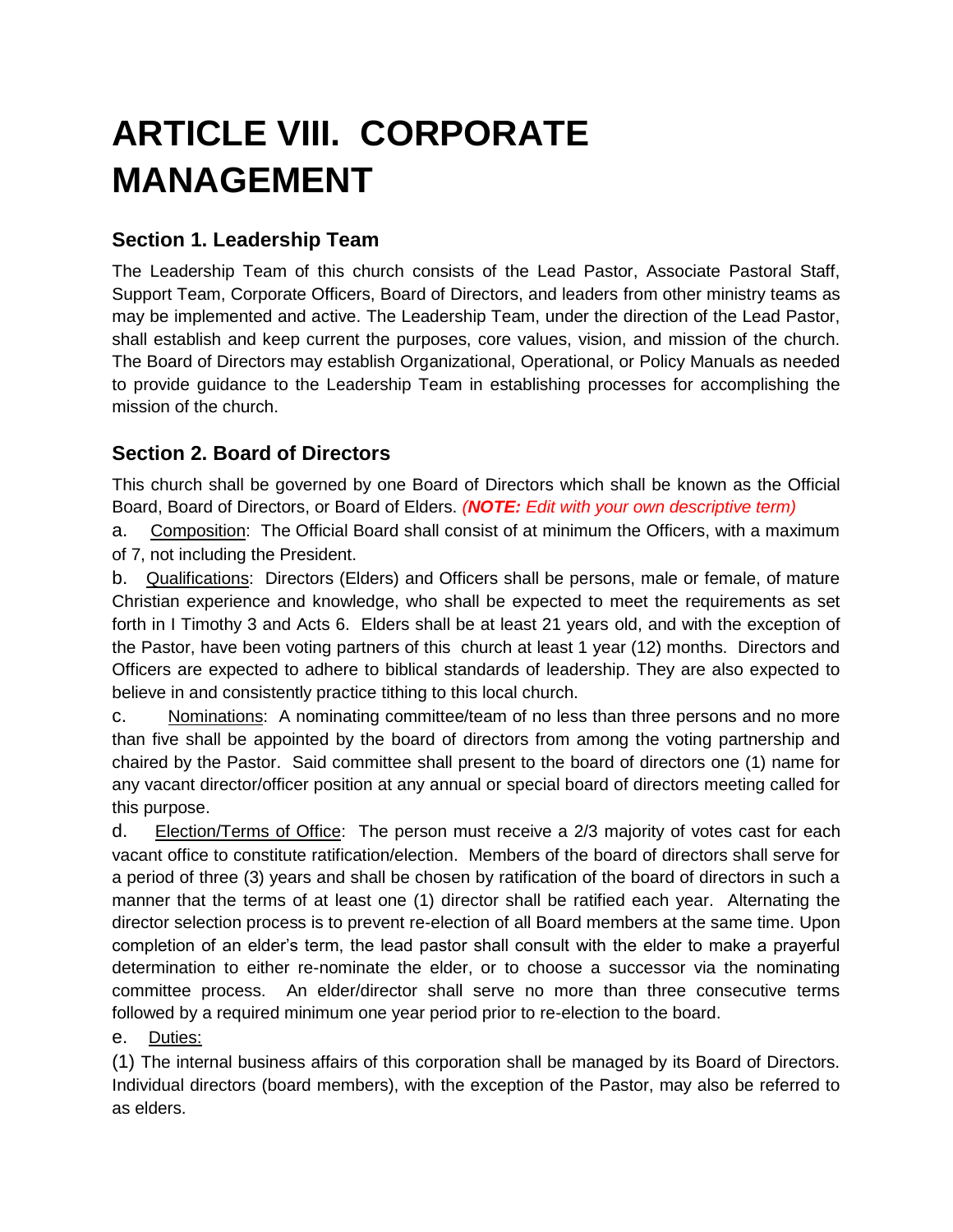(2) The Official Board shall be authorized to transact all business for this church, except for those matters which by their very nature affect the entire church. Matters which by their very nature affect the entire church include, voting on the purchase or sale of real property with a value over \$750,000.00, and the election of the lead pastor, and amendments to these bylaws.

(3) The Official Board shall be specifically responsible for overseeing the business activities of this corporation, including but not limited to the entering into of contracts, owning, holding in trust, using, selling, conveying, mortgaging, leasing, or otherwise acquiring or disposing of such property (both real and chattel) as may be needed for the prosecution of its work. They shall serve as trustees of the corporation and be responsible for maintenance of church buildings and equipment.

(4) The Official Board shall act in an advisory capacity with the pastor in all matters pertaining to the church in its spiritual life. They may assist the pastor in ministry as needed or requested and as their own gifts and abilities allow. They may set policies and determine the means to facilitate ministry and fulfill the church's mission, vision, purposes and values.

(5) The Official Board shall consider applications for church partnership and make decisions with respect to receiving applicants into church partnership.

(6) The Official Board is authorized to appoint such teams or committees as may be necessary for the accomplishing the mission of the church. All teams or committees so appointed shall be amenable to and work under the supervision of the lead pastor or leadership team.

(7) To facilitate the ministry and mission of the church, the Official Board may establish such Organizational, Operational, or Policy Manuals as may be necessary.

f. Vacancy: In the event a vacancy occurs on the Official Board, they shall be empowered to appoint a successor, following the normal nominating committee process as prescribed in c. under this section.

g. Removal: With the exception of the lead pastor, any member of the Official Board (including Officers) may be removed without cause by two-thirds' vote of those directors present constituting a quorum at any annual or special meeting of the board of directors of this church. Any Director so removed shall have no right to appeal.

### **Section 3. Officers**

a. Officers of this corporation shall consist of a President (Lead Pastor), a Vice President, a Secretary, and a Treasurer. Any two or more offices may be held by the same person except the offices of the President and the Secretary.

b. All officers shall be members of the Board of Directors.

### **Section 4. The President/Lead Pastor**

*NOTE: Changes to this section should only be made in consultation with the ANY MINISTRY NETWORK.*

a. Duties:

(1) The Lead Pastor shall be the President of this corporation and shall act as chairman of all the business meetings of the church and of the Board of Directors.

(2) The Lead Pastor may be an ex-officio member of all committees and departments.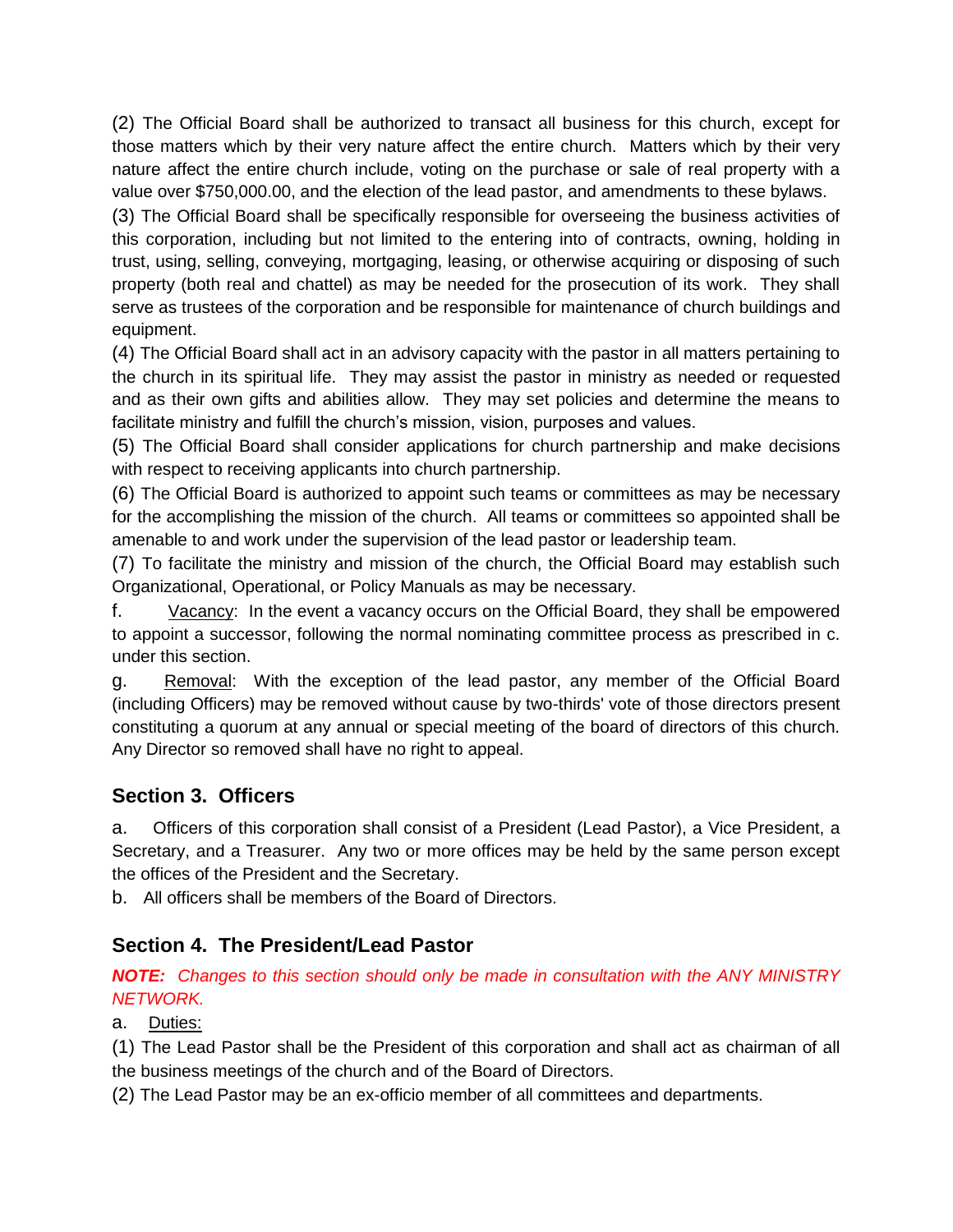(3) The Lead Pastor shall be authorized to perform any functions that may be customary for the offices that he/she holds or as may be directed by the church or the Board of Directors.

(4) In addition to those duties listed above (under either President or Lead Pastor), the Lead Pastor shall be considered as the spiritual overseer of the church, provide vision, and shall facilitate the mission of the church. The Lead Pastor shall not be amenable to the Board of Directors in these matters, although he/she is amenable to the Any Ministry Network. The Lead Pastor shall, however, listen to advice given from the Board of Directors, relying on the Holy Spirit for guidance. In cases where there appears to be a conflict between the board and Lead Pastor, either the Board of Directors or Lead Pastor may appeal to the Any Ministry Network for counsel, mediation, or intervention as specified in the current Any Ministry Network Bylaws.

(5) The Lead Pastor shall provide for all the services of the church and shall give oversight to all events. No person shall be invited to speak or preach in the church without the Lead Pastor's approval.

b. Qualifications: The pastoral candidate shall be a member in good standing with the General Council and/or The Any Ministry Network and shall comply with the scriptural and AMN standards for the ministry (I Timothy 3:2 - 7, Titus 1:6 - 9, and I Peter 5: 2 - 3).

c. Election: A two-thirds' (2/3's) vote of the active voting partners present and voting at any meeting called for the purpose of electing a pastor shall be required for an election.

d. Term of Office: The Lead Pastor shall be elected for an indefinite term of office. Annual review by the board of directors shall provide mutual insight and consideration of the Lead Pastor's work and tenure under the guidance of the Holy Spirit.

e. Vacancy: In the event of a vacancy in the pastorate, a new Lead Pastor shall be selected in the following manner:

(1) The Board of Directors shall immediately contact the AMN for counsel and recommendations as to appropriate procedures and potential candidates. The church shall follow the Guidelines for Selecting a Pastor (current edition) as published by the AMN. They shall coordinate with and be amenable to the Any Ministry Network Executive Officers' recommendations regarding an interim pastor. The Board of Directors shall function as the Pastoral Search Committee, and may appoint up to three voting partners from among the active voting partnership.

(2) One candidate shall be selected from those considered and asked to present his/her ministry to the congregation.

(3) Said candidate shall be elected as noted in b. of this section.

e. Resignation: It is recommended that the Lead Pastor give thirty (30) days' notice of intent to resign. Resignations shall be submitted to the official Board of Directors. The resignation becomes effective upon the date agreed to by the Lead Pastor and the board of directors. The Board of Directors shall take official action to receive or accept a letter of resignation and to provide for a smooth transition, providing appropriate severance pay and honor to the Lead Pastor for services rendered during his/her tenure.

#### f. Removal:

(1) Cause: Lead Pastors may be removed only for cause - cause being defined as a failure to maintain the qualifications for office (See section 4.a.), unscriptural conduct (moral or ethical failure), or departure from the tenets of faith held by this church.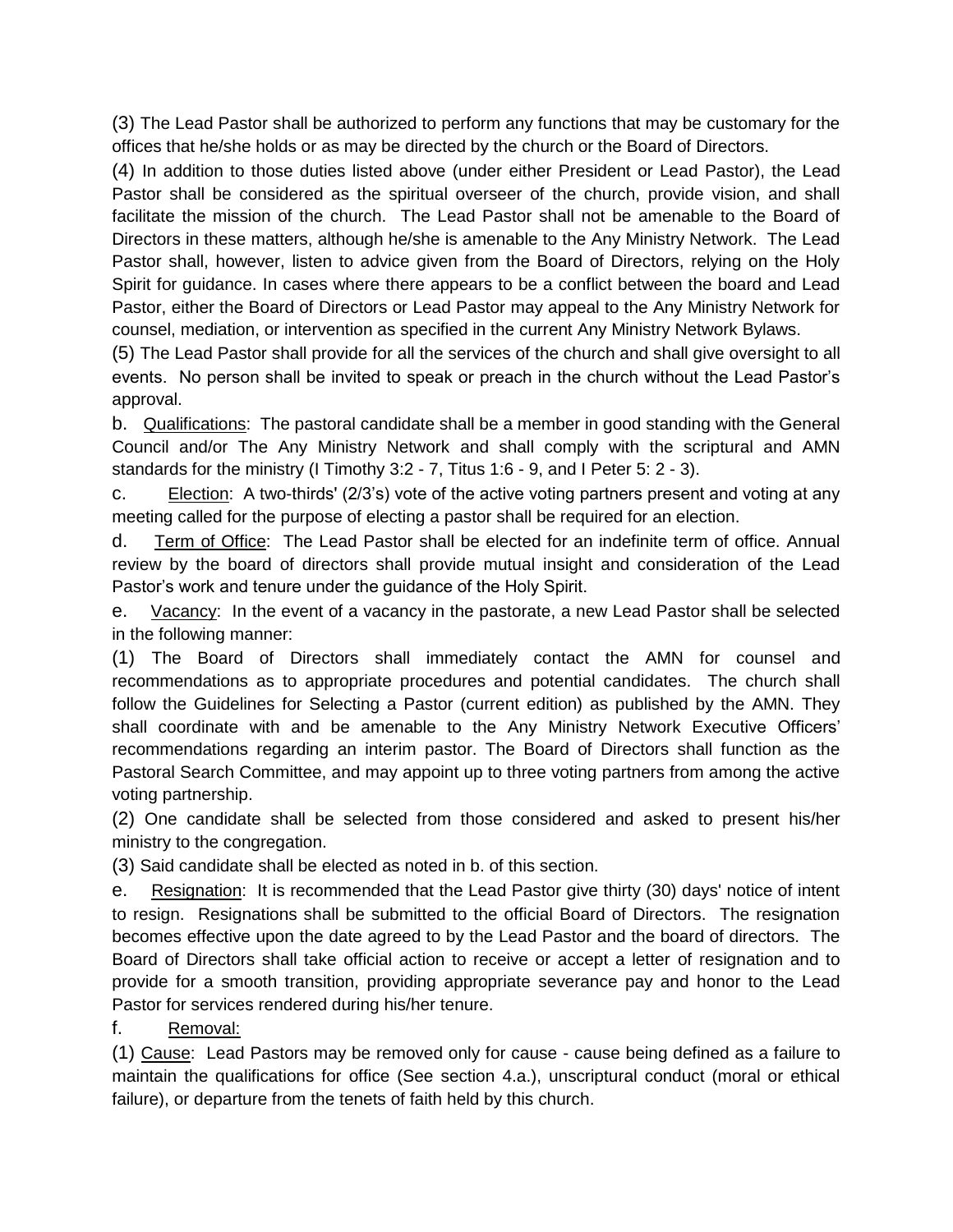(2) Investigation: In the event charges based on grounds for cause are preferred against the Lead Pastor, a preliminary investigation shall be conducted by the Board of Directors.

(3) Notice: The Board of Directors shall determine the facts as best they can, recording same. If allegations supporting the complaint are determined groundless, it shall be dismissed with \*prejudice. (No further action will be taken, and if a member be the source of the complaint, said member shall have no further right of redress in either the civil courts or elsewhere.) In the event that facts supporting the complaint have some merit, the Board of Directors shall consult with the Any Ministry Network for counsel, mediation, or intervention. A preliminary hearing shall be conducted before the Board of Directors with a designated representative from the Any Ministry Network presiding as chairperson. If the preliminary hearing reveals substantive issues, and such issues could affect the minister's credentials, it becomes the responsibility of the Any Ministry Network to further investigate, discipline, or resolve. Notice of the outcome of said investigation shall be made to the church.

(4) Dismissal: If the matters affecting the pastor's ability to lead are not based upon moral or ethical charges, but leadership or philosophical issues, the Board of Directors may ask for the Senior Pastor's resignation following a two-thirds' (2/3's) majority vote of no confidence from the Board of Directors, following consultation with the Any Ministry Network. In the event the Senior Pastor does not resign as requested, and if there is no other apparent solution, the matter shall be referred to a hearing within fourteen (14) days before the active voting partners of this church. Said meeting shall be chaired by a representative from the Northwest Ministry Network. A two-thirds' vote of all active partners, present and voting, shall be required to dismiss a Lead Pastor and sustain the action of the Board. Note: Only those members actually present shall be entitled to cast a vote.

*\*Prejudice refers to the fact that the complaint has been dismissed and will not be considered again in any fashion.*

### **Section 5. Ministerial Staff/Associates (Pastors):**

a. Qualifications: Qualifications are the same as those required of the Lead Pastor listed in Article VIII., Section 4.a of these Bylaws.

b. Selection: All ministerial staff/associate pastor(s) shall be chosen by the Lead Pastor and ratified by the Board.

c. Term of Office/Removal: Any ministerial staff/associate pastor(s) may be removed by the Pastor at will. No ratification by the Board is necessary, nor does the ministerial staff/associate pastor(s) have any appeal.

d. Resignation: Shall be governed in the same manner as that listed in Article VIII., Section 4.e of these Bylaws governing resignation of the Lead Pastor.

e. Membership/Partnership: As noted in Article VII., Section 1 of these Bylaws, ministerial staff/associate pastor(s) are automatically voting partners of the church.

#### **Section 6. The Vice President**

a. Election: The Vice President of the Corporation shall be selected annually by consensus from among the members of the Board of Directors during the first Board Meeting following the Annual Business Meeting. His or her term of office shall be for one year.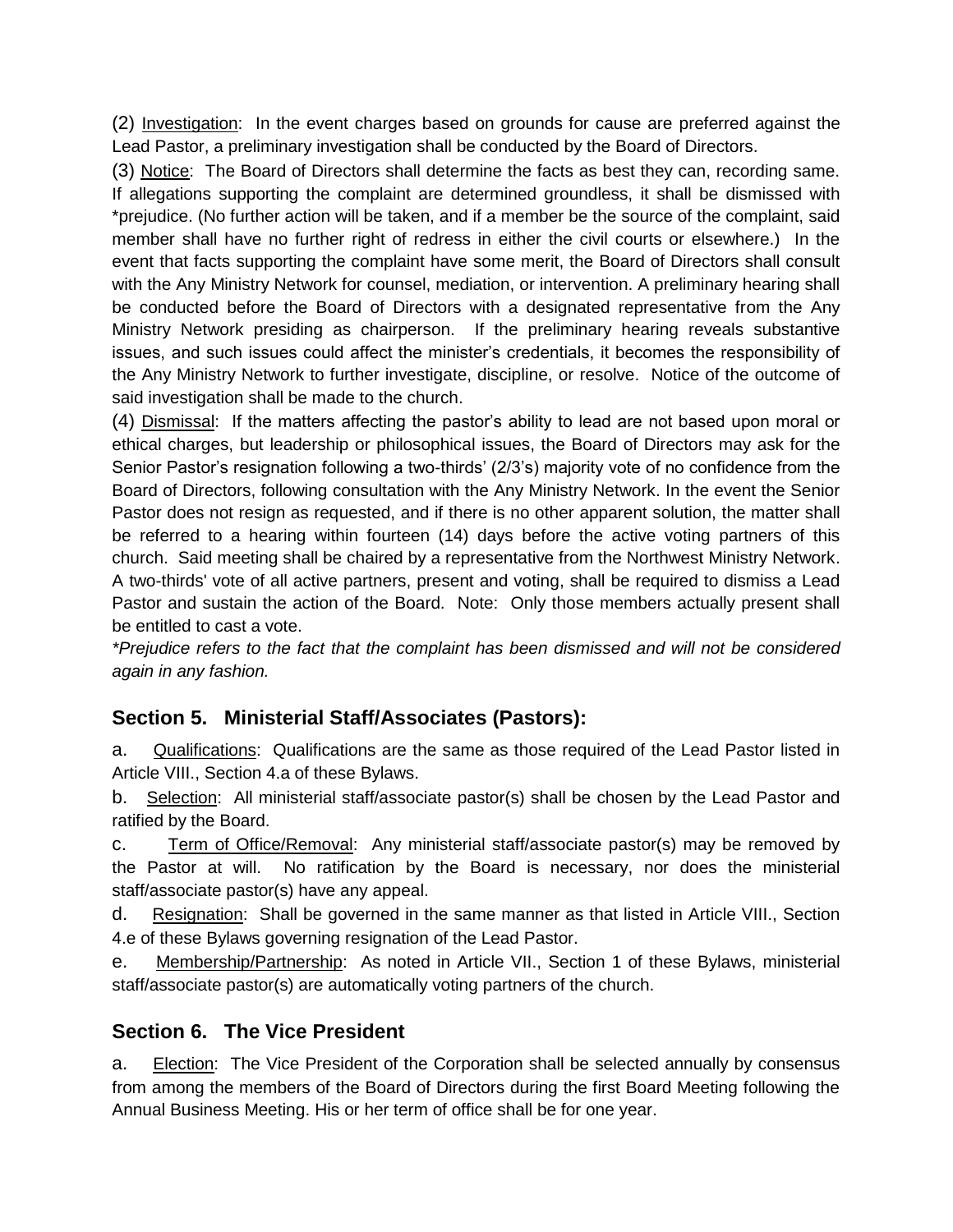b. Duties:

(1) The Vice President, subject to this or any other provisions in these Bylaws, and any other corporate officer shall act in all business matters pertaining to the corporation and business affairs of the church in the absence of the President.

(2) The Vice President shall never act as the spiritual leader of this church even in the president's absence.

(3) The Vice President shall perform any other functions as may be customary or as may be directed by the church or the Board of Directors.

c. Removal: The Vice President may be removed from office pursuant to the process delineated in Article VIII., Section 2.g of these Bylaws.

### **Section 7. The Corporate Secretary**

a. Election: The manner in which the Corporate Secretary is elected and his/her term of office shall be as delineated in Article VIII., Section 2.d of these Bylaws.

b. Duties:

(1) The Corporate Secretary's duties shall include keeping a true and accurate record of all business meetings of the church and the Board of Directors. The Corporate Secretary may personally fulfill the duties or delegate as agreed to by the Board of Directors.

(2) The Corporate Secretary shall be custodian of all legal documents and shall be authorized to sign all official and legal documents, to conduct church correspondence where required, and to perform any other functions as are customary or as may be directed by the church or Board of Directors.

c. Removal: The Secretary may be removed from office pursuant to the process delineated in Article VIII., Section 2.g of these Bylaws.

#### **Section 8. The Treasurer:**

a. Election: The manner in which the Treasurer is elected and his/her term of office shall be as delineated in Article VIII., Section 2.d of these Bylaws.

b. Duties:

(1) The Treasurer's duties may be delegated to a bookkeeper or accountant, and shall include being the overseer and custodian of all church funds which shall be deposited into bank accounts as designated by the Official Board.

(2) The Treasurer shall be authorized to sign checks and make disposition of funds as may be required in the accurate conduct of church business under the supervision of the Board of Directors and consistent with this or any other provision of these Bylaws.

(3) The Treasurer shall give a financial report to the Board of Directors at its monthly meeting and to the church at its annual meeting.

(4) The Treasurer shall perform any other functions that may be customary or as may be directed by the church or the Board of Directors.

(5) All the duties of the Treasurer may be delegated to others following consultation and consensus by the Board of Directors.

c. Removal: The Treasurer may be removed from office pursuant to the process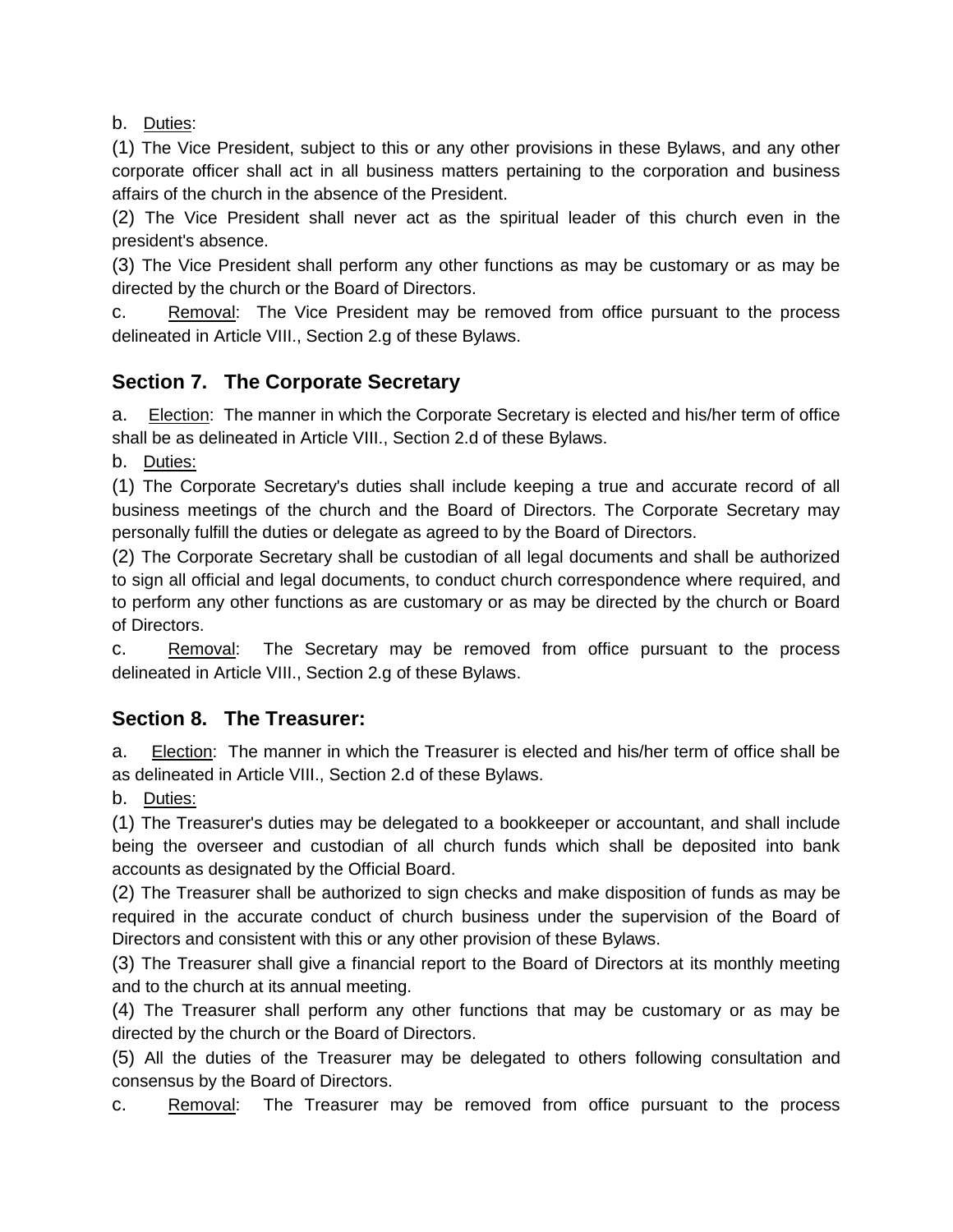# **ARTICLE IX. DEPARTMENTS, TEAMS, AND COMMITTEES**

The Official Board shall appoint such departments, teams, and committees as is necessary to accomplish the mission of the church and manage its affairs. All such entities shall operate under the supervision of and be amenable to the Official Board. Additional guidance may be provided in Organizational, Operational, or Policy Manuals at the discretion of and with the oversight of the Official Board.

# **ARTICLE X. COMPENSATION/REMUNERATION**

The Lead Pastor and other persons who are supported in whole or part by this church shall have such compensation reviewed by the Official Board at least thirty (30) days prior to the commencement of this church's fiscal year.

# **ARTICLE XI. PROPERTY AND CONTRACTS**

All property, real or chattel, shall be held in the name of this corporation.

Section 1. Real Property: No real property of this church shall be purchased, sold, leased, mortgaged (does not apply to re-financing an existing mortgage or extension of lines of credit), or otherwise alienated without same having been authorized by a least a two-thirds' vote of those active voting partners present and voting at any annual or special meeting called for such purpose except those real property transactions amounting to \$750,000.00 or less.

Section 2. Personal Property: The Board of Directors shall have authority for all purchases and sale of all personal property on behalf of the church. .

Section 3. Contracts: The Official Board of Directors shall have authority to negotiate and sign all contracts on behalf of this church and may authorize the President or other Directors or Officers to do so in writing.

## **ARTICLE XII. DISSOLUTION**

*NOTE: Articles XII – XV should be altered only in consultation with the ANY MINISTRY*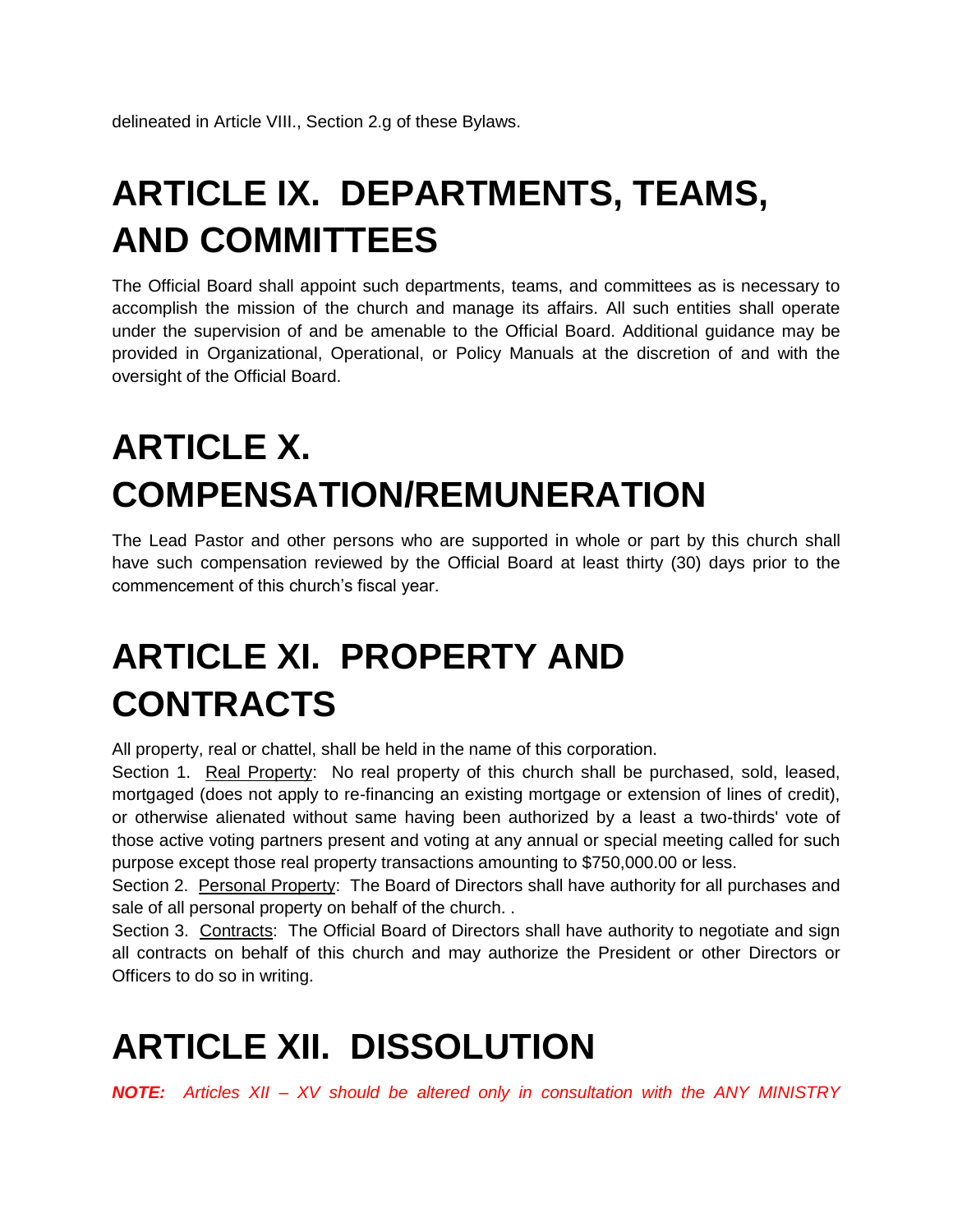#### *NETWORK.*

In the event that this corporation ceases to function as an Any Ministry Network church or is dissolved for any reason, its assets shall be distributed to The Any Ministry Network, provided it qualifies at such time for exemption as an organization described in Section  $501(c)(3)$  of the Internal Revenue Code of 1954, as amended, or a successor statute. In the event that the Any Ministry Network Council does not so qualify, the assets of this corporation shall be distributed to Church Multiplication Network, provided it so qualifies as delineated above.

# **ARTICLE XIII. RECORDS**

The *(CHURCH NAME)* shall, pursuant to the provisions of RCW 24.03.135 (Any state State) or TITLE 30, CORPORATIONS CHAPTER 3 ANYSTATE NONPROFIT CORPORATION ACT 30-3-131 (Any State), maintain an open records policy for members. However, members' right to access such records shall not include records containing personal information of a private nature about any specific individual. Such limitations include, but may not be limited to, ministerial, credential and personnel files, disciplinary records, individual giving, or compensation records. (This should be edited for the state in which the church is officed.)

Article XIV: INDEMNIFICATION

The corporation has the power to indemnify (including the power to advance expenses to) its Directors, officers, employees, and agents made a party to a proceeding, as defined in the Any State Business Corporation Act, without regard to the limitations in RCW 23B.08.510 through 23B.08.550; provided, however, that no such indemnity shall indemnify any such Director, officer, employee, or agent from or on account of: (1) acts or omissions of such Director, officer, employee, or agent finally adjudged to be intentional misconduct or a knowing violation of law; (2) conduct of the Director, officer, employee, or agent finally adjudged to be in violation of RCW 23B.08.310; or (3) any transaction with respect to which it was finally adjudged that such Director, officer, employee, or agent personally received a benefit in money, property, or services to which such person was not legally entitled. *(In Any State, appropriate citation should be provided)*

# **ARTICLE XV. AMENDMENTS**

Amendments to these Bylaws may be made at any regular or special meeting of the partners of this church, provided notice of proposed amendments in written or electronic format has been made available to all directors no less than three weeks prior to consideration. Such proposed amendments shall be adopted upon receiving a sixty percent (60%) vote of legal ballots cast by partners/voting members present. Note: Only those partners/voting members present shall have the right to cast a vote. Absentee ballots or voting by proxy shall not be accepted.

DATED this \_\_\_\_\_ day of \_\_\_\_\_\_\_\_\_\_\_\_\_\_\_,2011.

\_\_\_\_\_\_\_\_\_\_\_\_\_\_\_\_\_\_\_\_, 2011 was the date of the meeting of the members at which these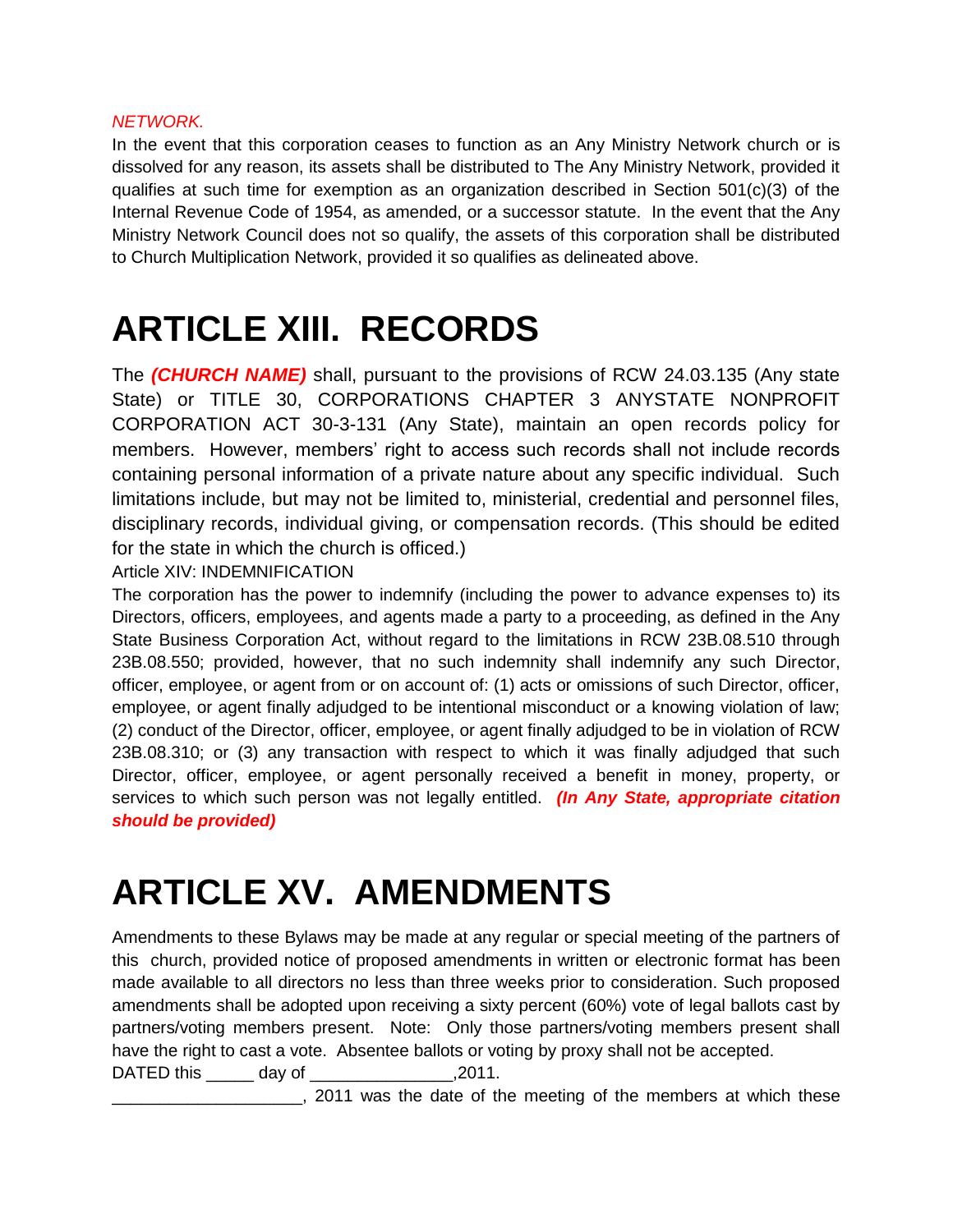amendments were adopted. A quorum was present at the meeting, and the amendments received a unanimous vote of those members present and entitled to vote.

Church Name

By: **Example 2018 By: Example 2018 By: Example 2018 By: Example 2018** 

 $\overline{a}$ 

 $\overline{a}$ 

 $\overline{a}$ 

 Name: Senior Pastor **Board of Directors:**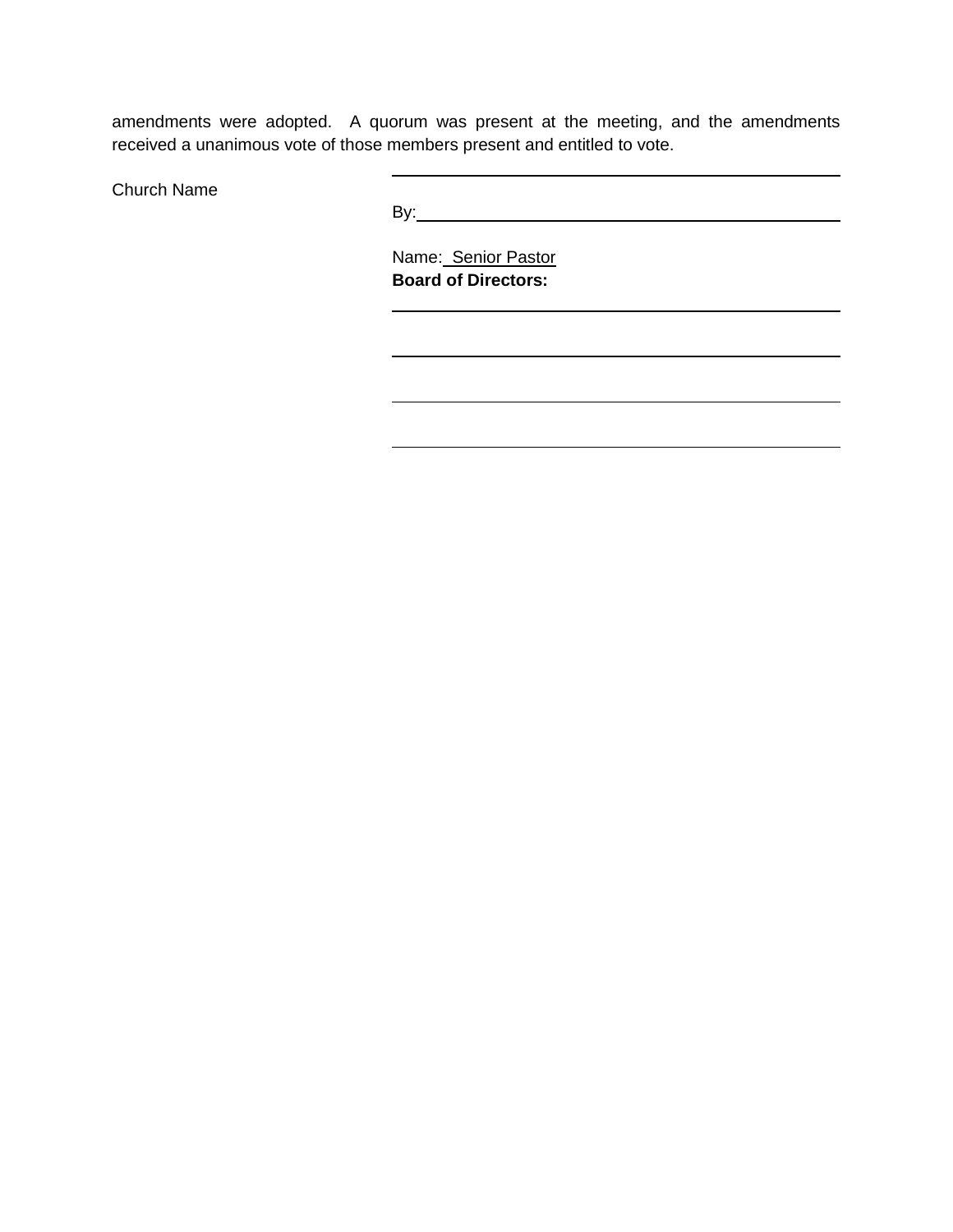## **Sample Three CONSTITUTION AND BYLAWS OF ANY CHURCH PREAMBLE**

Any Church exists to help people throughout the world learn to follow Jesus. **PRINCIPLES OF CONSTRUCTION**

These Constitution and Bylaws are created with the intention to describe a church government, which is faithful to the values of the Holy Scriptures while at the same time able to function effectively within the principles of law empowering modern corporate governance. In deference to the Holy Scriptures, voting is not favored as it is in corporate governance. The community of faith called the Church, as embodied in its various units of governance within this described structure, is expected to make decisions through consensus and affirmation as the Spirit enables. Nonetheless, for the sake of clarity, certain provisions requiring a vote are maintained. However, when a consensus or affirmation is called for, the intention of these Constitution and Bylaws is not to describe a formal process of voting, but rather a different method of decisionmaking. Once reached, a consensus decision shall become final when entered into the official minutes of the meeting. This standard shall provide for clarity in finality as to determining when a consensus has been reached following any discussion. Additionally, opportunities for affirmation are provided for so that the Church Partnership might join in the decisions made by Church Leadership. May the Spirit direct his church as to how the processes of affirmation and consensus, operating in the sphere of Christian love, may guide the local Church in determining the will of the Lord.

# **CONSTITUTION**

# **ARTICLE 1**

*NAME*

The name of this Church shall be as follows: Any Church, hereinafter referred to as the "Church".

# **ARTICLE 2**

#### *PURPOSES AND PREROGATIVES*

#### **SECTION 1. GOVERNMENT**

This Church shall have the right to govern itself and to conduct its own affairs according to the standard of the New Testament Scriptures and of Any Denomination. This right shall specifically include such matters as the appointment of a Lead Pastor, the appointment of the Advisory Council, the appointment of the Leadership Council, the discipline of its Partners, and the conducting of its own services and Church programs.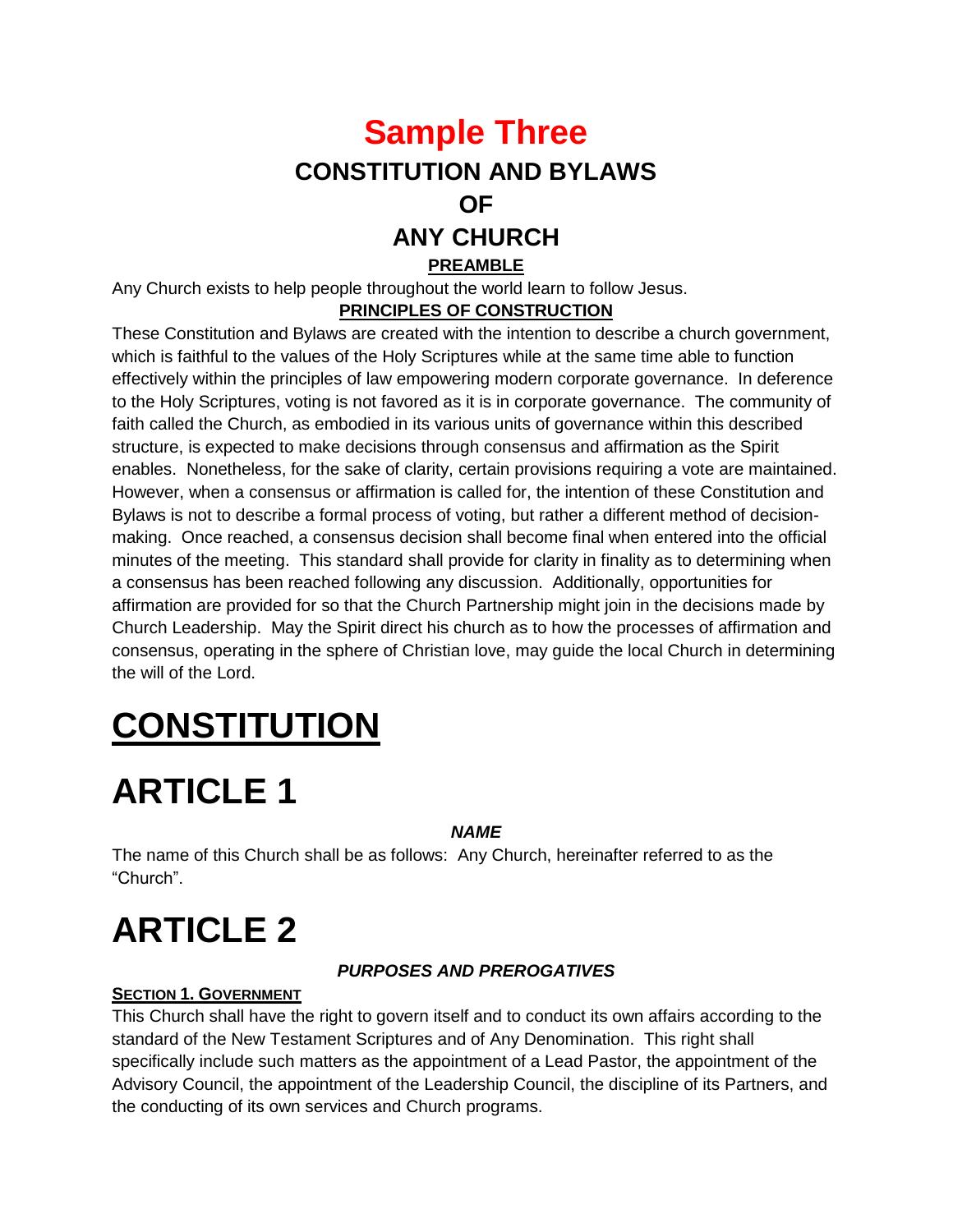#### **SECTION 2. PROPERTY**

This Church shall have the right to purchase or acquire by gift, bequest or otherwise, either directly or as trustee, and to own, hold in trust, use, sell, rent, convey, mortgage or otherwise dispose of any real estate or assets as may be deemed necessary for the furtherance of its purposes, in accordance with its Constitution and Bylaws. All property of the Church shall be deeded to the Church and held in its name.

#### **SECTION 3. PURPOSES**

The purposes of the Church shall be to establish and maintain a community of worship, to provide for Christian fellowship and discipleship, and to assume our share of the responsibility and privilege of propagating the gospel of Jesus Christ through the power of the Holy Spirit by all available means, both in our region and throughout the world.

#### **ARTICLE 3** *AFFILIATION*

#### **SECTION 1. FELLOWSHIP**

This Church shall have perpetual existence and is a sovereign assembly. As such, this Church maintains the right to govern its own affairs. Recognizing, however, the benefits of cooperation with other like-minded congregations, this Church voluntarily affiliates with the Any in its national and district expressions. This Church also reserves the right to network with other organizations, as it deems beneficial. All matters of affiliation shall be decided as prescribed in these Constitution and Bylaws.

#### **SECTION 2. CONFORMATION**

This Church shall maintain its standards of Partnership, qualifications for Leadership Council Members, Advisory Council Members, and requirements for Pastoral Staff as set *by the Holy Scriptures.*

#### **SECTION 3. RECOGNITION**

Officers of the Any Denomination shall be recognized and respected by the Lead Pastor and Partners of this Church.

#### **ARTICLE 4** *TENETS OF FAITH*

#### **SECTION 1. ABOUT SCRIPTURE**

We believe God inspired the writing and protected the transmissional process of the Scriptures, both the Old and New Testaments, to equip humankind to honor and obey God in every area of life. As such, Scripture, interpreted in context, will be our only source for what we believe, what we do, and how we act towards others.

#### **SECTION 2. ABOUT GOD**

We believe there is one true God who is eternally self-existent and the creator of all things. God is beyond human understanding and imagination and has revealed himself through his Word. God is all-knowing, all-powerful, and all-present. He is unconditionally loving, relentlessly merciful, and absolutely just. He has revealed himself as Father, Son, and Holy Spirit.

#### **SECTION 3. ABOUT JESUS CHRIST**

We believe Jesus Christ was fully human and fully God. Jesus was born of a virgin, lived a sinless life, performed miracles, died a substitutionary death on the cross, rose from the dead on the third day, and is at the right hand of God interceding for his people.

#### **SECTION 4. ABOUT HUMANITY**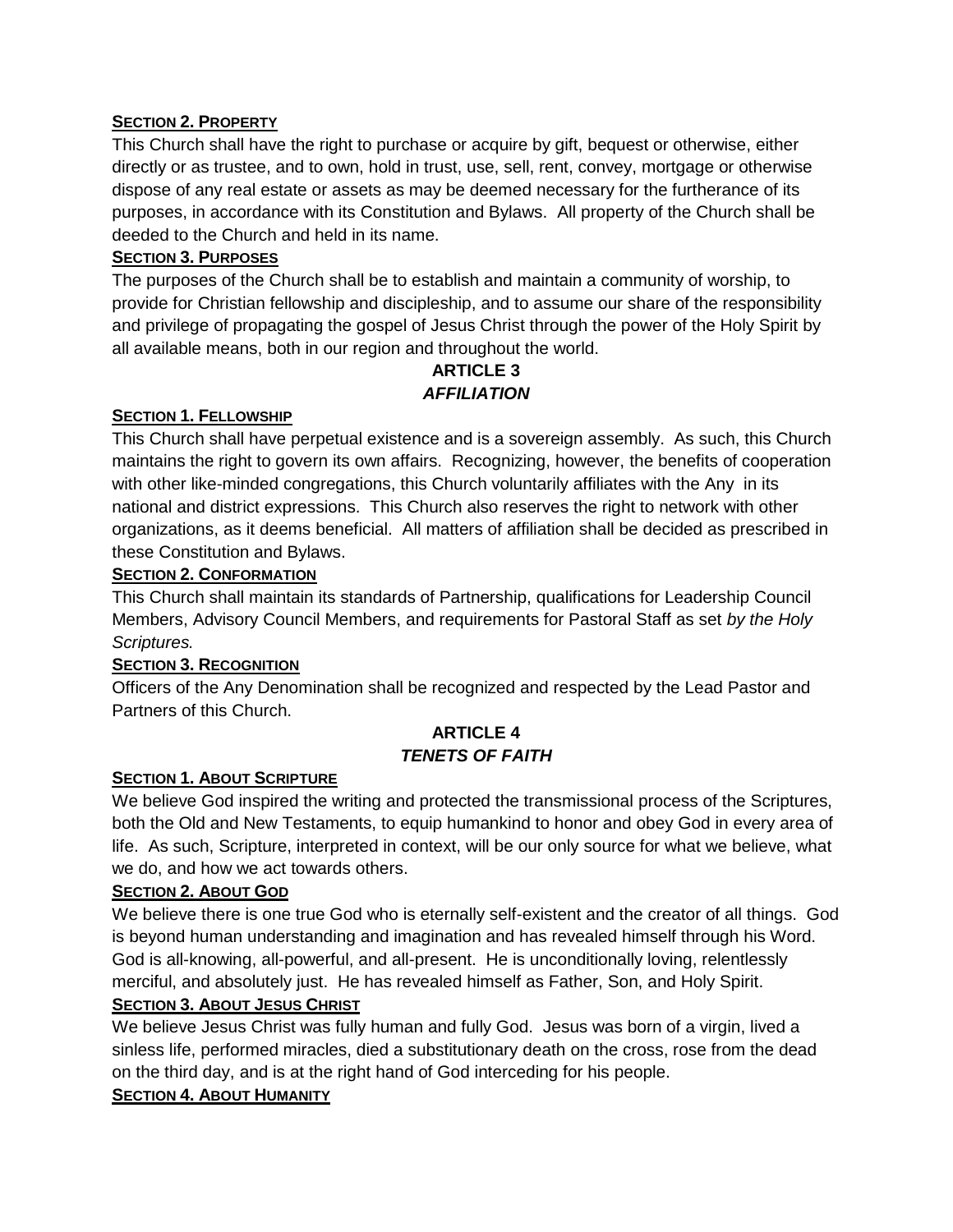We believe that humankind is created in the image of God. As such, we were designed to be representatives for God on the earth. However, we believe that all have sinned and fall short of the glory of God. We believe that unconditional love, unlimited forgiveness, and undying hope are found in Jesus Christ - the one and only mediator between God and man.

#### **SECTION 5. ABOUT THE HOLY SPIRIT**

We believe the Spirit of God indwells every believer. The fruit of the Spirit is the by-product of a spirit-filled life and evidence of spiritual maturity. The gifts of the Spirit should be earnestly sought and used to serve others, edify the church, and glorify God. We believe every Christian, empowered by the Holy Spirit, will be an effective witness for God throughout the world.

#### **ARTICLE 5** *PARTNERSHIP*

The Members of this Church as referenced in its Articles of Incorporation shall be called Partners. In deference to the Holy Scriptures the term Partners shall be used solely to reflect the spiritual responsibilities that the Church Members share with the Church Leadership. In no way is the term Partner intended to create or imply a legal relationship of partnership, joint venture or any other legal relationship other than that of Member as defined by the Articles of Incorporation of this Church, the Business Corporation Law of Any State, as now enacted, and the Nonprofit Corporation Law of Any State, as now enacted.

The Partnership of this Church shall consist of those who have met the requirements for Partnership as stated in these Constitution and Bylaws, have been received into Partnership, and who voluntarily agree to be governed by these Constitution and Bylaws. All Partners of this Church agree to abide by the Partnership Covenant. Partnership in this Church does not simply imply joining the organization, but partnering in accomplishing its mission. As such, every Partner should have a vested interest in ensuring that this Church succeeds in its mission.

### **ARTICLE 6** *GOVERNMENT AND CHURCH MANAGEMENT*

#### **SECTION 1. LEAD PASTOR**

The Lead Pastor shall be responsible for the mission of the Church, shall make decisions regarding the direction of the Church, and shall be accountable for those decisions to the Advisory Council.

#### **SECTION 2. ADVISORY COUNCIL**

The Board of Directors identified in this Church's Articles of Incorporation shall be named the Advisory Council. The Advisory Council shall consist of no less than five and no more than eight individuals who shall be responsible for advising, supporting, and holding the Lead Pastor accountable for the mission of the Church. At least one-half of the Advisory Council Members shall also be Partners of this Church. No more than two Members shall be related to each other. Partners shall be determined to be related to the fourth degree of consanguinity. For the purposes of determining relatedness, husbands and wives shall each respectively be deemed to be blood relatives of each other's families. The Advisory Council shall approve the decisions of the Lead Pastor to borrow money in excess of fifteen percent (15%) of the previous year's total revenue or in excess of twenty-five thousand dollars (\$25,000), whichever is lesser, approve staff hiring decisions and salaries of the Pastors and Staff of the Church, determine the salary of the Lead Pastor, make disciplinary decisions regarding Advisory Council Members, approve the annual budget, approve appointments to the Leadership Council, make disciplinary decisions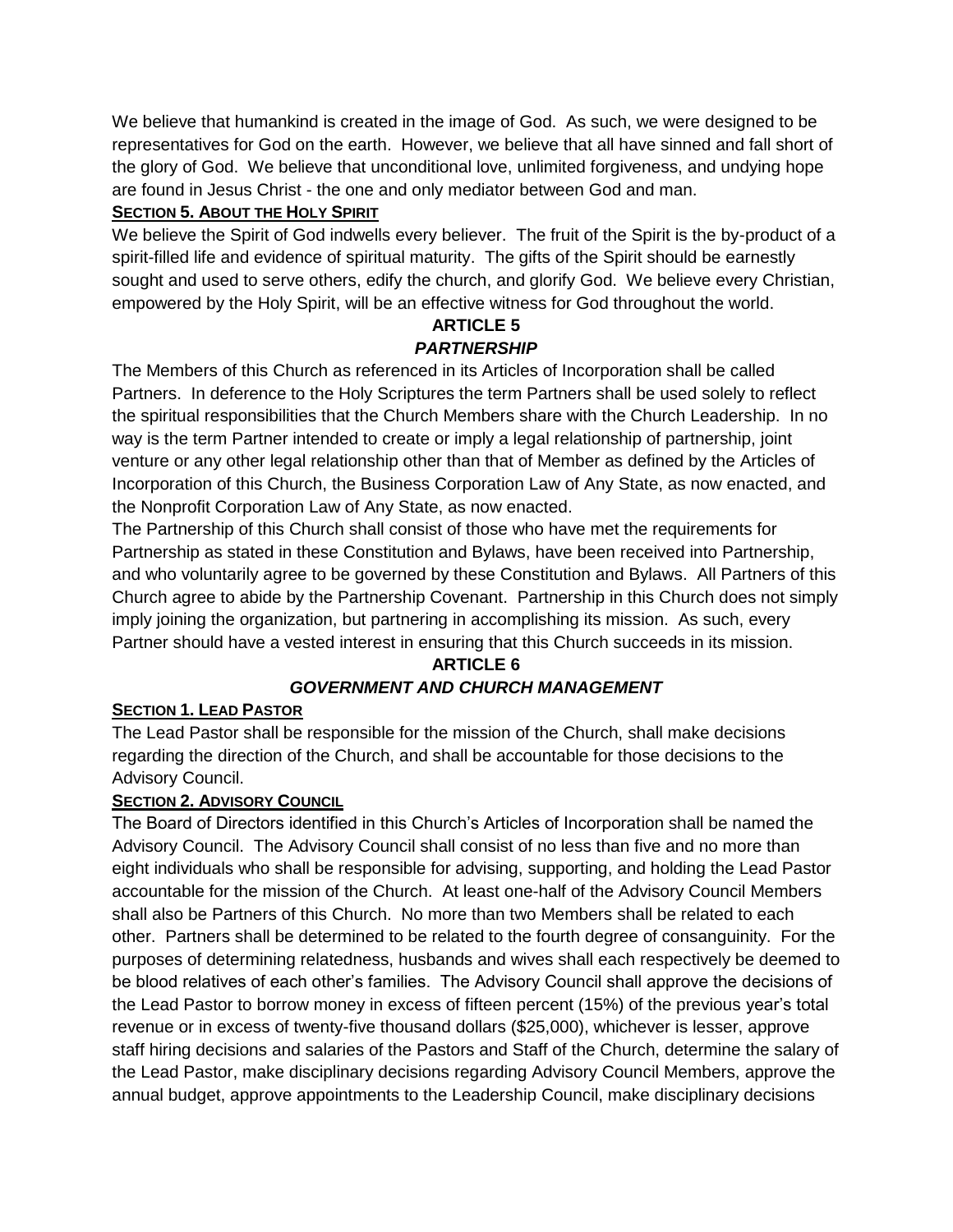regarding the Lead Pastor, appoint a new Lead Pastor when the position becomes vacant in consultation with the Leadership Council and the Partners, and amend these Constitution and Bylaws when it is deemed necessary to fulfill the mission of the Church.

#### **SECTION 3. LEADERSHIP COUNCIL**

The Lead Pastor shall appoint leaders to the Leadership Council of this Church who shall help to fulfill the mission of the Church by leading the ministries of the Church that help people learn to follow Jesus, assisting in developing the annual budget, equipping people for ministry, and making disciplinary decisions regarding the Church Partnership.

#### **SECTION 4. PARTNERSHIP**

The Partnership shall fulfill the mission of the Church by learning to follow Jesus, being involved in ministry, giving regularly, helping fulfill missional decisions of the Lead Pastor, and affirming the decisions previously made by the Lead Pastor and approved by the Advisory Council when such decisions result in the need to borrow money in excess of fifteen percent (15%) of the previous year's total revenue or purchase or lease real property. Partners will also affirm the decision of the Advisory Council regarding the appointment of a new Lead Pastor at any official partnership meeting

#### **ARTICLE 7** *MEETINGS*

#### **SECTION 1. ANNUAL VISION MEETING**

There shall be an Annual Vision Meeting of the Church in which the goals for the coming year shall be presented along with a financial report from the previous year. Special Partnership Meetings may be held as the occasion requires.

#### **SECTION 2. ADVISORY COUNCIL MEETINGS**

The Advisory Council shall meet at least three (3) times per year at the call of the Lead Pastor. Special meetings of the Advisory Council may be held as the occasion requires.

#### **SECTION 3. LEADERSHIP COUNCIL MEETINGS**

The Leadership Council shall meet at least six (6) times per year at the call of the Lead Pastor. Special meetings of the Leadership Council may be held as the occasion requires.

#### **SECTION 4. NOTICE OF MEETINGS**

Notice of the Annual Vision Meeting and Partnership Meetings shall be announced from the pulpit and included in any weekly church announcements that are regularly distributed at least two weeks prior to the meeting. Notice of any meeting of the Advisory Team shall be given at least two weeks prior to the meeting. Notice may be given by fac-simile, electronic mail, or hand delivery, and shall be deemed given when received. Any Advisory Team Member may waive notice of any meeting by a written statement ex-e-cuted either before or after the meeting. Attendance and participation at a meeting without objection to notice shall also constitute a waiver of notice.

#### **SECTION 5. QUORUM**

A quorum of one-fourth (25%) of the Church Partnership is required at all meetings when decisions which have been previously made by the Lead Pastor and approved by the Advisory Council to borrow money in excess of fifteen percent (15%) of the previous year's total revenue or purchase or lease real property are to be affirmed by the Partnership or when a new Lead Pastor is to be affirmed by the Partnership.

A quorum of sixty percent (60%) of the Advisory Council Members constitutes a quorum at all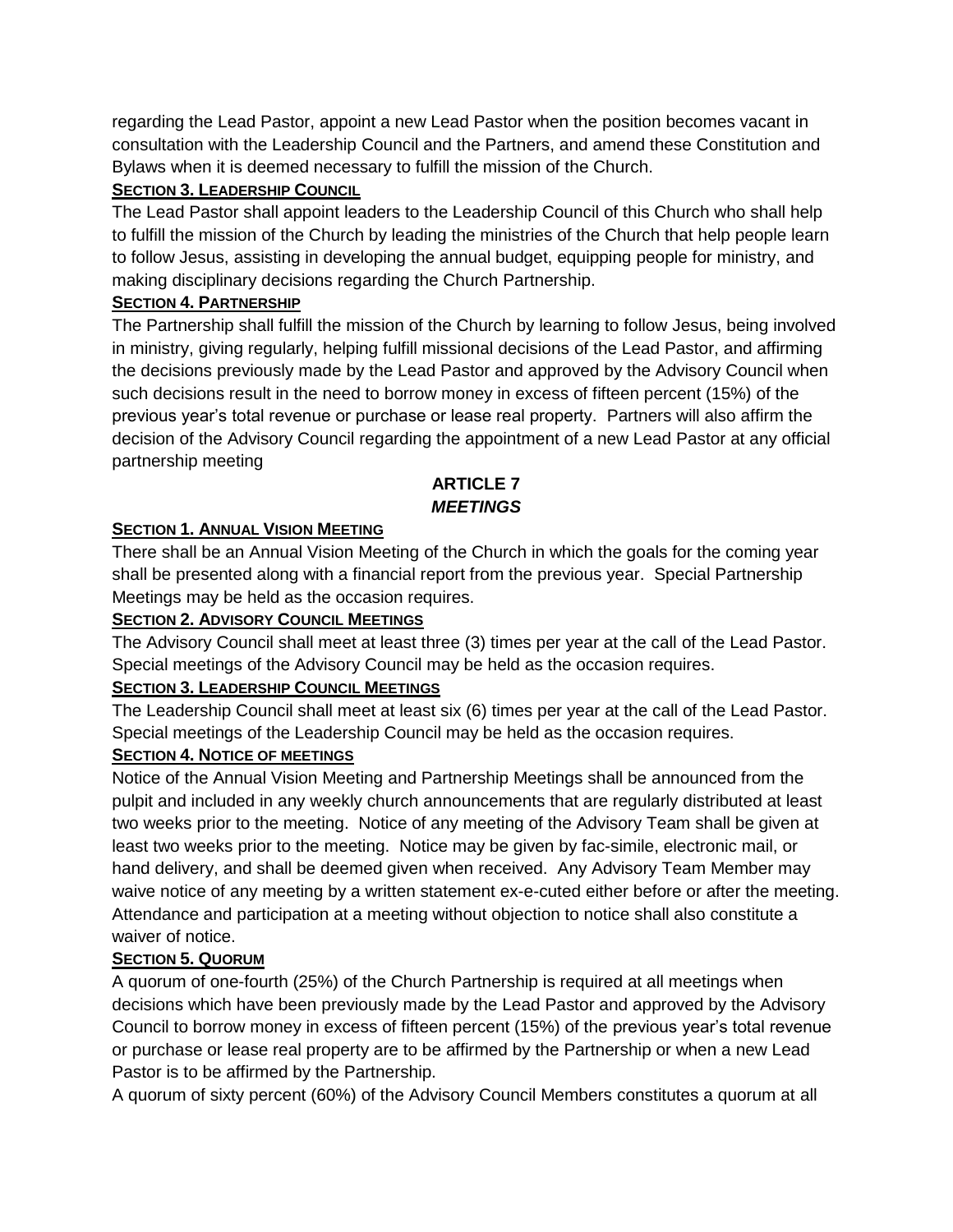Advisory Council Meetings. Additional Advisory Council Members may be required to be present to conduct specific business as outlined in these Constitution and Bylaws. A quorum of one-half (50%) of the Leadership Council Members constitutes a quorum at all Leadership Council Meetings.

When referenced in these Constitution and Bylaws, an official meeting of any of the aforementioned bodies is defined as a meeting at which a quorum is present.

#### **SECTION 6. VOTING**

Whenever a vote is required to be taken by the Church Partnership, the Advisory Council, or the Leadership Council, as required by law, the Articles of Incorporation of this Church, or these Constitution and Bylaws, each Advisory Council Member, Leadership Council Member, or Church Partner shall have one vote. Voting by proxy shall not be permitted.

#### **ARTICLE 8** *FINANCE*

#### **SECTION 1. SOURCES**

Funds for the maintenance of the vision and mission of the Church shall be provided by the voluntary contributions of its Partners, friends, and guests without pressure or coercion.

#### **SECTION 2. ADMINISTRATION**

Offerings shall be received by the Church at times and in ways agreed upon by the Lead Pastor and the Advisory Council. Funds received shall be administered by the Leadership Council, under the direction of the Lead Pastor. All funds shall be deposited in a bank or financial institution selected by the Finance Director and affirmed by the Leadership Council. Records shall be kept of all receipts and disbursements (Malachi 3:10; 1 Corinthians 16:1-2; 2 Corinthians 9:6-8). Those responsible for handling or dispersing funds shall be properly bonded or insured and shall be subject to state and federal criminal background checks, as well as financial background checks.

#### **SECTION 3. SOLICITATION**

No individual, association, or corporation shall be permitted to solicit funds from the people of the Church for any reason without the consent of the Leadership Council.

#### **SECTION 4. BORROWING**

The Lead Pastor shall have the authority to borrow such sums as may be needed from time to time to advance the mission of the Church provided the transaction does not involve the purchase or lease of real property and is not in excess of fifteen percent (15%) of the previous year's total revenue or twenty-five thousand dollars (\$25,000), whichever is lesser. Such transactions must have two signatures, the Lead Pastor and a Member of the Advisory Council. Any transaction which involves the borrowing of monies in excess of fifteen percent (15%) of the previous year's total revenue or in excess of twenty-five thousand dollars (\$25,000), whichever is lesser, shall be approved by a consensus decision during any official meeting of the Advisory Council. Any transaction which involves the borrowing of monies in excess of fifteen percent (15%) of the previous year's total revenue shall also be affirmed by a two-thirds vote of the Partnership of the Church during any official Partnership Meeting. Any transaction involving the purchase or lease of real property shall be approved by a consensus decision during any official meeting of the Advisory Council, and affirmed by a two-thirds vote of the Partnership of the Church present at any official Partnership Meeting.

#### **SECTION 5. AUDIT**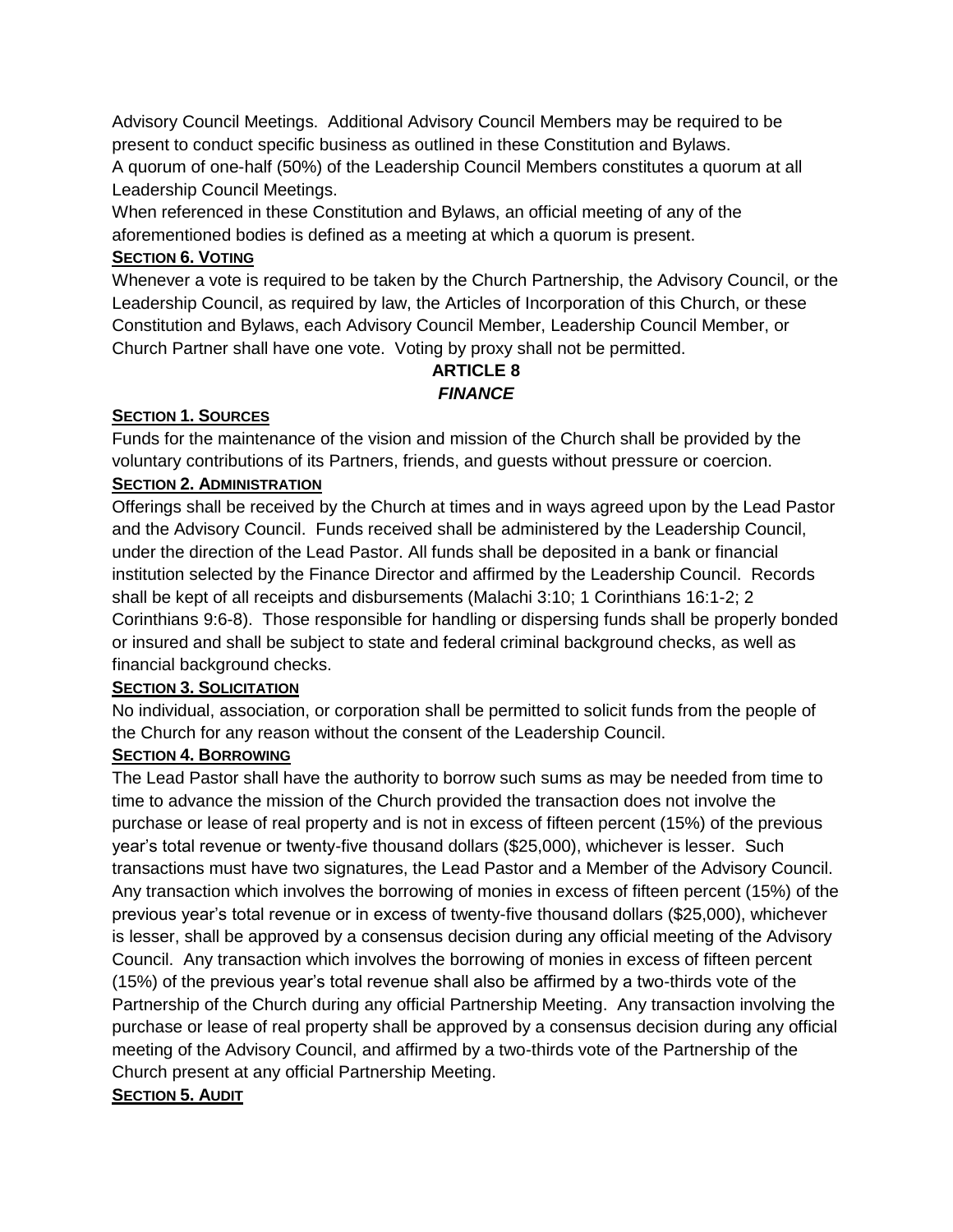On a biennial basis, the Advisory Council shall be responsible for obtaining an audit of the finances of the Church from an authorized independent source, the results of which shall be presented at the Vision Meeting.

#### **SECTION 6. CONFLICTS OF INTEREST**

(a) In the event that any Advisory Council Member or Leadership Council Member has a conflict of interest that might properly limit such Member's fair and impartial participation in the Council deliberations or decisions, such Member shall inform the Council as to the circumstances of such conflict. If those circumstances require the nonparticipation of the affected Member, the Council may nonetheless request from the Member any appropriate nonconfidential information which might inform its decisions.

"Conflict of interest," as referred to herein, shall include but shall not be limited to, any transaction by or with the Church in which an Advisory Council Member or Leadership Council Member has a direct or indirect personal interest, or any transaction in which such Member is unable to exercise impartial judgment or otherwise act in the best interests of the Church. (b) No Advisory Council Member or Leadership Council Member shall take part in the final deliberation in any matter in which he or she, members of his or her immediate family, or any organization to which such director has allegiance, has a personal interest that may be seen as competing with the interest of the Church. Any Advisory Council Member or Leadership Council Member who believes he or she may have such a conflict of interest shall so notify his or her respective Council prior to deliberation on the matter in question, and the respective Council shall make the final determination as to whether any Council Member has a conflict of interest in any matter. The minutes of the respective Council Meeting shall reflect disclosure of any conflict of interest and the recusal of the interested Council Member.

### **ARTICLE 9** *PROPERTY*

#### **SECTION 1. PURCHASE AND LEASE**

All property of the Church shall be deeded to the Church and held in its name. The purchase or lease of real property must be approved by a consensus decision during any official meeting of the Advisory Council, and affirmed by a two-thirds vote of the Partnership of the Church present at any official Partnership Meeting.

#### **SECTION 2. SALE AND LEASE**

Real property of the Church may be sold, leased, mortgaged, or otherwise disposed of only if approved by a consensus decision of the Advisory Council during any official meeting of the Advisory Council, and affirmed by a two-thirds vote of the Partnership of the Church present at any official Partnership Meeting.

#### **SECTION 3. DOCUMENTATION AND AUTHORITY FOR PURCHASE, SALE, AND BORROWING**

The Lead Pastor and the Finance Director shall certify all documents relating to the purchase, sale, lease, or mortgage that the same has been duly authorized in accordance with these Constitution and Bylaws. Such certification shall be held to be conclusive evidence thereof. **SECTION 4. DISSOLUTION**

Upon dissolution of the Church Corporation or the winding up of its affairs, the Advisory Council shall, after making provision for the payment of all of the liabilities of the Church, dispose of all the assets of the Church exclusively for the purposes of the Church Corporation in such manner to Any Denomination as set forth in these Constitution and Bylaws or, in the event such Any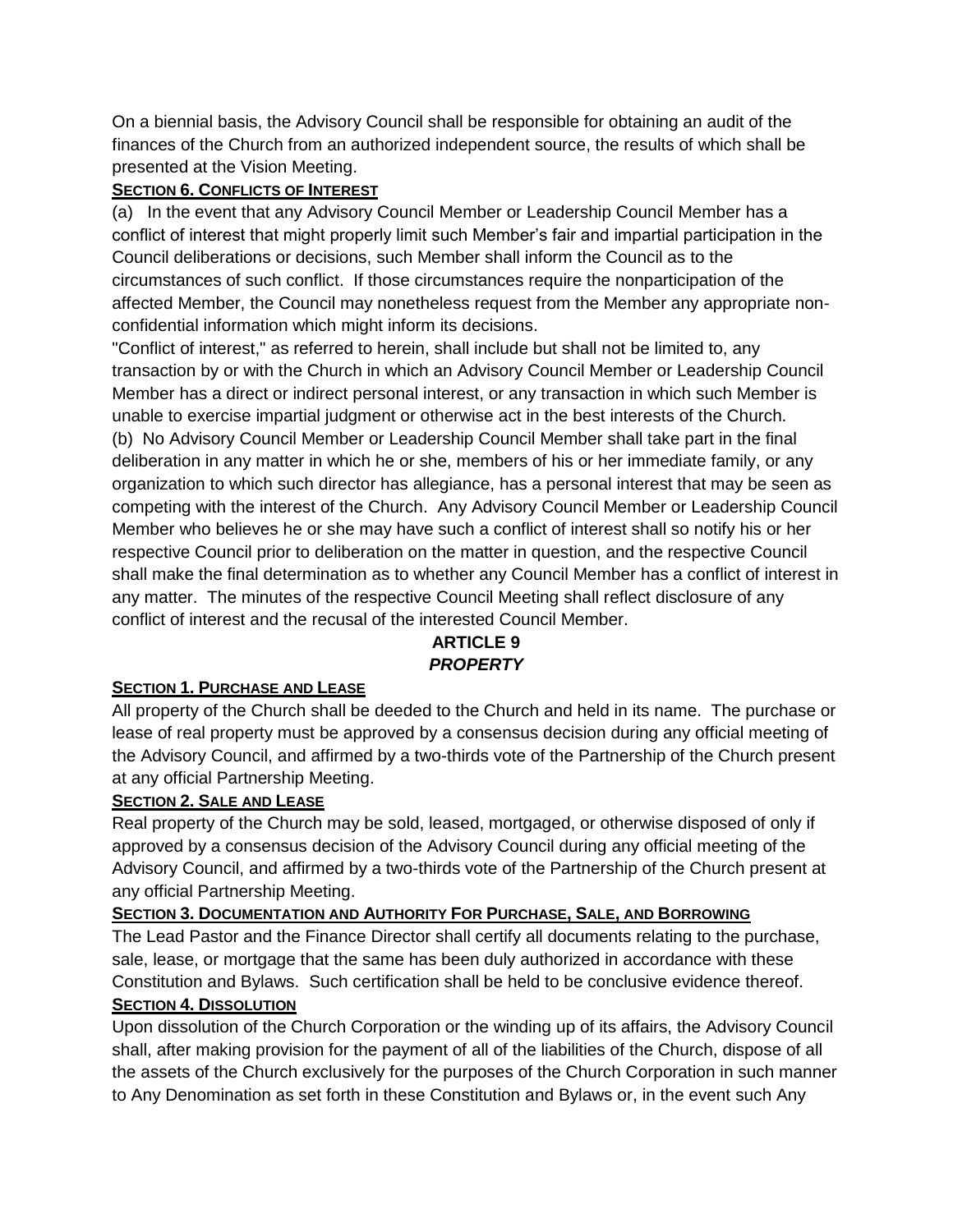Denomination is not in existence, to the Church Multiplication Network or, in the event that Church Multiplication Network is not in existence, to such other organizations which are described in Section 501(c)(3) of the Internal Revenue Code of 1986, as amended, or the corresponding provisions of any subsequent United States Internal Revenue Law, as the Advisory Council shall determine. Any assets not so disposed of shall be disposed of by a court of competent jurisdiction of the county in which the principal office of the Corporation is then located to such organizations described in Section 501(c)(3) of the Internal Revenue Code of 1986, as amended, or in accordance with the corresponding provisions of any subsequent United States Internal Revenue Law, as such court shall determine.

#### **ARTICLE 10** *AMENDMENTS*

#### **SECTION 1. AMENDMENTS**

This Constitution may be amended by the unanimous vote of the Advisory Council Members then in office.

#### **BYLAWS ARTICLE I** *PARTNERSHIP*

#### **SECTION 1. STANDARD OF PARTNERSHIP**

Only those shall be eligible for Partnership in this Church who:

- 1. Are followers of Jesus Christ (Matthew 4:19).
- 1. Are baptized in water by immersion after beginning to follow Jesus.
- 1. Evidence a consistent Christian life (Matthew 22:37-39; Galatians 5:19-23).
- 1. Subscribe fully to the Tenets of Faith as set forth in Article IV of the Constitution of Any Church.
- 1. Have attended the Partnership class, have signed and agreed to abide by the Any Church Partnership Covenant.
- 1. Have renewed their Partnership agreement annually by reaffirming their commitment to abide by the Partnership Covenant.
- 1. Are at least sixteen (16) years old.

#### **SECTION 2. PARTNERSHIP REMOVAL AND REINSTATEMENT**

The Leadership Council shall have the right to remove from Partnership any Partner who willfully and without good cause absents himself or herself from the regular services of the Church for a period of two (2) consecutive months except for physical disability, or who no longer abides by the standards of Partnership outlined in Article I, Section 1 of these Bylaws. If the former Partner shall desire reinstatement, he or she shall request in writing from the Leadership Council to have his or her name returned to the Partnership list. Upon receiving the request, the Leadership Council shall render a consensus decision at any official meeting of the Leadership Council.

#### **SECTION 3. VOLUNTARY TERMINATION**

A Partner may terminate his or her Partnership by informing the Leadership Council, in writing, of his or her desire to do so. Such termination requires no action by the Leadership Council. **SECTION 4. DISCIPLINE**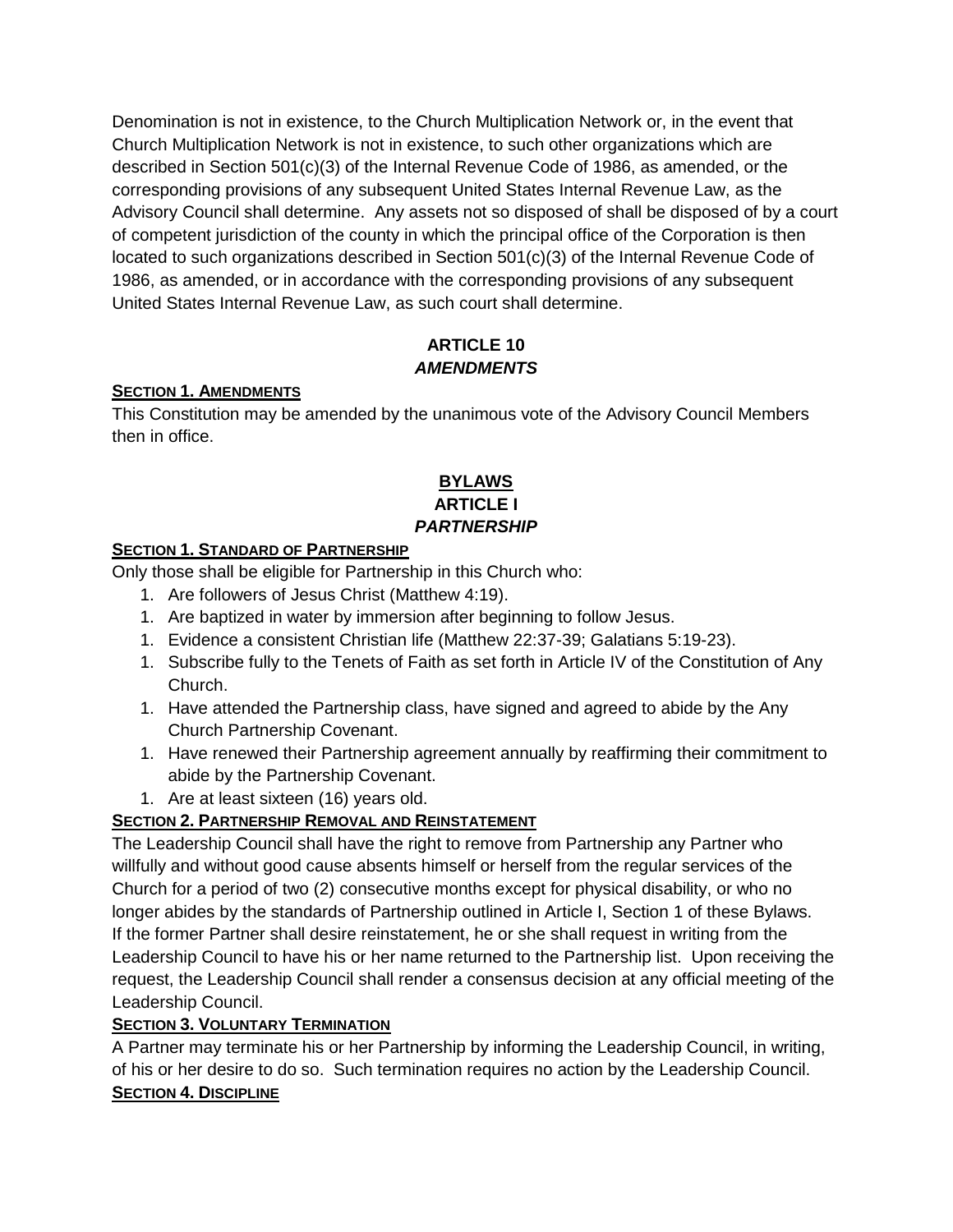- 1. All discipline shall be prayerfully administered according to the Scriptures (Matthew 18:15-17; 1 Corinthians 5:9-13; 2 Thessalonians 3:11-15; Romans 16:17).
- 1. If a Partner of this Church falls below the standard of Partnership in faith or in practice, in such a way that the Partner's life hinders the influence of the Church in the community, or if his or her spirit be contentious and discordant to the well-being of Church life, then by consensus decision of the Leadership Council at any official meeting of the Leadership Council, his or her name may be removed from the Church Partnership list.
- 1. The disciplined Partner shall be notified, in writing, regarding the reason for the discipline. Such notice shall be sent by certified mail to the address of record listed in the Church database.
- 1. A disciplined Partner may request reinstatement in writing to the Leadership Council, and the Leadership Council shall consider such requests at any official meeting of the Leadership Council and reach a decision on all such requests by consensus.

#### **ARTICLE II** *DUTIES OF THE OFFICERS - ADVISORY COUNCIL*

#### *AND LEADERSHIP COUNCIL*

#### **SECTION 1. LEAD PASTOR**

The Lead Pastor shall:

- 1. Be a credentialed minister of Any Denomination.
- 1. Be the spiritual overseer of the Church and shall direct its activities.
- 1. Be the President of the Corporation and act as Chairman of all meetings of the Advisory Council, the Leadership Council, and the Church Partnership.
- 1. Be the general supervisor of all activities of the Church and shall be an *ex officio* member of all departments and ministry teams.
- 1. Plan and direct all activities of the Church, including all special meetings and guest speakers.
- 1. Select the ministerial, professional, and administrative staff and determine their job portfolios.
- 1. Be responsible for hiring all employees at the Church. No one shall be employed or discharged without the Lead Pastor's expressed approval. He or she shall have the prerogative, with the approval of the Advisory Council, to add paid staff as the ministries of the Church require.
- 1. Appoint the Any Ministry Network Advisor with the approval of the Any Denomination.
- 1. Appoint individuals to the Advisory Council with the unanimous approval of the Any Denomination Advisor(s).
- 1. Appoint individuals to the Leadership Council with the approval of the Advisory Council.
- 1. Be responsible for a monthly report to the Advisory Council that includes the following: number of decisions to follow Christ, service attendance, discipleship progress, equipping for ministry progress, and a summary of financial stewardship.

#### **SECTION 2. THE ADVISORY COUNCIL:**

1. The Members of the Advisory Council shall be:

a. The Lead Pastor. The Lead Pastor shall chair the Advisory Council meetings except during times when the Advisory Council is assessing his or her effectiveness as a leader or his or her remuneration.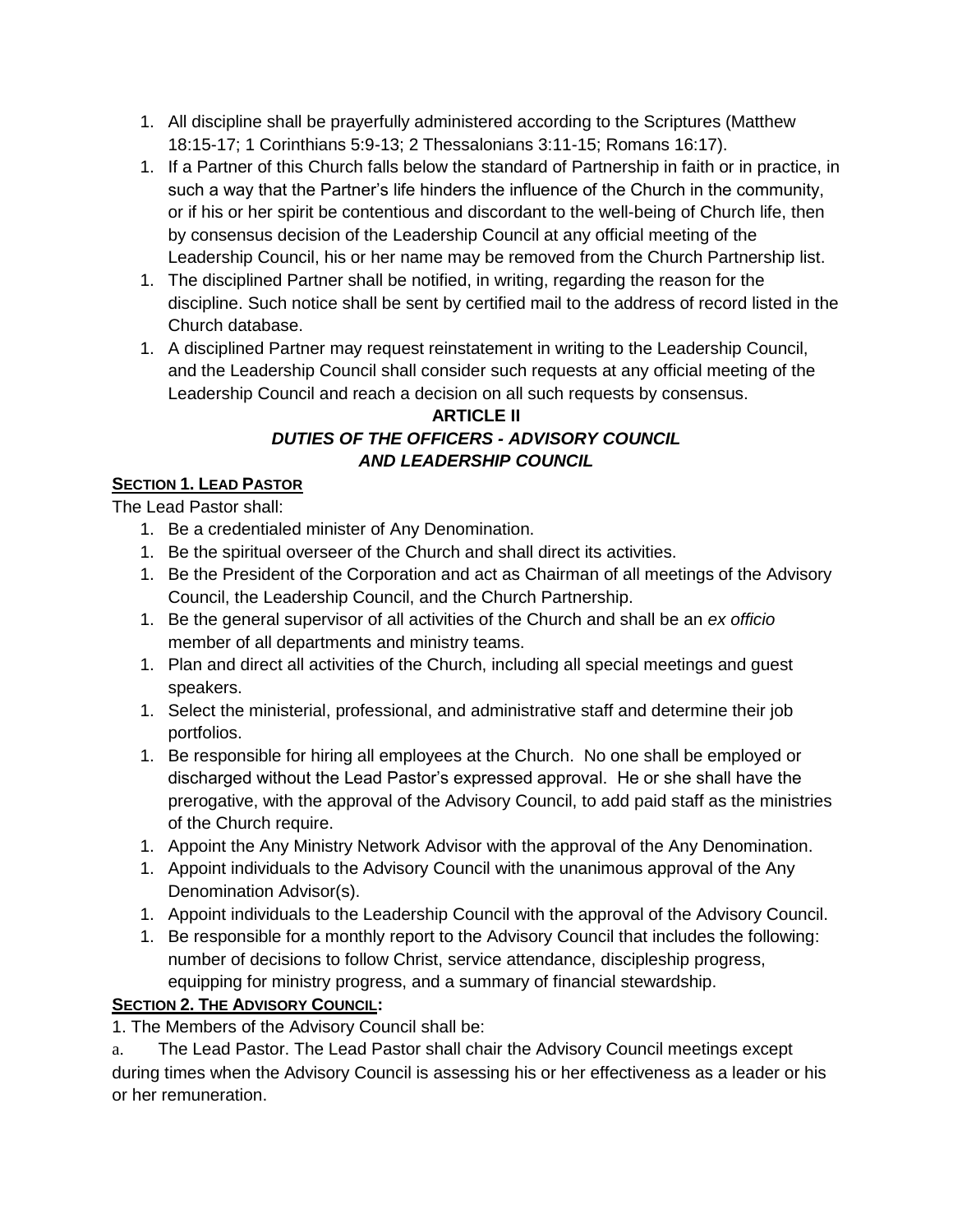b. The Any Denomination Advisor(s). The Any Denomination Advisor(s) shall consist of at least one person and no more than three persons within the Any Denomination. He or she could be an official, a presbyter, or a regional ministry leader.

c. A Leadership Advisor. The Leadership Advisor shall assess the Lead Pastor's effectiveness as a leader. He or she could be a leadership coach, a business leader, or a pastor with demonstrated leadership ability.

d. A Health Advisor. The Health Advisor shall assess the Lead Pastor's well-being, including family, emotional, financial, spiritual, and physical health. He or she could be a counselor, another pastor, or church leader who can effectively assess personal health. If a qualified individual is unavailable, the Advisory Council shall procure assessment of the Lead Pastor's personal health from a qualified source outside of the Advisory Council.

e. Leadership Council Advisor(s). At least one person and no more than three persons from the Leadership Council of the Church shall be Members of the Advisory Council. 2. Advisory Council Members:

a. Shall meet the requirements of an elder as outlined in 1 Timothy 3:1-7 and Titus 1:5-9. If a Member of the Advisory Council has a moral failure, ceases to meet the requirements of an elder as outlined in 1 Timothy 3:1-7 and Titus 1:5-9, or is divisive on the Council or contentious towards the Lead Pastor without biblical cause, other Members of the Advisory Council shall have the authority to request an evaluation of the Advisory Council Member. The Any Denomination representative shall chair the evaluation. A majority vote of the Advisory Council Members present at an official meeting of the Advisory Council shall result in the dismissal of the Advisory Council Member. The Denomination Advisor shall notify the Advisory Council Member of his or her termination. The terminated Advisory Council Member shall abide by the stipulations set by the Advisory Council regarding such termination.

b. Shall advise and support the vision of the Lead Pastor to fulfill the mission of the Church. c. Shall be appointed by the Lead Pastor. The Leadership and Health Advisors shall be appointed for one-year terms. The rest of the Advisory Council Members (Any Denomination & persons from the Leadership Council) shall be appointed for staggered three-year terms. At the time of his or her appointment, each Advisory Council Member other than the Leadership Advisor or the Health Advisor shall be assigned to Class A, Class B, or Class C, and an effort shall be made to keep each class of these Members approximately equal size. Each Member shall hold office for a term of three years, except for the initial Advisory Council appointed at the organizational meeting in 2011:

1. Members in Class A shall have their term expire in 2012 (and every three years thereafter);

2. Members in Class B shall have their term expire in 2013 (and every three years thereafter); and

3. Members in Class C shall have their term expire in 2014 (and every three years thereafter).

d. Persons appointed to the Advisory Council from the Leadership Council can be reappointed to the Advisory Council with one year off between each successive three-year term.

- e. Shall assess the leadership effectiveness of the Lead Pastor.
- f. Shall approve the Leadership Council appointments by the Lead Pastor.
- g. Shall approve the annual budget.
- h. Shall hold the Lead Pastor accountable for the mission of the Church.
- i. Shall remove the Lead Pastor from his or her leadership role if he or she ceases to be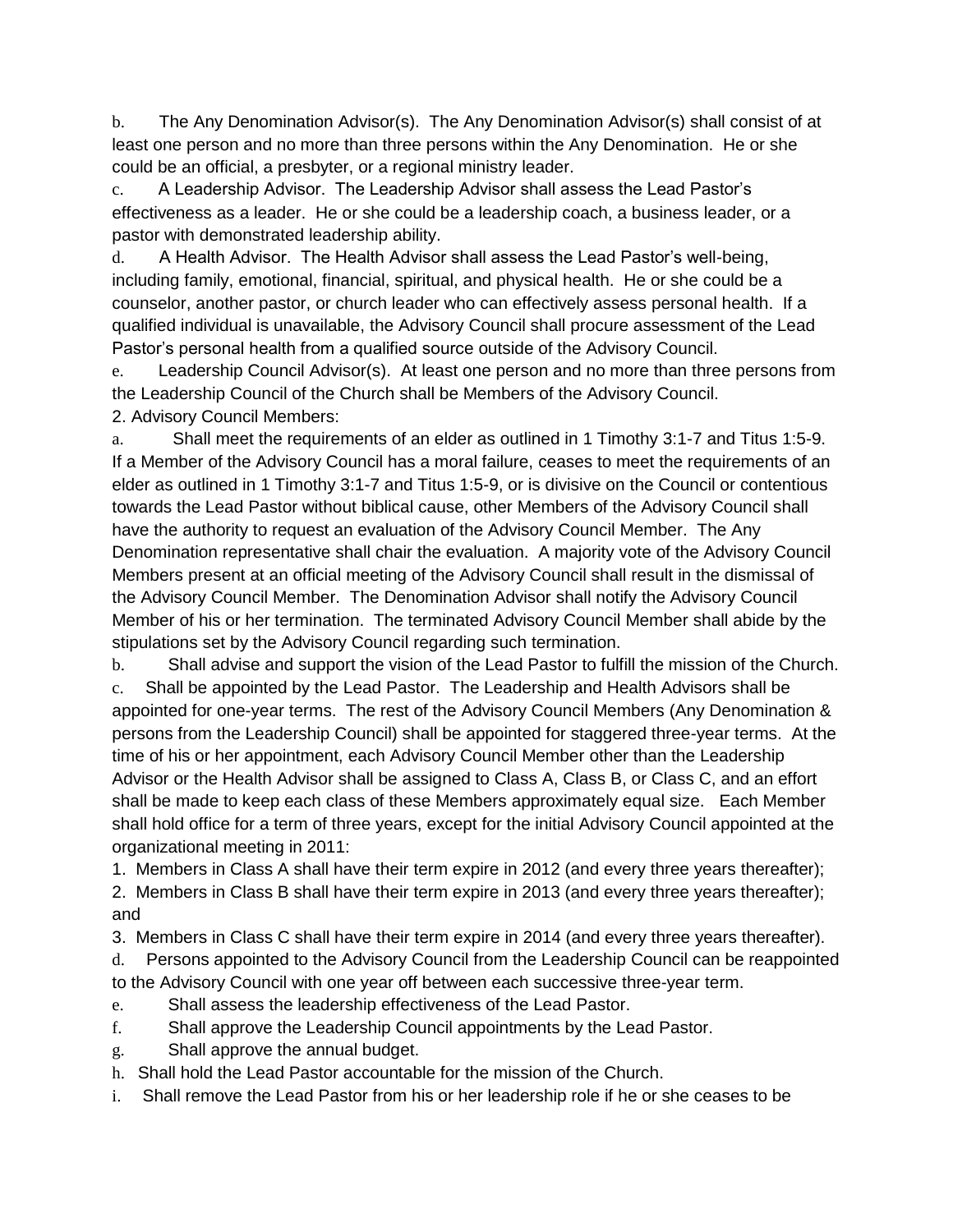effective in fulfilling the mission of the Church, has a moral failure (an inappropriate sexual relationship, financial impropriety, or any action the Penn-Del District Superintendent deems inappropriate for a spiritual leader), or ceases to meet the requirements of an overseer as outlined in 1 Timothy 3:1-7 and Titus 1:5-9. Any Advisory Council Member has the authority to request an evaluation of the effectiveness of the Lead Pastor at any time. The Any Ministry Network Advisor(s) shall chair the evaluation. A unanimous vote of the Advisory Council Members then in office shall result in the dismissal of the Lead Pastor. The Any Ministry Network Advisor shall notify the Lead Pastor of his or her termination. The Lead Pastor shall abide by all stipulations set by the Advisory Council regarding such termination.

#### **SECTION 2A. ANY MINISTRY NETWORK ADVISOR(S)**

The Any Ministry Network Advisor(s) shall:

- a. Meet the requirements of an elder as outlined in 1 Timothy 3:1-7 and Titus 1:5- 9.
- b. Be appointed by the Lead Pastor and approved by the Any Denomination.
- c. Chair the Advisory Council in the absence of the Lead Pastor and when the Lead Pastor is being assessed.

#### **SECTION 2B. LEADERSHIP ADVISOR**

The Leadership Advisor shall:

- a. Meet the requirements of an elder as outlined in 1 Timothy 3:1-7 and Titus 1:5-9.
- b. Be appointed by the Lead Pastor and approved by the Any Denomination Advisor(s).

c. Chair the Advisory Council in the absence of the Any Denomination Advisor and the Lead Pastor.

d. Present an annual evaluation of the leadership effectiveness of the Lead Pastor to the Advisory Council. The specific criteria for the evaluation shall be established by the Advisory Council and shall include, but not be limited to the following: commitments to Christ, service attendance, discipleship progress, equipping for ministry progress, financial stewardship, and overall leadership effectiveness.

#### **SECTION 2C. PERSONAL HEALTH ADVISOR**

The Personal Health Advisor shall:

- a. Meet the requirements of an elder as outlined in 1 Timothy 3:1-7 and Titus 1:5-9.
- b. Be appointed by the Lead Pastor and approved by the Any Ministry Network Advisor.

c. Present an annual report to the Advisory Council regarding the personal health of the Lead Pastor in the following areas of his or her life, that is, spiritual health, emotional health, physical health, and relational health, including marriage and family life.

#### **SECTION 2D. LEADERSHIP COUNCIL ADVISOR(S)**

The Leadership Council Advisor(s) shall:

a. Be appointed by the Lead Pastor from the Leadership Council of the Church.

#### **SECTION 3. LEADERSHIP COUNCIL (DEACONS)**

The Leadership Council members shall:

- 1. Be appointed by the Lead Pastor and approved by a consensus decision of the Advisory Council.
- 1. Be Partners of the Church.
- 1. Meet the standards of deacons as outlined in 1 Timothy 3:8-13.
- 1. Have the following responsibilities:
	- 1. Support the vision and leadership of the Lead Pastor.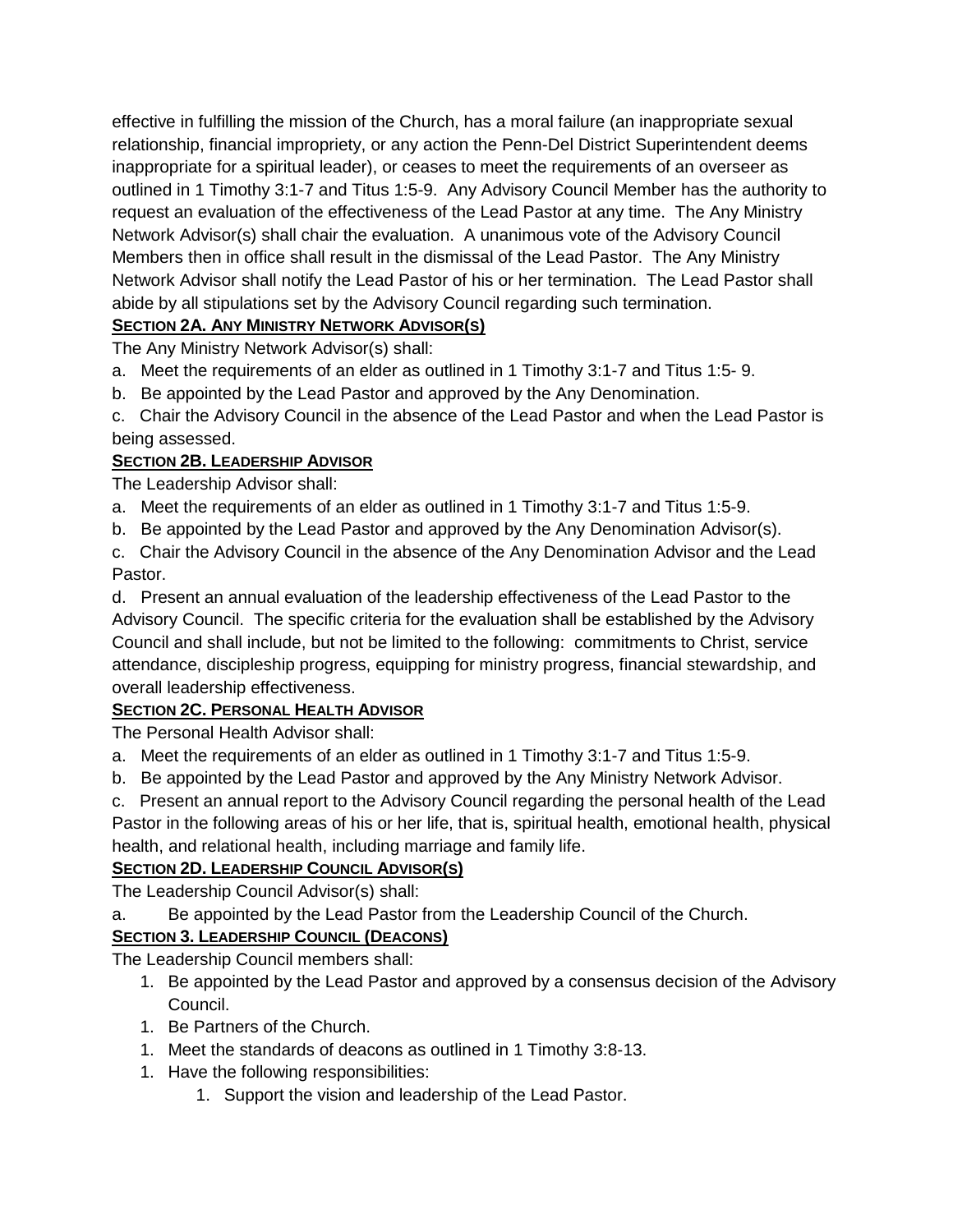- 1. Assist the Lead Pastor in leading and directing the ministries of the Church.
- 1. Assist the Lead Pastor in equipping the Church for ministry.
- 1. Assist the Lead Pastor in preparing the annual budget.

#### **ARTICLE III** *VACANCIES*

#### **SECTION 1. LEADER PASTOR**

In the event of a vacancy of the Lead Pastor office, the following actions shall take place:

a. The Any Denomination Advisor shall provide oversight of the Church until the Lead Pastor office is filled.

b. The Any Denomination Advisor shall appoint an interim leader of the Church until the Lead Pastor office is filled.

c. The Any Denomination Advisor shall appoint a search committee of at least five persons of which at least one half shall be Partners of the Church. The search committee shall seek input from the Advisory Council, Leadership Council, and Partnership of the Church before presenting a prioritized list of the best candidates to the Advisory Council for consideration.

d. The Any Denomination Advisor shall serve as the chair of the search committee.

e. The Advisory Council shall consult with the Leadership Council regarding the appointment of the new Lead Pastor. A unanimous vote of the Advisory Council members then in office shall result in the appointment of a new Lead Pastor.

f. The Church Partnership shall have the opportunity to provide input and to affirm the appointment of the Advisory Council before a final decision is made and before the new Lead Pastor is presented to the congregation.

#### **SECTION 2. ADVISORY COUNCIL MEMBERS**

If an Advisory Council Member is unable to fulfill his or her term, the Lead Pastor shall appoint someone approved by the Any Ministry Network Advisor to fulfill the vacancy.

#### **ARTICLE IV** *SALARIES*

#### **SECTION 1. REMUNERATIONS**

a. The Advisory Council shall determine the salary of the Lead Pastor.

b. The Lead Pastor shall recommend the amount of remuneration for employees of the Church to the Advisory Council who shall make the final decisions based on comparative norms and budget considerations.

c. Paid staff members on the Advisory Council shall exempt themselves from remuneration decisions of the Church.

#### **ARTICLE V** *INDEMNIFICATION*

#### **SECTION 1. INDEMNIFICATION**

Unless otherwise prohibited by law, the Corporation shall indemnify any Advisory Council or Leadership Council Member and may by resolution of the Advisory Council indemnify any employee, against any and all expenses and liabilities incurred by him or her in connection with any claim, action, suit, or proceeding to which he or she is made a party by reason of being an Advisory Council Member, Leadership Council Member, or employee. However, there shall be no indemnification in relation to matters as to which he or she shall be adjudged to be guilty of a criminal offense or liable to the Corporation for damages arising out of his or her own gross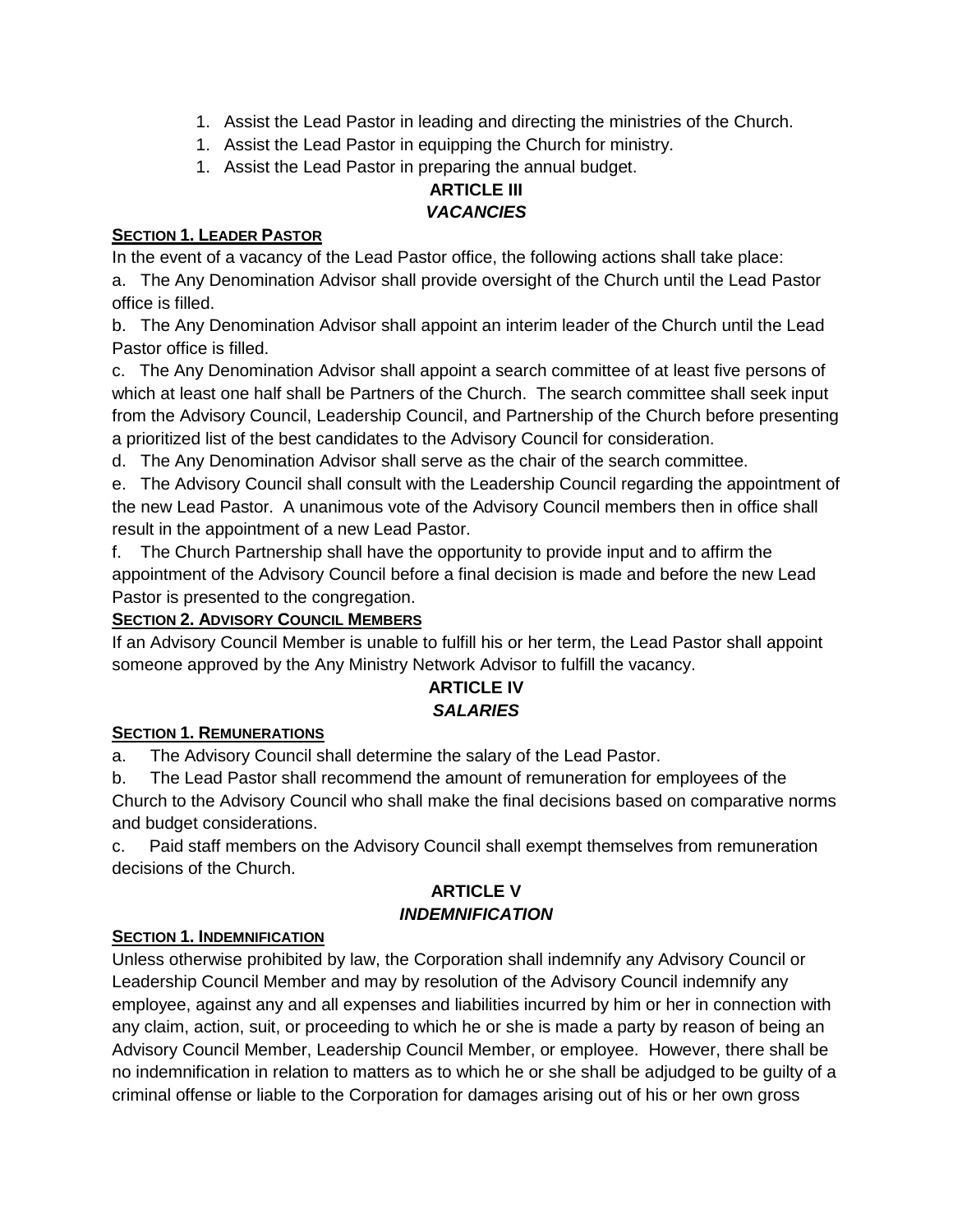negligence in the performance of a duty to the Corporation.

Amounts paid in indemnification of expenses and liabilities may include, but shall not be limited to, counsel fees and other fees; costs and disbursements; and judgments, fines, and penalties against, and amounts paid in settlement by, such Advisory Council Member, Leadership Council Member, or employee. The Corporation may advance expenses or, where appropriate, may itself undertake the defense of any Advisory Council Member, Leadership Council Member, or employee. However, such Advisory Council Member, Leadership Council Member, or employee shall repay such expenses if it should be ultimately determined that he or she is not entitled to indemnification under this Article.

The Advisory Council may also authorize the purchase of insurance on behalf of any Advisory Council Member, Leadership Council Member, employee, or other agent against any liability incurred by him or her, which arises out of such person's status as an Advisory Council Member, Leadership Council Member, employee, or agent, whether or not the Corporation would have the power to indemnify the person against that liability under law.

#### **ARTICLE VI** *AMENDMENTS*

#### **SECTION 1. AMENDMENTS**

These Bylaws may be amended by the unanimous vote of the Advisory Council Members then in office.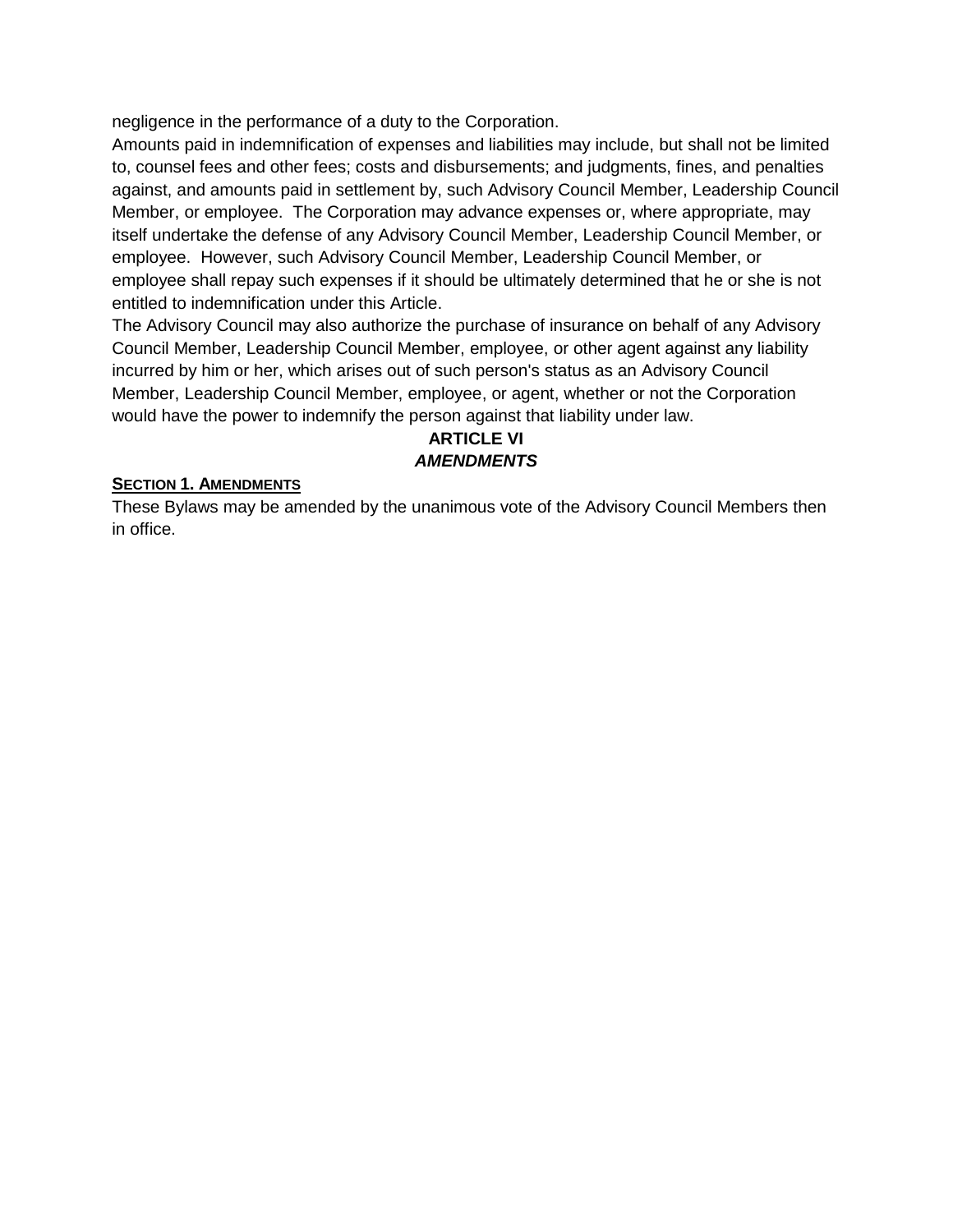

### **GENERIC BYLAWS**

 **for**

## **CHURCHES GOVERNED BY ANY DENOMINATION**

#### **ARTICLE I. NAME**

The name of this church shall be:

#### **ARTICLE II. PURPOSES**

Inasmuch as the Lord Jesus Christ came to glorify the Father (John 17:4), so the purpose of this Church shall be to glorify God (Ephesians 1:12).

2. Inasmuch as the Lord Jesus Christ came to make disciples (Mark 1:17), so the purpose of this Church shall be to disciple persons in Christian belief and practice (Matthew 28:18-20).

3. Inasmuch as the Lord Jesus Christ came to save sinners (Luke 19:10), so the purpose of this Church shall be to proclaim salvation through repentance, forgiveness, and faith in Christ (Luke 24:47).

4. Inasmuch as the Lord Jesus Christ came to serve (Mark 10:45), so the purpose of this church is to meet human need as resources are available (Matthew 25:31-46).

#### ARTICLE III. AFFILIATION

This Church is a Member Church of the ANY DENOMINATION.

This Church shares in the privileges and assumes the responsibilities enjoined by its affiliation with the DENOMINATION.

#### **ARTICLE IV. TENETS OF FAITH**

The Tenets of Faith of this Church shall be those given in the Constitution of ANY DENOMINATION. A concise statement of these Tenets of Faith is given as follows:

Statement of FAITH

#### INSERT YOUR STATEMENT OF FAITH HERE

#### **ARTICLE V. MEMBERSHIP**

Section 1. Standard of Membership

The standard of membership in this Church shall be:

1. Evidence of a genuine experience of salvation (John 1:12-13, 3:3-8; I Peter 1:18-25).

2. Evidence of a consistent Christian life (Romans 6:4, 13:13-14; Ephesians 4:17-32; 5:1-2,15;

I John 1:6-7). Any immorality condemned in Scripture, including the sexual immoralities of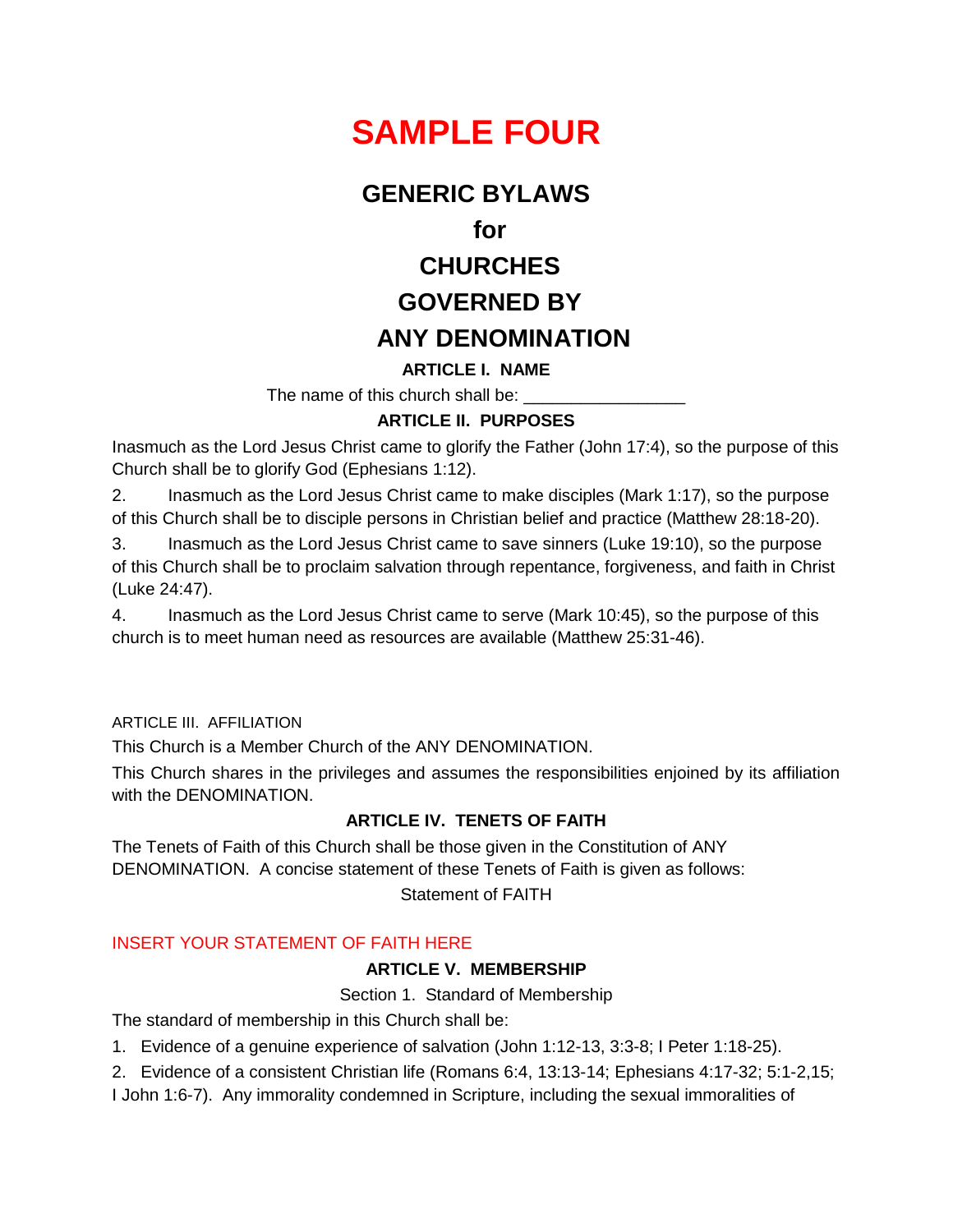fornication, adultery, and homosexuality, shall be considered grounds for refusing membership until repentance is assured.

3. Agreement with the Tenets of Faith as set forth in Article IV.

4. Agreement to give ten percent of income (the tithe) on a regular basis, as well as other contributions as the Lord enables, for the support of this Church in accordance with the Scriptures (Malachi 3:20; I Corinthians 16:2; II Corinthians 9:6-9).

5. Agreement to comply with and be bound by these bylaws.

6. Evidence of a cooperative, submissive, humble and Christ-like spirit as the Scriptures enjoin.

#### Section 2. Categories of Membership

The Church shall have four categories of members. The designation of such categories and the qualifications and rights of the members of such categories shall be as follows:

1. Active. Active membership shall be open to all those eighteen (18) years of age and older who shall freely give of themselves to the commitments of membership as stated in Section 1 of this Article. The voting membership shall be composed of the active members who have been active members for at least ninety consecutive days prior to a regular or specially called business meeting.

2. Associate. Associate membership shall be composed of those who for various reasons do not wish to be active members but who desire the fellowship of the Church. They shall freely give of themselves to the commitments of membership as stated in Section 1 of this Article, but shall be non-voting members.

3. Junior. Junior membership shall be open to those whose age is below eighteen (18) years of age, who have sufficient spiritual and mental maturity to freely give of themselves to the commitments of membership as stated in Section 1 of this Article. Junior members shall be non-voting members. When a junior member reaches the age of eighteen (18), the Board shall change his membership to another appropriate category.

4. Inactive. Any enrolled member who fails to attend services regularly or who ceases to take an active part in the life of the Church may be transferred to the inactive roll according to the procedures set forth in this Article, Sections 8 and 9. Inactive members shall not have a vote in Church meetings. A written request by the inactive member or a motion by a member of the Board for reinstatement to the prior status shall be considered at the next duly noticed meeting of the Board. An affirmative vote of two-thirds of a quorum of the Board shall be required for such action.

#### Section 3. Election of Members

1. By application or transfer. Persons desiring to become members of the Church shall fill out an application form approved by the Board. The Board may accept, in lieu of a completed application, a letter of transfer from another Assemblies of God church. The Pastor or his designated membership committee shall examine the application or transfer according to the standards of membership (Section 1), and shall make recommendations to the Board. The Board shall consider the application or transfer at its next duly noticed meeting. An affirmative vote of two-thirds of a quorum of the Board shall be required for election to membership. Persons so elected shall be publicly received into membership at any regular church service.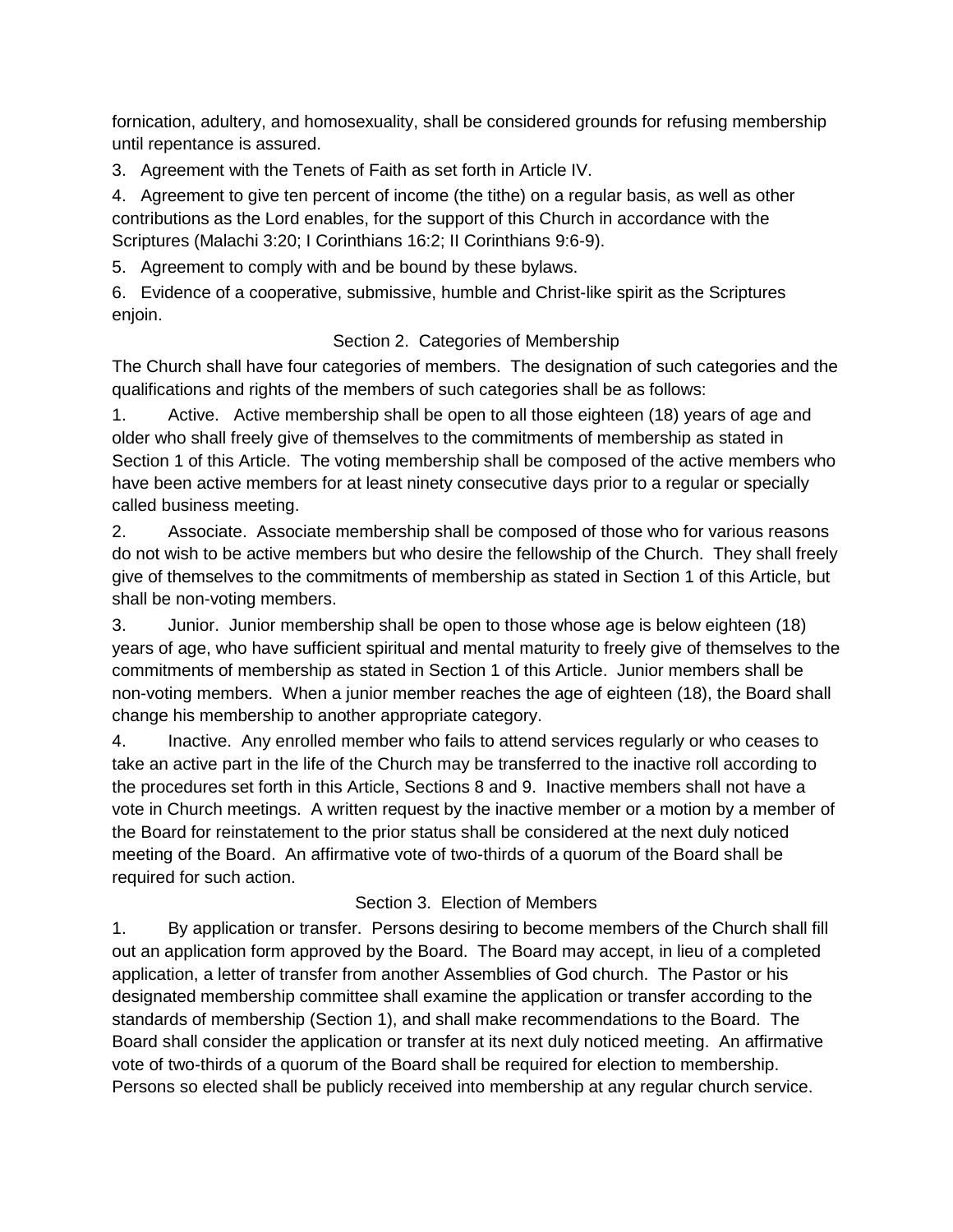2. Membership Class. The Pastor and Board may authorize the establishment of a membership class and require any prospective member to complete the class prior to the prospective member's submission of an application or transfer. The Membership Class shall be under the direction of the Pastor or his designee.

3. Credentialed Ministers. Ministers credentialed with ANY DENOMINATION, other than those on the church staff or payroll, may hold Associate Membership in this Church. Ministers credentialed with ANY DENOMINATION who are on the church staff or payroll may hold active membership during the time they hold position with the Church. Except for the provision just given, active membership may not be given to any ANY DENOMINATION credentialed minister without the written approval of the ANY DENOMINATION Executive Presbytery.

#### Section 4. Resignation

Any member desiring to resign may file a written resignation with the Pastor or Secretary who shall present it to the Board at its next duly noticed meeting. An affirmative vote of two-thirds of a quorum of the Board shall be required to approve the resignation.

#### Section 5. Transfer

Any member desiring to be transferred to some other church may apply to the Pastor or Secretary for a letter of transfer. Said letter shall be granted if approved by an affirmative vote of two-thirds of a quorum of the Board.

#### Section 6. Alteration or Termination of Membership

Unscriptural conduct or failure to maintain and abide by the standards of membership given in Sections 1 and 10 of this Article shall constitute sufficient grounds upon which any member may be removed from the membership or disciplined by being placed in a category of membership other than active membership (Matthew 18:15-18; Romans 16:17-18; I Corinthians 5:11; Galatians 1:8-9; Titus 3:1-5). The Board shall have the duty to investigate any charges against a member and to determine whether there has been unscriptural conduct or failure to maintain and abide by the standards of membership given in Sections 1 and 10 of this Article. The Board shall ascertain what action has been taken by the Pastor or others to counsel or assist the member. In acting upon any such investigations, the Board shall follow the procedures set forth in this Article, Sections 7, 8 and 9. Upon a vote in accordance with these procedures the Board may terminate the membership and strike that member's name from the roll or reclassify his membership.

#### Section 7. Review of Membership Roll

The Pastor and Board shall revise the membership roll within ninety (90) days of the annual business meeting and at such other times as they deem necessary. The review preceding the annual business meeting shall be completed not less than fifteen (15) days prior to the meeting. At its annual revision and more often as need may require, the Board shall remove from the roll all names of members who are deceased, together with the names of those who have resigned, or whose membership has been terminated. The roll shall accurately reflect the category of membership of each member.

#### Section 8. Action of the Board Affecting Membership Status

The Board by an affirmative vote of two-thirds of a quorum may alter or terminate the membership of a member for cause at any duly noticed meeting provided that at least ten (10) days prior written notice of such pending action is given to the said member. The member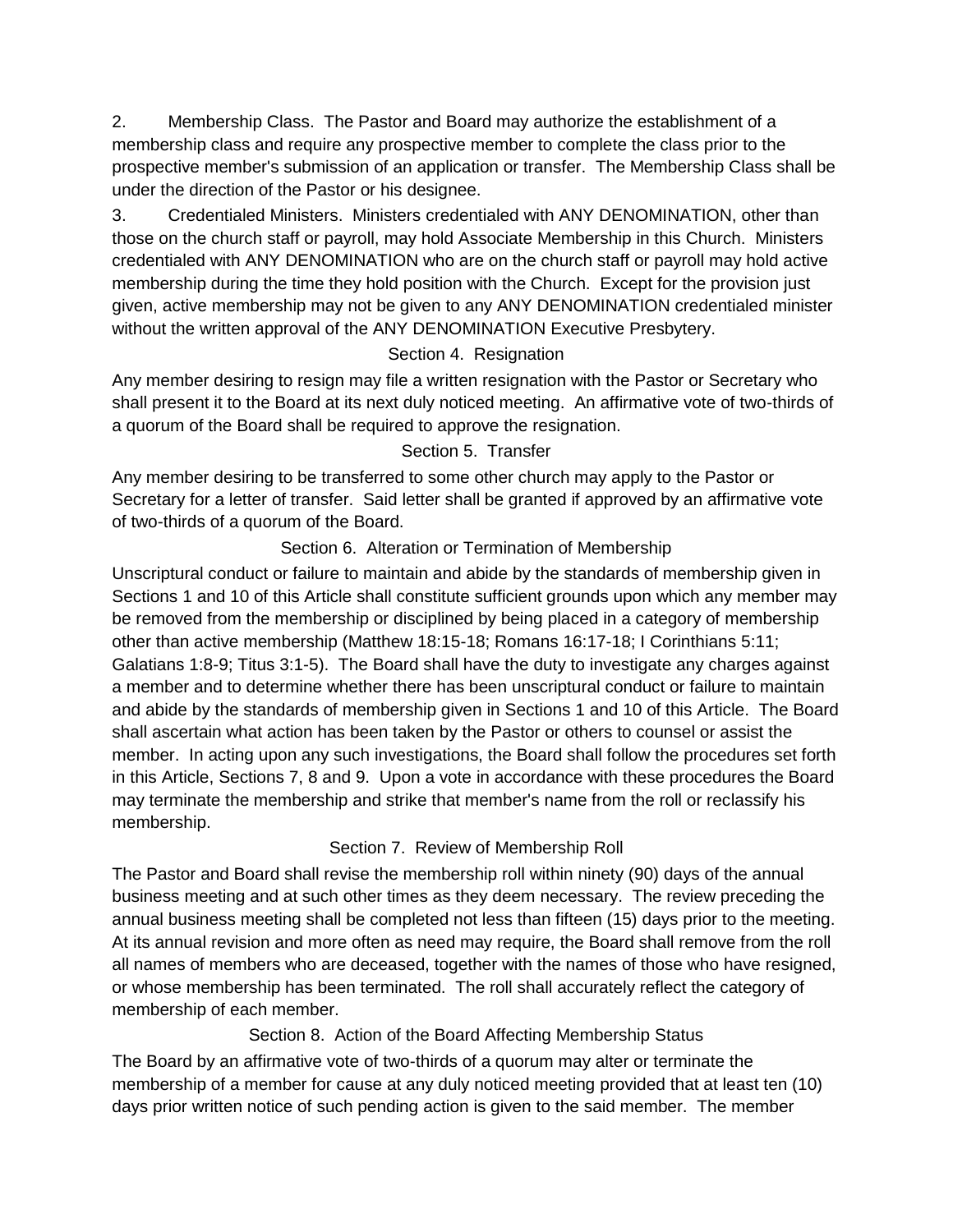involved shall be given an opportunity to be heard at such meeting.

#### Section 9. Right of Appeal

Any member whose membership has been altered or terminated by the Board has the right to appeal. Appeal for reconsideration may be made to the Field Director and Sectional Leadership Team, with the Board of the Church. Its decision is final.

#### Section 10. Necessity of Unity

1. Cooperative action. The membership of this Church shall give consent to its forms of government, together with the past policies mutually agreed upon, and agree to the policy of fundamental unity and agreement, alike in doctrine, conduct and action, and shall conform to the Scriptural injunction that there be no divisions in the body. They shall be subject to those who may be delegated to rulership as the Word of God plainly teaches, that the principle of Christian fellowship may be kept inviolate and perpetuated, recognizing its fundamental importance. A member who exercises the rights of membership given in these bylaws shall not be deemed to be lacking cooperative action unless such a member refuses to abide by a final decision once that decision has been reached or pursues his bylaw-created rights with an un-Christlike spirit and manner.

2. Attitude toward strife. Inasmuch as no Christian institution can comply with the plain teaching of Scripture unless unity and harmony predominates within its circle, no member of this Church may use means to incite or engender strife, but shall work in harmony with the membership, the Board, and church officers, as did the early Church (Acts 2:42). If there is cause for dissatisfaction, it shall be called to the attention of the Pastor and the Board in a manner and spirit which conforms to provisions given in these bylaws.

#### **ARTICLE VI. Meetings**

#### Section 1. Regular Services

Meetings for public worship shall be held as may be determined by the Pastor and Board.

#### Section 2. Special Services

Services, conventions, and other special services shall be planned by the Pastor. The Pastor may counsel with the Board in such planning; he shall keep it informed of such plans.

#### Section 3. Annual Business Meeting

The church year shall coincide with the calendar year, beginning on January 1 and running through December 31 of each year. There shall be a general meeting of the membership to be known as the annual business meeting. It shall be held annually during the months of January or February for the transaction of such business as may be brought to the meeting. The time and place of the annual business meeting shall be set by the Board.

The annual business meeting may be postponed for a reason, for a period not to exceed thirty (30) days, by action of the Pastor and Board.

#### Section 4. Order of Business

The regular order of business for the annual business meeting of the Church shall be as follows:

- 1. Devotional
- 2. Roll call
- 3. Approval of prior minutes
- 4. Report of the Pastor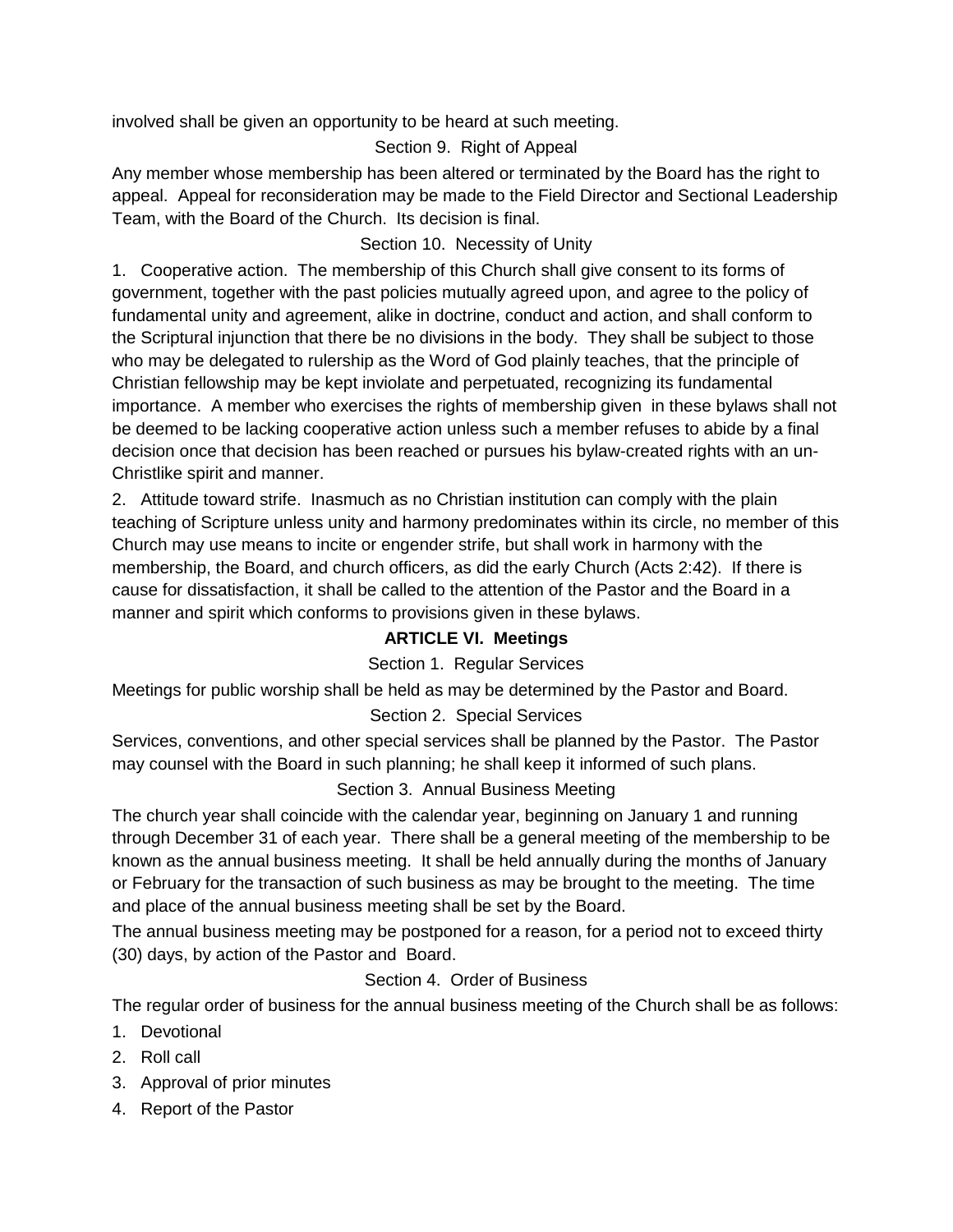- 5. Report of the Treasurer
- 6. Report of committees
- 7. Unfinished business
- 8. Nominations for open Board positions (if applicable)
- 9. New business
- 10. Adjournment

#### Section 5. Special Business Meetings

Special business meetings of the church may be called by:

- 1. The Key Leader of ANY DENOMINATION; or
- 2. The Secretary of the Board upon the written order of a majority of the Board.

#### Section 6. Notice of Business Meetings

Notice of all annual and special business meetings shall be made by verbal announcement during two consecutive Sunday morning services prior to such meeting. Notice may additionally be published in the form of bulletin announcements, mail, or in such other form as may be determined by the Board. An exception regarding notice of a business meeting shall be made when it is called by the KEY LEADER; in such case, the notice shall be made by verbal announcement during one Sunday morning service provided notice of such a meeting shall have been mailed to the active membership at least seven (7) days prior to the meeting.

#### Section 7. Quorum

There shall be two alternatives in determining a quorum.

1. When the purpose of voting is to request the ANY DENOMINATION Executive Presbytery to change the Church from that of a ANY DENOMINATION governed Church to a Self Governing Church, no matters may be voted on and no business may be conducted unless fifty percent (50%) or more of the active members shall be present to constitute a quorum.

2. No matters may be voted on and no business may be conducted at any meeting, when called for any other purpose except that specified in the immediately preceding paragraph, unless twenty-five percent (25%) or more of the active members shall be present to constitute a quorum, referred to in these bylaws as a minimum quorum.

Section 8. Absentee Voting

Absentee voting or absentee ballots shall not be permitted at any annual or specially called Church business meeting. This prohibition extends to all elections and all issues.

#### Section 9. Unauthorized Meetings and Activities

No member of this Church shall promote private enterprises, activities, or meetings (such as private prayer meetings, Bible studies, action groups) which involve the membership of this Church which have not been sanctioned by the Pastor and Board. No member shall use his influence to draw other members of the Church into such outside activities. If additional services are desired besides those provided for, such services must have the approval of the Pastor and be under his general supervision. In the event the Church is temporarily without a Pastor, such services must have the approval of the Board.

#### **ARTICLE VII. THE BOARD**

Section 1. Definition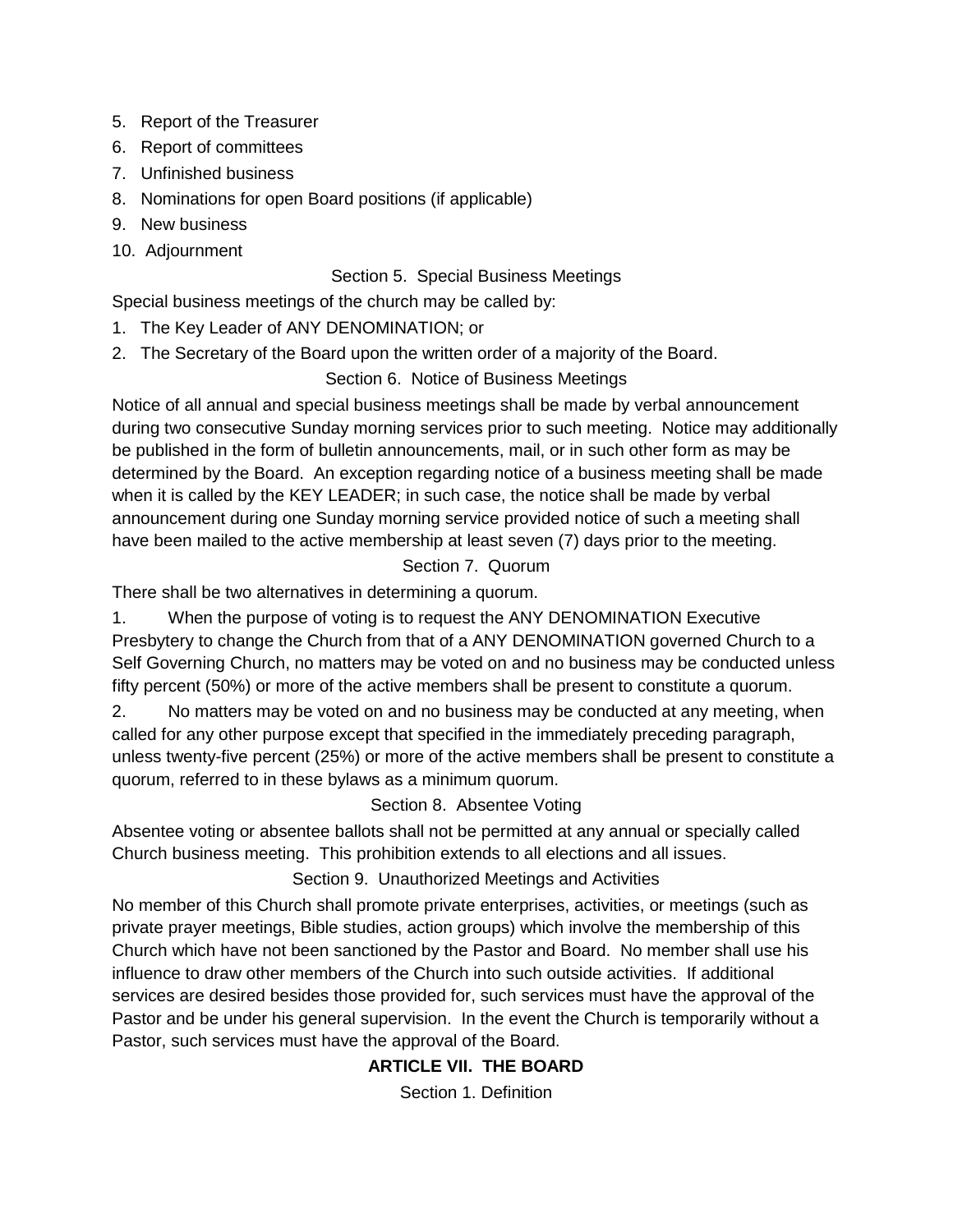There shall be a Board of this Church which shall be comprised of the Pastor and such other members as are appointed by the District Superintendent. Such a Board may be referred to as the Official Board or the Board of Directors. "Board member" shall be a term referring to members of the Board other than the Pastor, although the Pastor shall be a member of the Board.

#### Section 2. Qualifications

1. The Board member's relationship to God. Board members shall be persons who evidence a mature and vital walk with God. They shall be the persons whom others readily identify as those who walk in Christ's steps; who can be turned to in times of spiritual need for Godly and wise counsel; who manifest a life of holiness, wisdom, and faith, and who are filled with the Spirit (Acts 2:4; 6:3).

2. The Board member's relationship to family. A Board member may be unmarried or married to one spouse. A Board member's family shall be a positive, wholesome, and imitable influence upon others (inasmuch as children who have come of age cannot be coerced into the Faith, Board members are not to be regarded as necessarily derelict in their Christian duties if their teenage and older children are not believers) (Luke 15:11-13).

3. The Board member's relationship to self. A Board member shall be a wholesome person spiritually and emotionally. The Board member's life shall manifest the fruit of the Spirit (the life qualities of the indwelling Christ): love, joy, peace, endurance, kindness, goodness, faithfulness, gentleness, and self-control.

4. The Board member's relationship to the Body of Christ. Board members shall be persons to whom believers look for guarding the Church from false doctrine and false teachers, promoting and/or teaching sound doctrine within the Church, and providing leadership, direction and counsel to the congregation in matters pertaining to the Church as a whole. Their involvement in the life of the congregation and commitment to the standards of membership given in Article V, Sections 1 and 10, shall be exemplary.

5. The Board member's relationship to the world. Board members must be above reproach, having a good reputation among those outside the Church.

Board members shall bear the qualifications of life given for the office of deacon (I Timothy 3:8- 13) or bishop (I Timothy 3:1-7), and exhibit the qualities of character found in Matthew 5:3-12; Romans 12:9-21; I Corinthians 13; Galatians 5:22-26; and II Peter 5:1-9.

#### Section 3. Duties

1. The Board shall act in an advisory capacity to the Pastor in all matters pertaining to the Church in its spiritual life.

2. The Board, with the Pastor, shall be the executive body in the conduct of the functions and privileges of the Church. They shall serve as directors of the corporation.

3. The Board, with the Pastor, shall act in the examination of applicants for membership and in the discipline of members.

4. The Board, with the Pastor, shall be the trustees of the Church property and finances, and shall be responsible for care of the same.

5. The Board shall conduct itself within guidelines and procedures given it in the Bylaws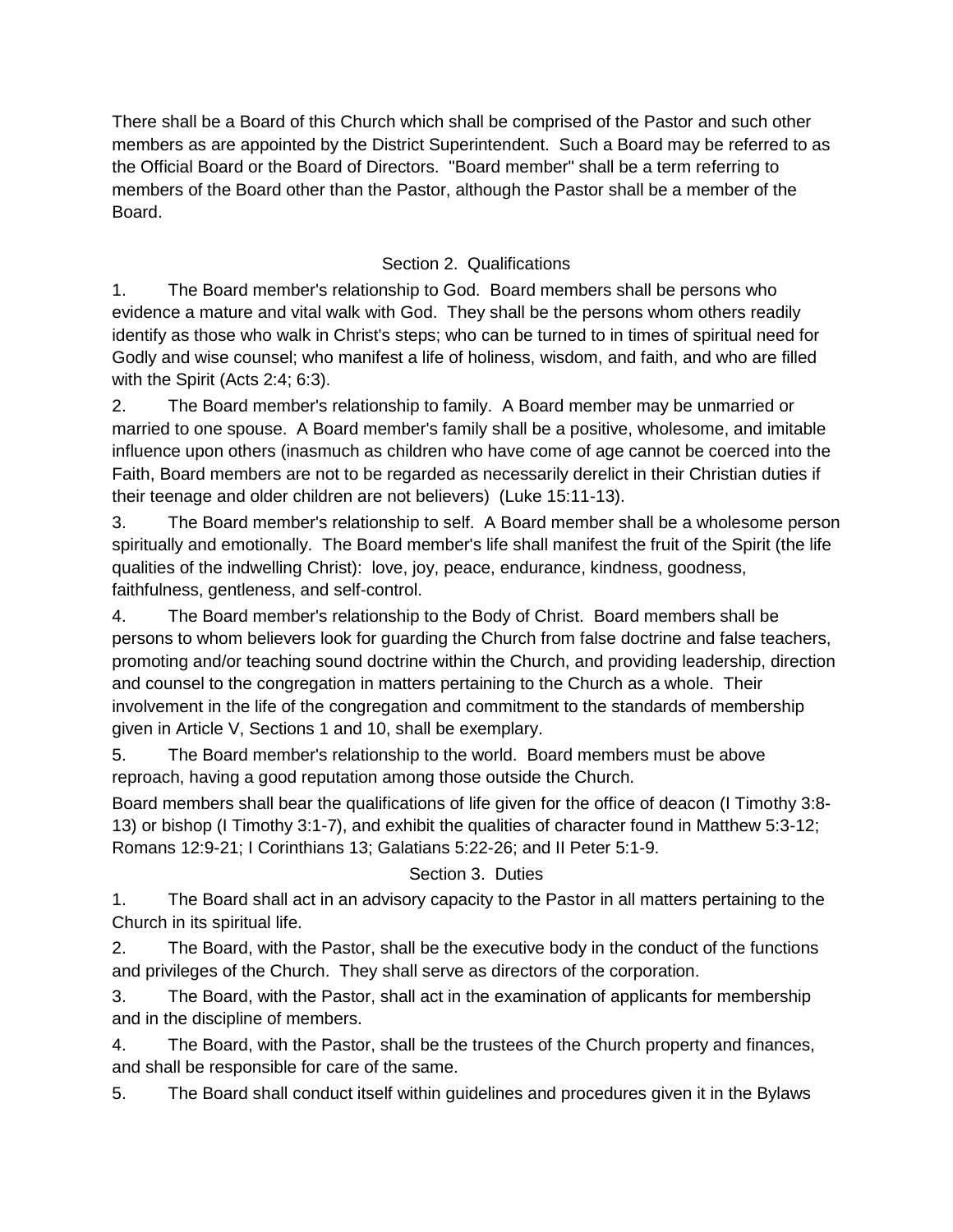and the Manual for ANY DENOMINATION CHURCHES, Pastors and Boards, and shall be monitored by the Field Directors.

6. The Board, with the Pastor, shall adopt procedural rules from time to time as necessary for the proper functioning of the Church.

7. The Board and the Pastor shall fulfill their spiritual and temporal duties in a spirit of servanthood to the Lord, the Church, and one another. Neither the Pastor nor the Board are to exercise dictatorial leadership over one another or the Church; but shall cooperatively work together as a model of Christian unity and leadership, each submitting to one another as the Spirit, need, or circumstance may require. When disunity becomes present between the Pastor and Board, it shall be the responsibility of each to attempt to solve the difficulty between them; if failing to do so, it shall be the responsibility of each to seek the mediating efforts of the District Superintendent or his designee in order that the conflict may not be carried into the Church, but resolved within the circle of leadership.

8. The Board shall determine the salary of the ministers and employees of the Church, as provided in Article XII, Section 7. The Pastor shall be provided an annual paid vacation, if possible, time and length to determined by mutual agreement. The Board shall also endeavor to provide the finances necessary for the Pastor to attend ANY DENOMINATION meetings. Such attendance shall not be considered a part of the Pastor's vacation.

Section 4. Number of Board Members

The number of persons serving as Board members shall be a minimum of three (3) plus the Pastor. As the church grows, others can be added at the discretion of the KEY LEADER.

#### Section 5. Election of Board Members

The KEY LEADER shall appoint the Board members. Board members may be appointed from within or outside the church so long as the Board member is either a member of an ANY DENOMINATION church.

#### Section 6. Term of Office

The term of office shall be for a period of three (3) years. The time may be extended at the discretion of the KEY LEADER upon recommendation of the Field Director.

#### Section 7. Regular Meetings

The Pastor shall call a regular meeting of the Board within thirty (30) days after the annual business meeting. Thereafter, the Board may provide by resolution the time and place for the holding of additional regular meetings of the Board. The Board shall meet a minimum of nine (9) times a year.

#### Section 8. Special Meetings

Special meetings of the Board may be called by or at the request of the Pastor or any two (2) Board members. The person or persons authorized to call special meetings of the Board may fix the time and place for holding any special meeting of the Board called by them.

#### Section 9. Notice of Meetings

Notice of regular meetings of the Board may be made by a Board resolution adopted at the initial meeting of the Board following the annual business meeting, or at any subsequent meeting of the Board during its term.

Notice of any special meeting of the Board shall be given at least four days previously thereto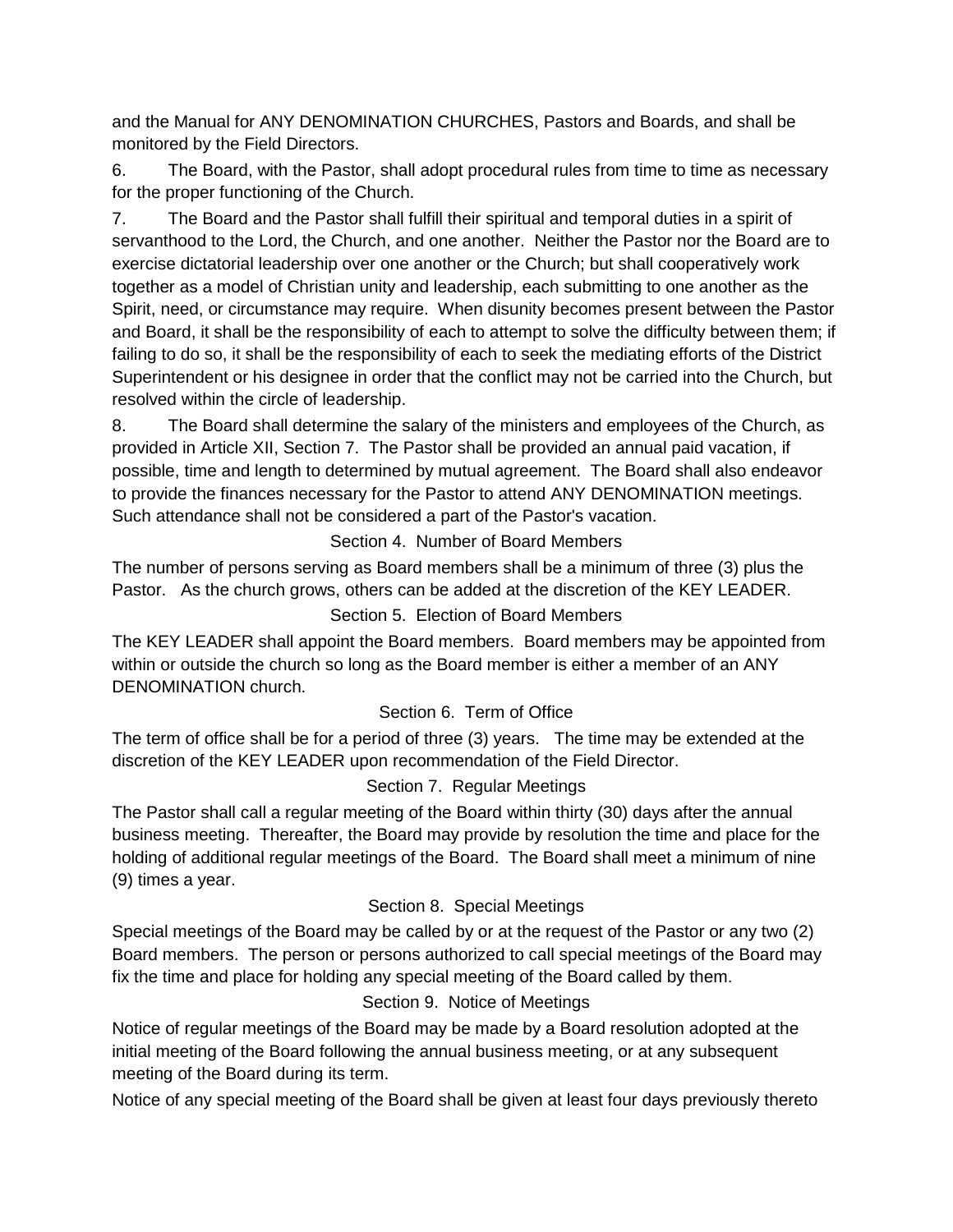by written notice delivered personally or sent by mail pursuant to Article XI. Any Board member may waive notice of any meeting. The attendance of any Board member at any meeting shall constitute a waiver of notice of such meeting, except where a Board member attends for the express purpose of objecting to the transaction of business because of failure of notice. The business to be transacted at the meeting need not be specified in the notice or waiver of notice of such meeting, unless specifically required by law or by these bylaws.

#### Section 10. Quorum

A majority of the Board members shall constitute a quorum for the transaction of business at any meeting of the Board. If less than a majority of Board members are present at said meeting, a majority of the Board members present may adjourn the meeting from time to time without further notice.

#### Section 11. Manner of Acting

The act of a majority of the Board members present and voting at a meeting at which a quorum is present shall be the act of the Board, unless the act of a greater number is required by law or these bylaws.

#### Section 12. Vacancies

In the event of a vacancy due to the resignation, death, or removal of a Board member, the District Superintendent shall select his replacement.

A Board member shall have vacated his office when he submits a written resignation or when he verbally resigns to the District Superintendent.

A Board member may have his office declared vacant by the District Superintendent.

#### **ARTICLE VIII. OFFICERS AND STAFF**

#### Section 1. Pastor

1. Qualifications. The Pastor of this church shall at all times be a credentialed minister of the ANY DENOMINATION, or a minister serving with the express written approval of the Executive Presbytery of the ANY DENOMINATION. In no event shall a former Pastor of this Church who is no longer credentialed by the ANY DENOMINATION, serve as an employee of this Church without the express written consent of the Executive Presbytery of the ANY DENOMINATION, Inc.

#### 2. Duties.

The Pastor, as designated in the Scriptures, is the head of the Church under the leadership of the Lord Jesus, and is referred to under the title of "pastor" or "shepherd" (Ephesians 4:11), "bishop" or "supervisor" (I Timothy 3:2-7), and "presbyter" or "elder" (Titus 1:5).

b. The Pastor shall have oversight of the Church, its ministries and employees, in accordance with the provisions of Article VII, Section 3.

c. The Pastor shall be the President of the Corporation, Chairman of the Board, and shall preside over all Church Business meetings and Board meetings; except when the KEY LEADER provides otherwise.

d. The Pastor shall be an ex-officio member of all other Boards and committees within the Church.

e. The Pastor shall be responsible for the preparation of the agenda of all Church business meetings and Board meetings, except when the KEY LEADER provides otherwise.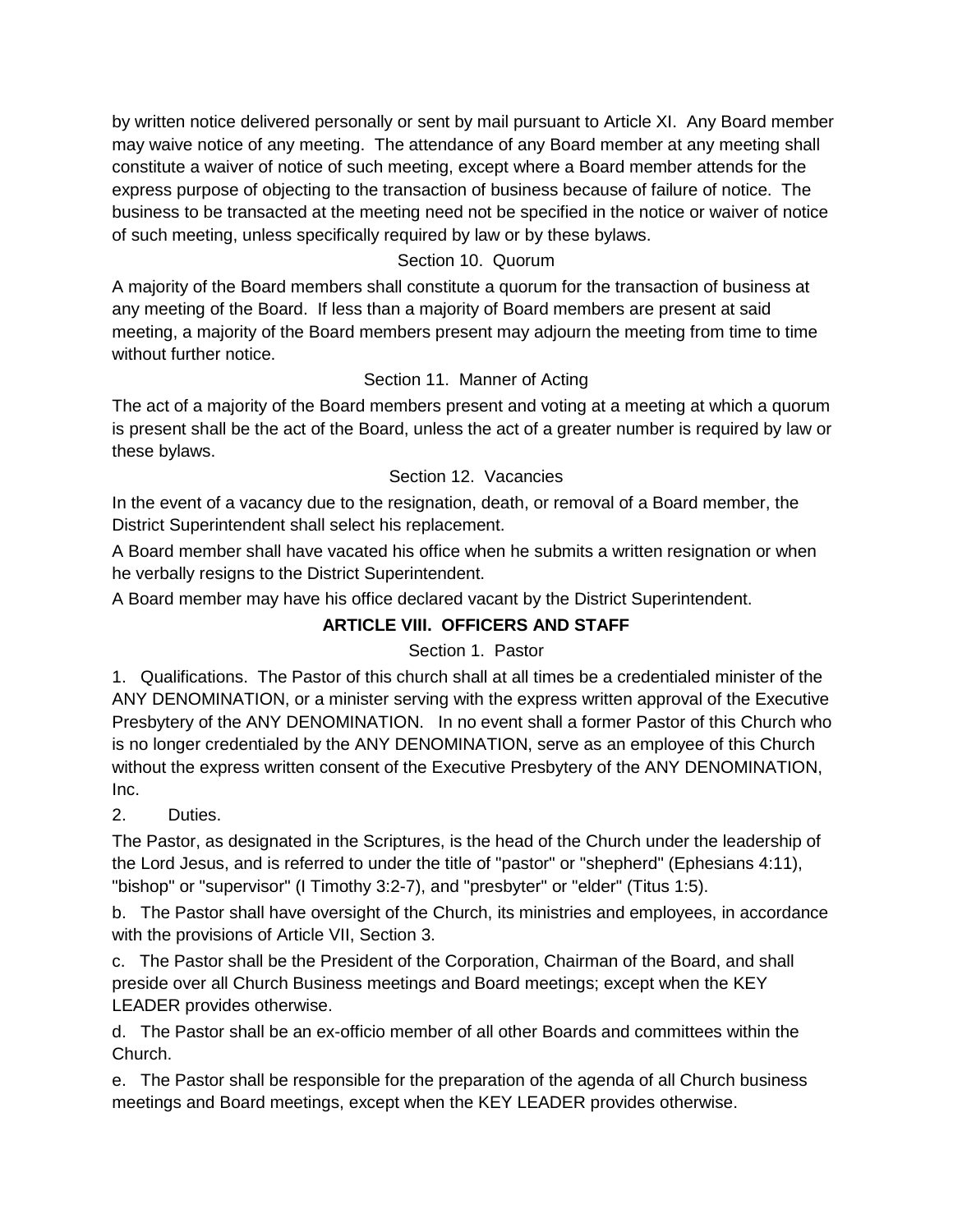f. The Pastor shall provide for all services of the Church and shall arrange for all special meetings, conventions, and revival campaigns. No person shall be invited to minister in the Church without his approval.

g. The Pastor shall endeavor to represent the Church in ANY DENOMINATION activities.

- h. The Pastor shall perform all other duties necessary to the work of the ministry.
- 3. Manner of election.
	- a. The Pastor shall be chosen by the key leaders of ANY DENOMINATION.

 b. The ANY DENOMINATION Leadership Team may receive an advisory secret ballot vote from the active membership prior to the appointment of a pastor, it being understood that said advisory vote shall not be binding upon the ANY DENOMINATION Administrative Committee.

4. Term of office. The term of the Pastor's office shall be for an indefinite period; the term to expire upon thirty days notice given by resignation of the Pastor, or by action of the KEY LEADER. The Pastor's ministry shall be reviewed at least annually by the Field Director and ANY DENOMINATION Presbyter, who may make recommendations to the ANY DENOMINATION Leadership Team concerning continuation of the Pastor's tenure.

#### Section 2. Other Pastors and Employees

All associate and assistant pastors, directors of youth, music and education, and any other members of the pastoral or Church staff and all other Church employees shall be appointed by the Pastor, subject to prior ratification by the Board. All appointments shall expire whenever the office of Pastor is vacated or by action of the Pastor and Board.

#### Section 3. Vice-Chairman

The Field Director shall be a member of the Board and shall serve as Vice-Chairman of the Board. He shall preside over, or designate a Chairman pro tem for all Church business meetings and Board meetings in the absence of the Pastor. If the Office of Pastor is vacated, the Field Director shall assume responsibility for the general supervision of the Church.

#### Section 4. Secretary

The Secretary of the Church shall be a member of the Board and shall keep, or cause to be kept, a book of minutes of all Church business meetings and meetings of the Board. He shall keep, or cause to be kept, a record of the membership of the Church, and shall be custodian of all legal documents of the Church and its corporate seal. He shall perform such other duties as belong to his office. The Secretary shall be appointed by ANY DENOMINATION.

#### Section 5. Treasurer

The Treasurer of the Church shall be a member of the Board and shall be responsible for all monies received into the treasury of the Church and shall disburse, or cause to be disbursed, such funds as directed by the Board under authority granted by the Board or these bylaws. He shall keep, or cause to be kept, itemized records of all receipts and disbursements, and shall furnish financial reports to the Board monthly and to the membership annually. His records shall be available at all times for audit under the direction of the Board. The Treasurer shall be appointed by ANY DENOMINATION.

#### **ARTICLE IX. DEPARTMENTS AND COMMITTEES**

Section 1. Committees of the Board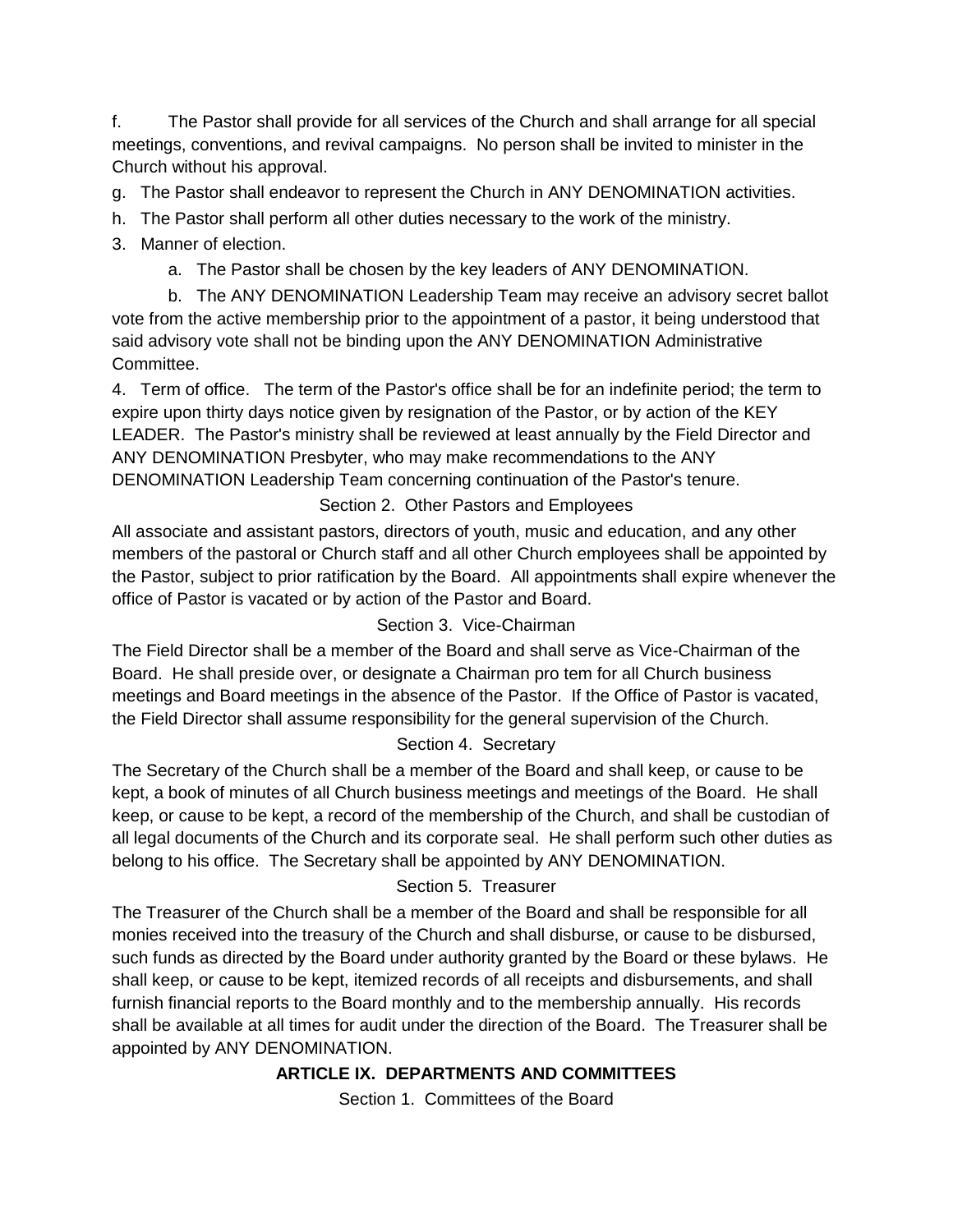The Board, by resolution adopted by a majority of its members, may designate one or more committees, each of which shall consist of one or more Board members, which committees, to the extent provided in said resolution, shall have and exercise the authority of the Board in the management of the Church; but the designation of such committees and the delegation thereto of authority shall not operate to relieve the Board or any individual Board member of any responsibility imposed by law or these bylaws upon it or the Board member.

Section 2. Other Committees and Departments of the Church

Other committees and departments within the Church not having or exercising the authority of the Board in the management of the Church may be provided for by a resolution adopted by a majority of the Board present at a meeting at which a quorum is present. The members of such committees or the personnel of such departments shall be appointed by the Pastor subject to ratification by the Board. Anyone so appointed shall serve at the pleasure of the Pastor or Board.

#### Section 3. Chairman

One member of each committee shall be appointed chairman by the person or persons authorized to appoint the members thereof.

#### Section 4. Vacancies

Vacancies in the membership of any committee or department position may be filled by appointments in the same manner as provided in the case of the original appointments.

#### Section 5. Quorum

Unless otherwise provided in the resolution of the Board designating a committee, a majority of the whole committee shall constitute a quorum and the act of a majority of the members present at a meeting at which a quorum is present shall be the act of the committee.

#### Section 6. Duties

Each committee may adopt rules for its own government not inconsistent with these bylaws or with rules adopted by the Board.

#### ARTICLE X. MANNER OF GIVING NOTICE

Whenever these bylaws do not state otherwise, notice is required to be given to any Board member, officer, or member, and such notice shall not be construed to mean personal notice, but may be given in writing, by mail, by depositing the same in the post office or mailbox, in a postpaid sealed envelope, addressed to such member, officer, or Board member at such address as appears on the records of the Church and such notice shall be deemed to be given at the time when the same shall be thus mailed.

#### **ARTICLE XI. FINANCE**

Section 1. Income

The financial needs of the Church shall be met by tithes, offerings, gifts, devises, bequests, trusts, annuities, contributions and such other means as the Board may approve.

Section 2. Budget

The Board shall prepare annually a unified budget for the Church. Said unified budget shall include all monies received or expended by or for any and all departments of the Church.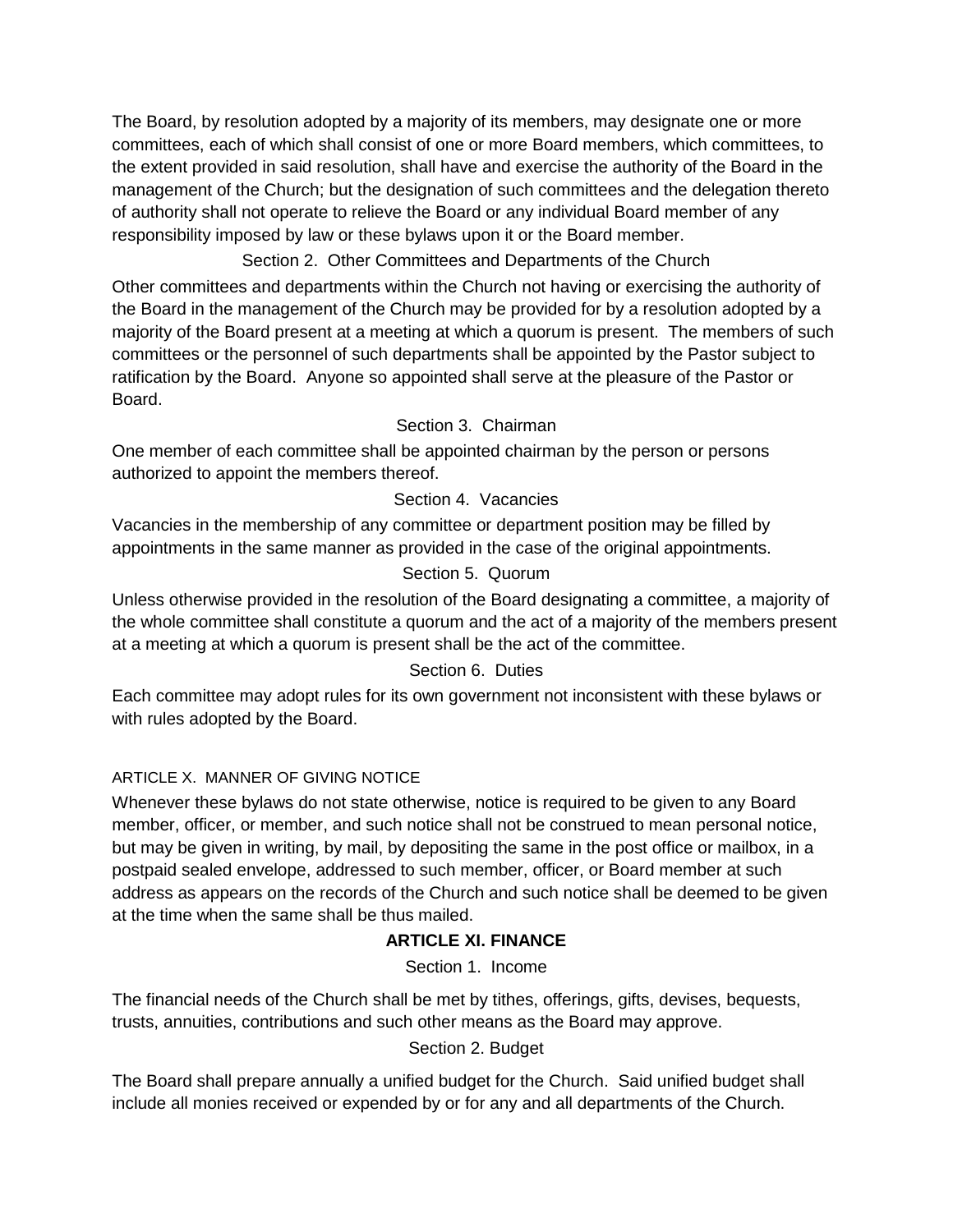#### Section 3. Banking

The Treasurer shall properly account for or cause to be accounted all monies received by any and all departments of the Church and immediately deposit or cause to be deposited the same in the bank account or accounts of the Church which the Board shall from time to time establish.

#### Section 4. Withdrawals

Two signatures shall be required on any withdrawal of monies from any account. The persons authorized to sign for said withdrawals shall be the President, Vice-President, Secretary, Treasurer, or persons named by the Board. All withdrawals shall be made under the supervision of the Board.

#### Section 5. Audit

The Board shall audit the books annually or more often. They shall review monthly income and disbursements statements.

#### Section 6. Encumbering

The Board shall not have the power to borrow. Authority to borrow is vested in the ANY DENOMINATION Executive Presbytery (Article XIII, Section 2).

#### Section 7. Salaries

The Pastor shall be given regular and adequate financial support to the best of the Church's financial ability, the amount and manner of which shall be determined by agreement between the Pastor and Board. The salaries of all members of the pastoral staff and other full-time or part-time employees shall be set by the Board with the advice and counsel of the Pastor. All salaries and benefits shall be reviewed by the Board on an annual basis or more frequently as the Board desires. A general principle shall be that as the church prospers and the General Fund income grows under the Pastor's leadership, that percentage of growth shall be applied to the Pastor's salary for the next year.

Section 8. Missionary commitments and Missions Projects

Regular financial support to missionaries, missionary projects, and other person(s) and causes related to missions shall be decided upon by the Board.

#### Section 9. Benevolence Fund

The Church, in the exercise of its religious purposes and mission, has established a benevolence fund to assist persons in financial need. The Church welcomes contributions to the fund. Donors may feel free to suggest beneficiaries of the fund or of their contributions of the fund. However, the administration of the fund, including all disbursements, is subject to the exclusive control and discretion of the Board. The Board may consider suggested designations, but in no event is it bound to honor them. Donors wishing to make contributions subject to these conditions ordinarily may deduct their contributions if they itemize their deductions. Checks should be made payable to the Church, with a notation that the funds are to be placed in the benevolence fund.

#### Section 10. "First Money"

It is the responsibility of the Pastor, as CEO of the church, to safeguard the testimony and financial reputation of the Church. "First money" shall go to the payment of the mortgage and other bills of the church before salaries, either current or past. This applies also to any back or unpaid salaries at the time of the Pastor's resignation.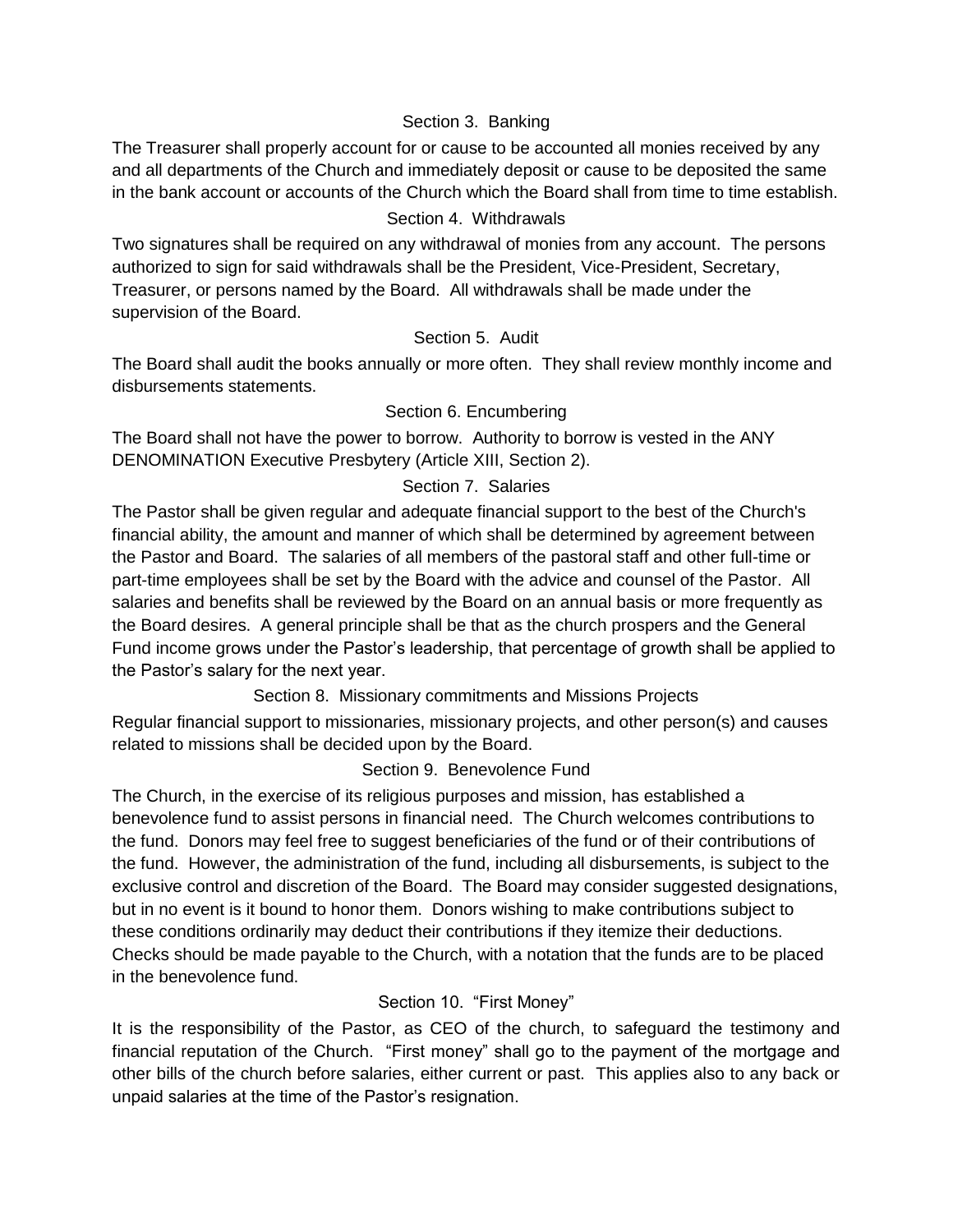#### **ARTICLE XII. COOPERATION WITH ANY DENOMINATION**

Section 1. Benefits of Affiliation

This Church may receive the following benefits resulting from its status as a Member Church of the ANY DENOMINATION.

1. Purpose. This Church is entitled to participate in the reasons-for-being of ANY DENOMINATION as declared in the Constitutional Declaration of the ANY DENOMINATION Constitution.

2. Doctrine. This Church is undergirded by sound Biblical doctrine (see Article IV).

3. Pastors and Staff Ministers. This Church may be assured that those serving the Church in a ministerial capacity shall be credentialed by and accountable to the ANY DENOMINATION, or have the express written approval of the Executive Presbytery of the ANY DENOMINATION.

4. Itinerant ministers. This Church is entitled, through its Pastor, to the strengthening ministry of evangelists, teachers, and various types of itinerant ministers credentialed with ANY DENOMINATION.

5. Listing. This Church is entitled to be listed in the current annual DENOMINATIONl Yearbooks. Such listing qualifies the Church to receipt donations given it and accords the Church the benefit of being under the umbrella of the ANY DENOMINATION qualification as a non-profit corporation bearing Internal Revenue 501(c)(3) status.

6. Oversight and Accountability. This Church is entitled to receive counsel and direction from those whose election and qualification have set them aside as overseers in God's work. Such counsel and direction may come from the Field Director or elected ANY DENOMINATION Officials.

7. U.S. and Foreign Missions. This Church is entitled to participate in the vibrant home and foreign missionary work of ANY DENOMINATION through giving its people and financial resources for the spread of the Gospel under a program with strict doctrinal and financial accountability.

7. Departments. This Church is entitled to utilize the services of ANY DENOMINATION departments for the strengthening of its local ministry.

9. This Church is entitled to utilize the resources of ANY DENOMINATION campus ministries for its college students to be nurtured in the Faith within a Christian or secular college context.

10. ANY DENOMINATION Christian Conference Center. Subject to availability and expense, this Church is entitled to the use of this excellent resource for Christian conference grounds in an idyllic mountain setting. Whether through use of CONFERENCE CENTER for the church itself, or through the Church's participation in DENOMINATION conferences and camps, CONFERENCE CENTER may be utilized for the evangelization and edification of all ministered to by this Church.

11. SET FREE. This Church may avail itself of the resources of SET FREE in seeking to minister to those within our Church and community who are dependent upon chemicals or alcohol.

12. Official Representation. This Church, by action of its Board, may appoint one of its members to serve as a lay representative at ANY DENOMINATION business meetings.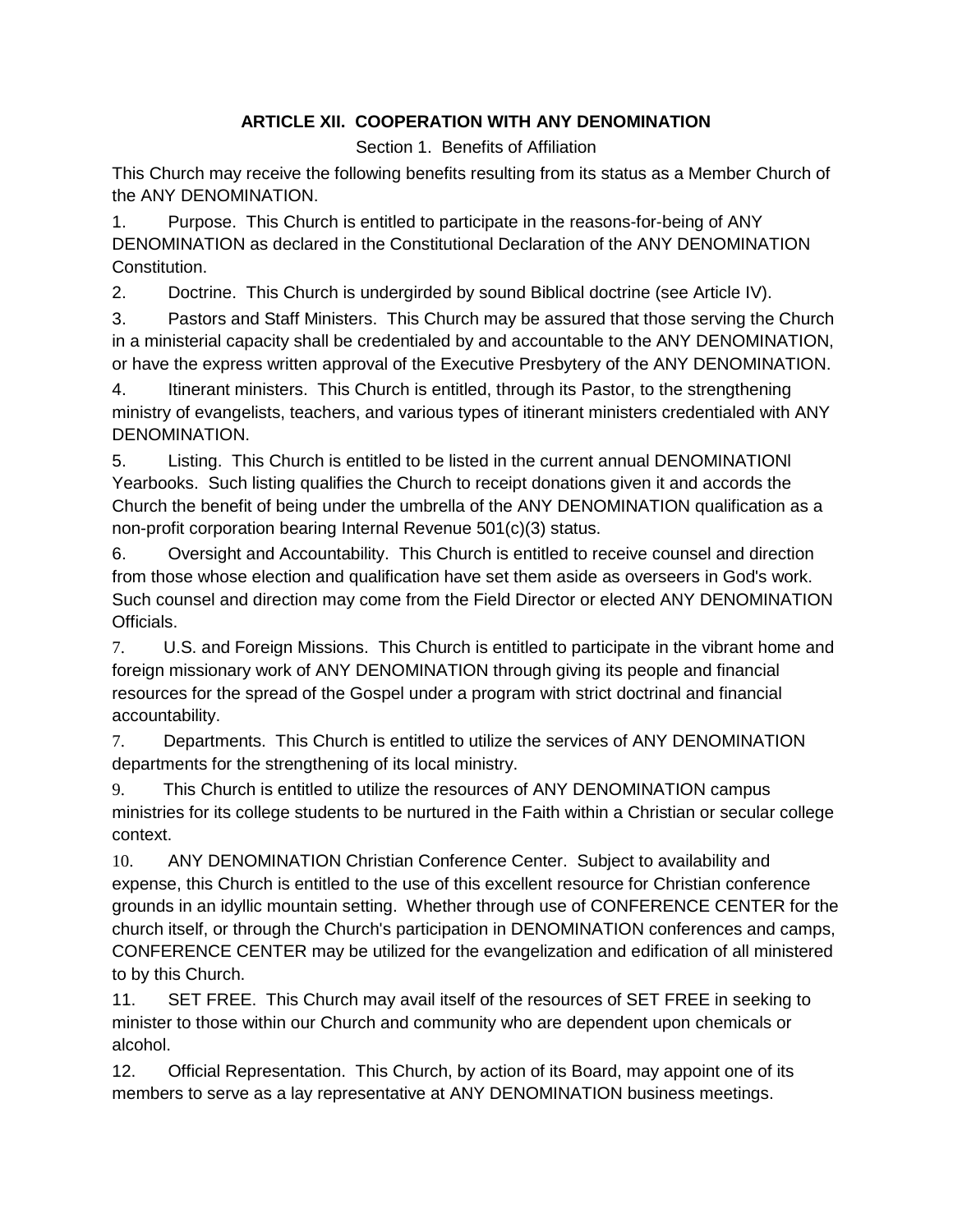13. Church Loans. This Church may utilize the resources of the ANY DENOMINATION financial standing to help it obtain church financing.

14. Change in Status. When the church is capable in maturity, leadership and finance to become a self governing assembly, the pastor shall obtain permission from ANY DENOMINATION to present this to the Church. At any regular or specially called business meeting, the active membership by majority vote of a maximum quorum may request the ANY DENOMINATION Executive Presbytery to change the membership status of the Church from that of a ANY DENOMINATION LED Church to that of a SELF GOVERNING ANY DENOMINATION Affiliated Church.

Section 2. Responsibilities of Affiliation

1. Prayer. This Church shall pray for the global, national and regional ministry of ANY DENOMINATION.

2. Support.

 a. NATIONAL. This Church shall send an offering each year to the NATIONAL OFFICE OF ANY DENOMINATION for its support in an amount not less than one dollar per Church constituent.

 b. REGIONAL This Church shall send a minimum of one percent (1%) of its general fund, on a monthly basis, to the REGIONAL Ministries Fund for the under girding of the REGIONAL work and expansion. Additional offerings may be given to REGIONAL departments and ministries.

c. Missions. This Church shall support to the best of its ability, on a monthly basis, foreign missionaries from ANY DENOMINATION. To the best of its ability, and through the invitation of the Pastor, this Church shall have such appointed missionaries hold services and minister at missions meetings and conventions, and constituents of this Church shall be encouraged to give faith promises and/or offerings for the support of these missionaries and the approved projects they represent.

d. Church Planting and Strengthening. This Church shall give an amount equivalent to ten percent (10%) of its foreign missions giving to REGIONAL Home Missions for planting and strengthening ANY DENOMINATION churches within the REGION.

3. Ministry and Mission. This Church shall maintain pure doctrine, operate within its own and ANY DENOMINATION bylaws, conduct itself in a manner consistent with ANY DENOMINATION principles and integrity, and ensure that its assets are not dissipated but at all times conserved and dedicated to the historic mission of the ANY DENOMINATION.

4. Integrity and Fidelity. This Church shall seek to exalt Christ in all its conduct and ministries. It shall remain faithful to live and proclaim the Gospel. It shall identify with and affirm its affiliation with the ANY DENOMINATION.

5. Records. This Church shall cause a copy of its important corporate records to be kept on file at the ANY DENOMINATION Office. Such records shall include, but not be limited to the current:

a. Articles of Incorporation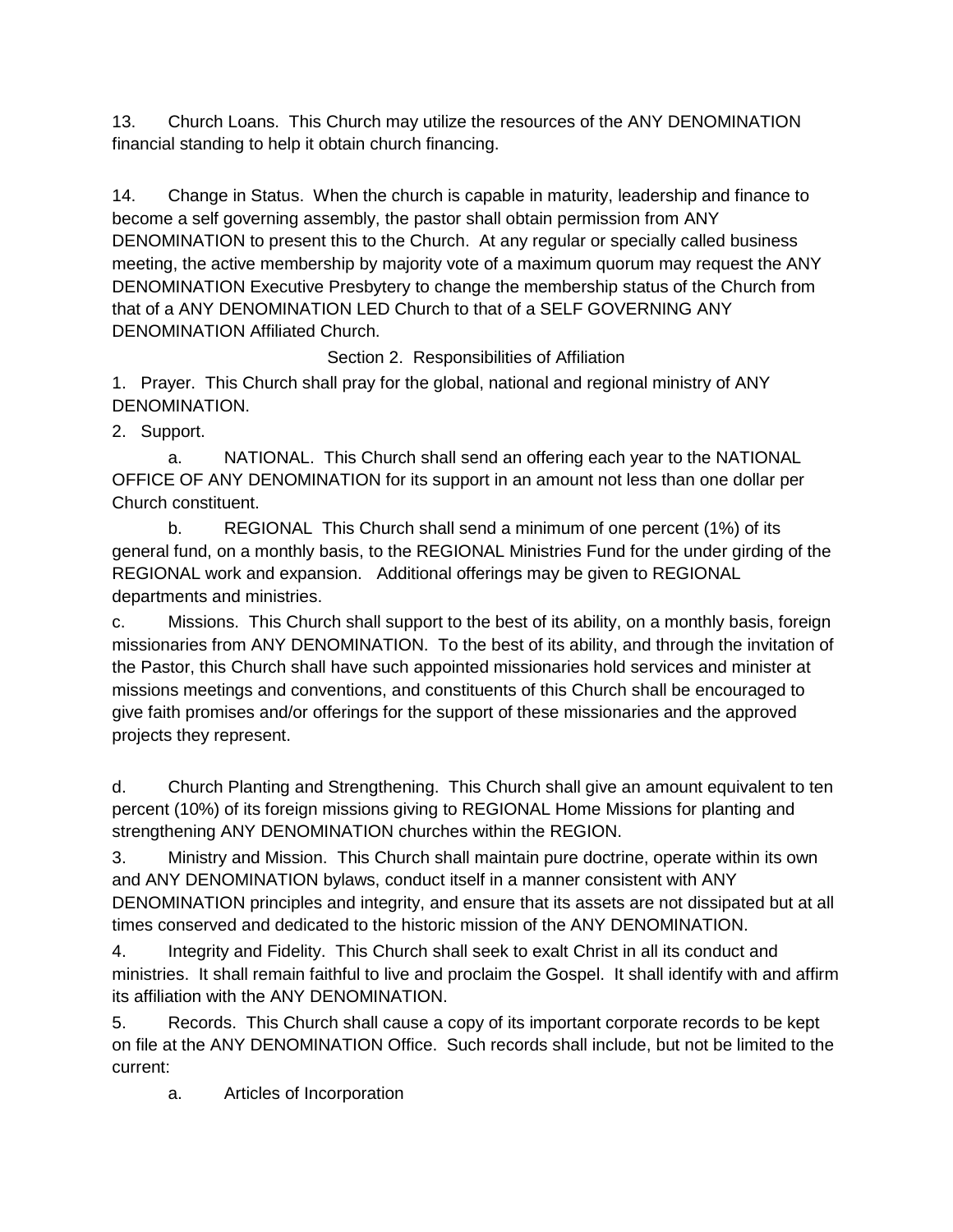- b. Constitution and/or Bylaws
- c. Annual Financial Report
	- d. Copies of Property Deeds
	- e. Completed Annual Church Ministries Report furnished by ANY DENOMINATION
	- f. All amendments made to the Articles of Incorporation, Constitution and/or Bylaws

g. Proof of current casualty and comprehensive liability insurance. This Church shall list ANY DENOMINATION as an additional insured on its liability insurance policy.

h. Federal identification number.

6. Accountability. The ANY DENOMINATION Articles of Incorporation and Bylaws shall take precedence over the Articles of Incorporation and Bylaws of this Church. ANY DENOMINATION shall not usurp the authority properly vested in this Church; however, when the governance provisions of this ANY DENOMINATION's Articles of Incorporation and/or Bylaws, the ANY DENOMINATIONS provisions of this Church are either silent on or in conflict with provisions made in the ANY DENOMINATION's Articles of Incorporation and/or Bylaws, the ANY DENOMINATION's provisions shall govern.

7. Arbitration. Any controversy or claim between this Church, or any member or officer of this Church, or any person claiming to be a member or officer of this Church and ANY DENOMINATION or any other member or officer of this church, for which either party may have a cause for legal action (redress from any civil court) shall be submitted to binding arbitration. The arbitrators shall be chosen from the Panel of Arbitrators elected by ANY DENOMINATION in accordance with its bylaws. The disputing parties shall each select one arbitrator from the Panel of Arbitrators, and the third arbitrator shall be selected by the two previously selected arbitrators. Such arbitration shall proceed in accordance with Title 9 of the ANY STATE Code of Civil Procedure, or any successor statute.

#### **ARTICLE XIII. PROPERTY**

#### Section 1. Title

All property of whatever kind and wherever situated regardless of how it is acquired by the Church shall be held, sold, transferred or conveyed in the name of the Corporation and/or the ANY DENIMONATION.

#### Section 2. Acquisition-Disposition

The ANY DENOMINATION Executive Presbytery shall have the power to mortgage, encumber or hypothecate the assets of the Church. From time to time real and/or personal property may be offered to the Church by a donor or donors which is intended to provide support to the Church rather than for actual use by the Church. The Board shall have the power to accept and to dispose of such property in such manner as they deem appropriate and to execute any and all documents necessary and/or convenient provided such action is authorized by a two-thirds vote of the Board. All other transactions involving real property, whether by purchase, lease, mortgage, encumbrance, sale or otherwise, must be approved by a majority of the ANY DENOMINATION Executive Presbytery.

#### Section 3. Documents

The President and Secretary shall execute any conveyance, lease, or mortgage when properly approved by the ANY DENOMINATION Executive Presbytery or by the Board when authorized by the ANY DENOMINATION Executive Presbytery.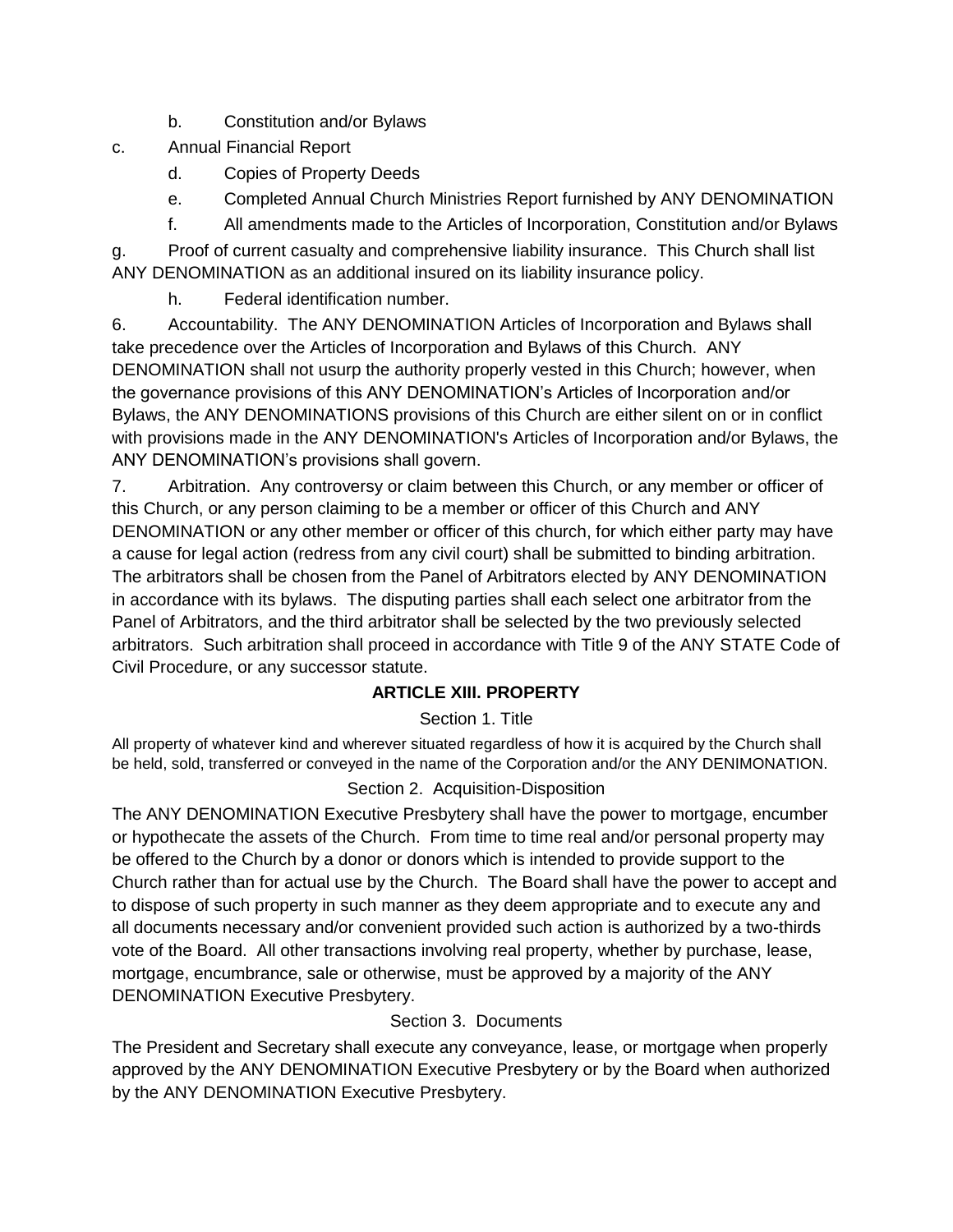#### Section 4. Dissolution

The property of this Corporation is irrevocably dedicated to religious purposes and no part of the net income or assets of this corporation shall ever inure to the benefit of any director, officer or member thereof or to the benefit of any private person. Upon the dissolution or winding up of the corporation, its assets remaining after payment, or provision for payment, of all debts and liabilities of this corporation shall be distributed to the ANY DENOMINATION if at the time of the dissolution of this Corporation the ANY DENOMINATION is then organized and operated exclusively for religious purposes and has established its tax exempt status under Section 501(c)(3) of the Internal Revenue Code. In the event that the ANY DENOMINATION shall not be organized and operated exclusively for religious purposes, upon the dissolution or the winding up of the corporation, the assets of this Corporation remaining after payment or provision for payment of all debts and liabilities of this corporation shall be distributed to a nonprofit fund, foundation or corporation which is organized and operated exclusively for religious purposes and which has established its tax-exempt status under Section 501(c)(3) of the Internal Revenue Code. Section

#### 5. Acknowledgment of Express Trust

This Corporation acknowledges that heretofore contributions have been received by this Corporation upon affirmative representations that such contributions would be used to support and advance the objectives and mission of the ANY DENOMINATION, Inc.,. In keeping with the historical policy of this Corporation, through this bylaw provision, this Corporation represents and warrants that all assets and contributions received by this Corporation shall be used to support and advance the objectives and mission of ANY DENOMINATION. In addition, the assets of this Corporation are and henceforth shall be impressed with an express trust requiring that such assets be used to support and advance the objectives and mission of the ANY DENOMINATION, through such an affiliation.

It is the intent of this bylaw provision to create a trust that is subject to the provision of Section 1111 of the STATE Corporation's Code, or any successor code provision. The express written consent of the Executive Presbytery of the ANY DENOMINATION shall be required to amend, remove or revoke this bylaw provision.

#### Section 6. Disposition of All or Substantially All of Church Assets

The sale, lease, conveyance, exchange, transfer or other disposition of all or substantially all assets of this corporation, shall require the consent or waiver of ANY STATE Attorney General pursuant to Section 9633 of ANY STATE's Corporations Code, or any successor code provision, as well as the written consent, or written waiver of the Executive Presbytery of the ANY DENOMINATION. The express written consent of the Executive Presbytery of the ANY DENOMINATION shall be required to amend, remove or revoke this paragraph.

#### **ARTICLE XIV. INITIATIVE**

#### Section 1. Right of Members

An active member may originate a petition requesting consideration of a matter. Prior to circulation, the petition shall be filed with the Board for its consideration of the matter raised. If the active member desires to appeal the decision of the Board to the matter raised, only then may the petition be circulated.

If the petition requests a special business meeting or intervention by ANY DENOMINATION, a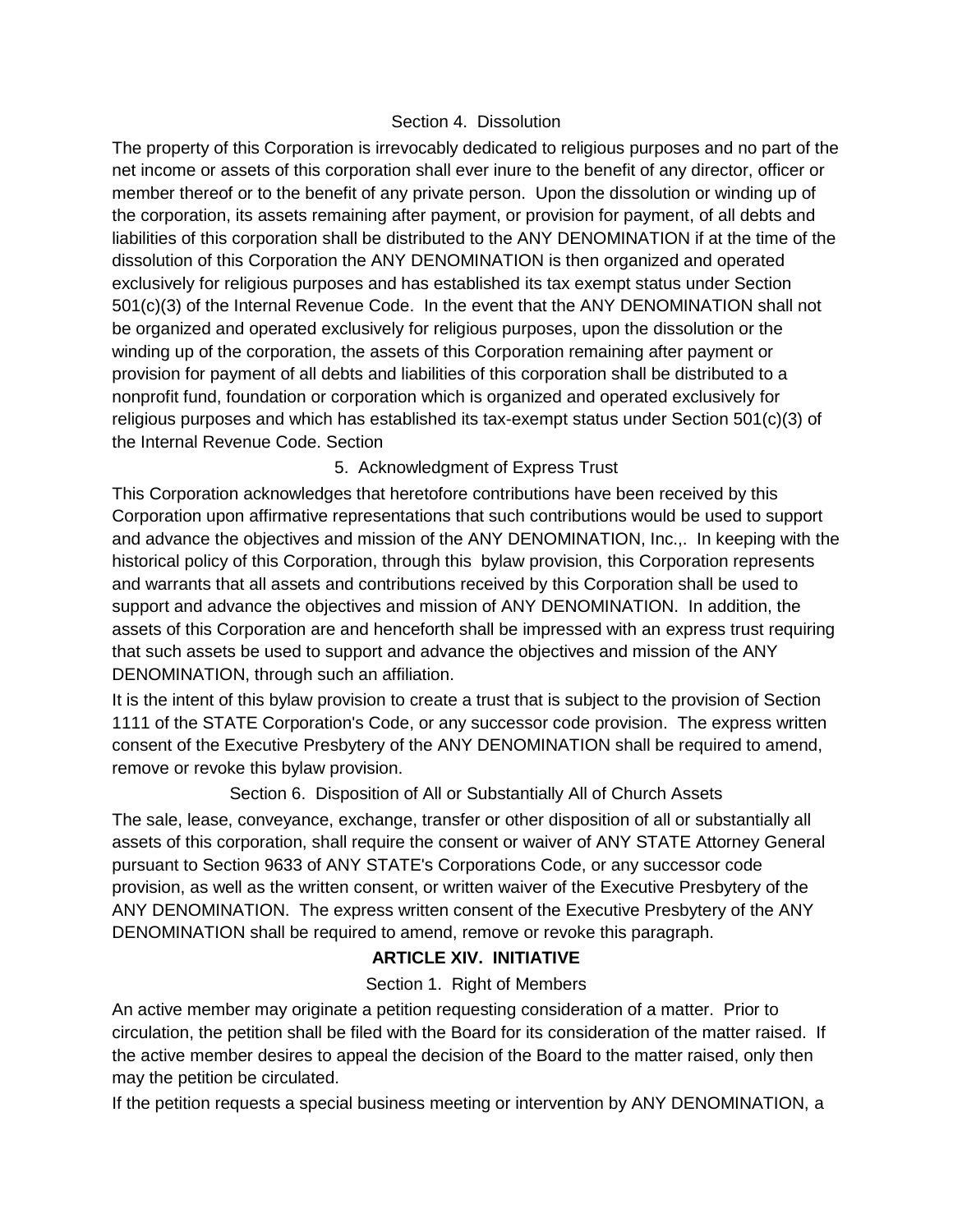minimum of twenty-five percent (25%) of the active members signing the petition shall be sufficient to require the calling of the special business meeting or intervention by ANY DENOMINATION.

#### Section 2. Manner of Circulation

The circulation of the petition shall be as follows. The petition shall be placed in a folder on a podium or stand in the church foyer where it shall remain for a reasonable time during and after two consecutive Sundays and midweek services. Signatures shall be invalid if added at any place or time other than that which is provided for above. Except for a petition calling for intervention by the ANY DENOMINATION, the custodian of the petition shall be a member appointed by the Board. The petition shall be delivered to the Board by its custodian for consideration by the Board; however, when the petition calls for intervention by ANY DENOMINATION, the originator of the petition shall be the custodian of it and shall present the petition to ANY DENOMINATION in person or by certified mail.

#### Section 3. Consequences of Improper Circulation

Any member who circulates a petition in violation of the above sections of this Article shall be considered as having violated the membership requirement of Article V, Section 1, 5 or Section 10; and therefore shall be subject to the provisions of Article V, Section 6.

#### ARTICLE XV. MINUTES AND FINANCIAL REPORTS

The minutes of all Board meetings and the monthly and annual financial reports presented to the Board shall be open for inspection at all reasonable hours to any active member. In the event the Board meets in a duly called Executive Session, the minutes shall record the general topic of the Executive Session.

#### ARTICLE XVI. ROBERT'S RULES OF ORDER

Where not in conflict with other provisions of these bylaws, Robert's Rules of Order, latest edition, shall control the procedure for all business meetings of the Church, the meetings of the Board, and committees established by or pursuant to the Articles of Incorporation and/or the Bylaws of this Church.

#### ARTICLE XVII. NUMBER AND GENDER

Except where the context indicates otherwise, words in the singular number shall include the plural, and words in the masculine gender shall include the feminine, and vice versa.

#### **ARTICLE XVIII. AMENDMENTS**

Amendments to the Articles of Incorporation and to these bylaws may be made by majority vote of the ANY District Council Executive Presbytery.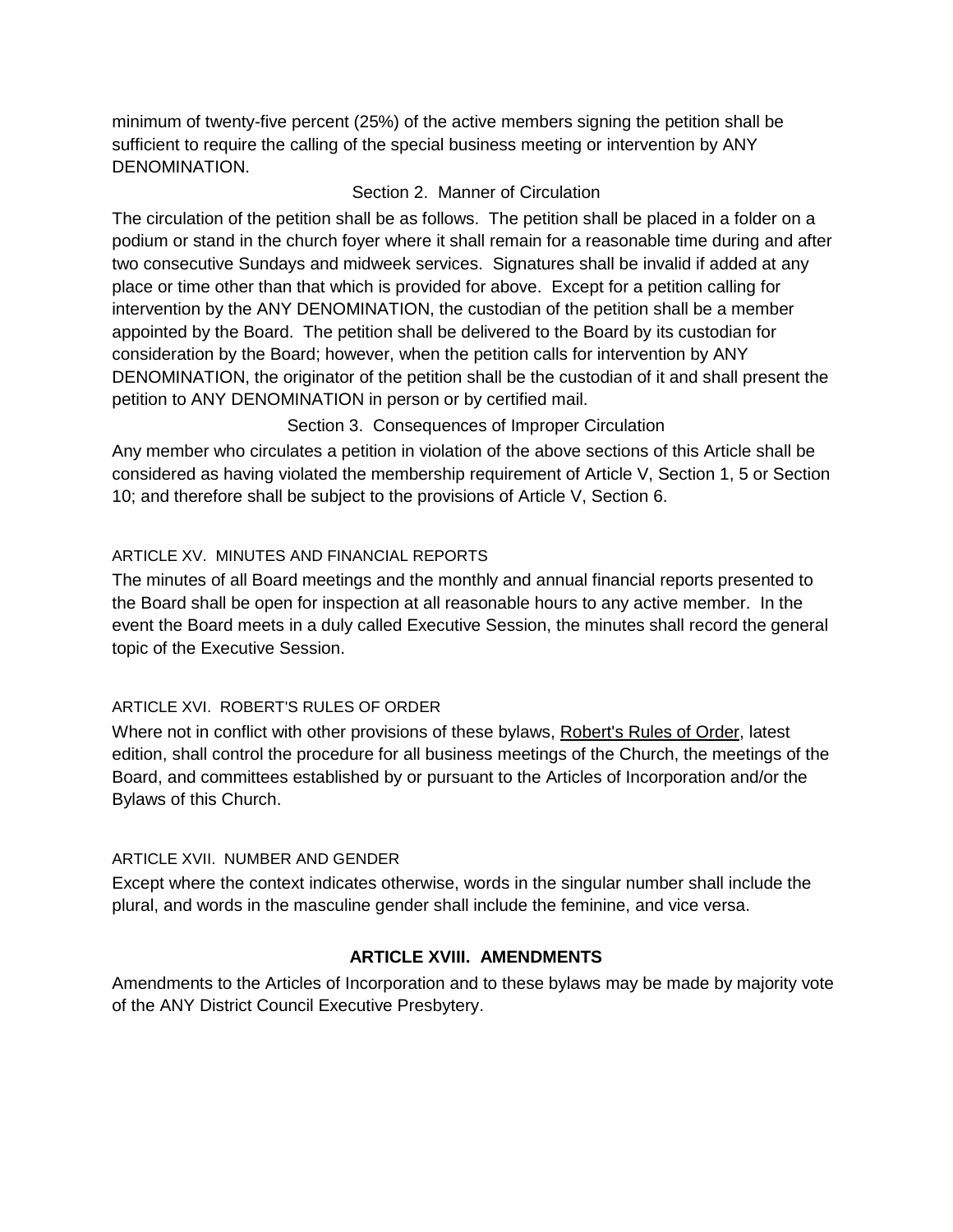## **CHURCH BYLAWS ESSENTIALS**

This list is not an exhaustive list of requirements or recommendation. It is to be viewed as a minimum listing of essentials.

### **REQUIREMENTS:**

**1.** A concise statement of your tax exempt purpose

**2.** A board of directors and statement defining their responsibilities, how they are elected/appointed, and the length of their terms.

**3.** A dissolution clause – If the organization ceases to exist, assets must go to another non profit or a government entity.

**4.** An inurement clause – No director or officer can have a legal right to any assets of the corporation.

**5.** An indemnification clause – insurance coverage for officers and directors

**6.** A conflict of interest clause – See 1023 Form instructions for a sample

**7.** A statement detailing who sets the compensation of officers and directors and how the amounts are determined.

**8.** A statement detailing membership requirements, voting rights, and responsibilities.

**9.** A statement that the organization will not engage in or sponsor any political activity.

**10.** A statement detailing how contracts for work or service are assigned/granted and how this will be handled if this contract is bided for by an officer/director.

**11.** A statement detailing how funds will be raised and who will determine how they are disbursed.

### **RECOMMENDATIONS:**

1. There should be a minimum of five board members and not more than two of these should be related.

2. There needs to be accountability for all leadership, and that accountability needs to be fully defined.

3. No officer/director should have an indefinite term.

4. Those handling finances should be screened and bonded/insured.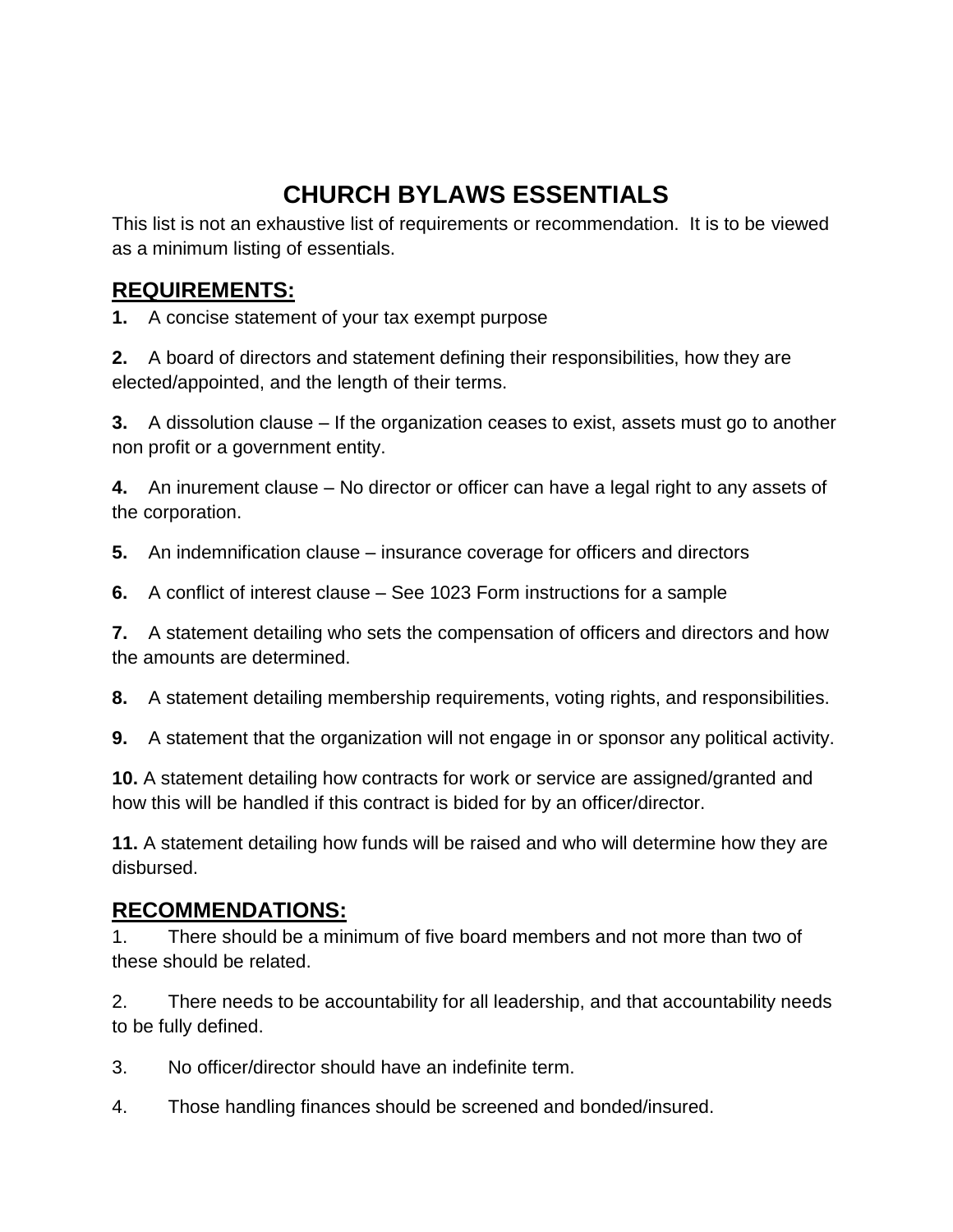5. A conflict resolution procedure should be defined in detail.

6. All compensation should be fair and reasonable and should be given commensurate with the assigned duties. Compensation should be compared with the compensation given by other similar organizations of comparable size in your location.

7. It is wise to have an election process defined for officers/directors. These should not be appointed or chosen by the pastor/CEO or executive officers.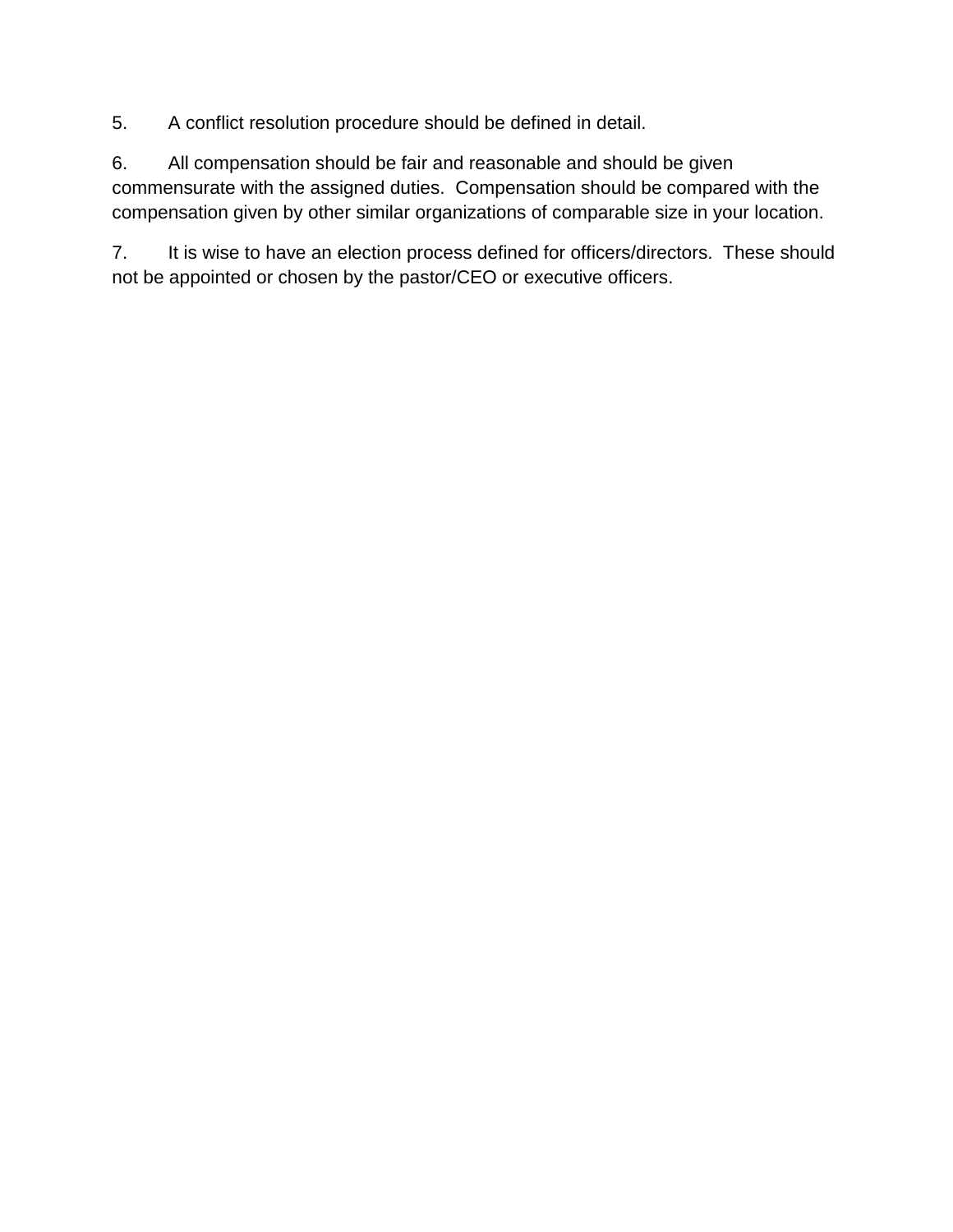## Sample 5 Steps to Planting a Church In Our Organization

The following steps are designed to help you setup your church in a manner that is legally and organizationally sound. As each step is completed, write the date in the blank to the left of the step number. This will help prevent the church planting process from being delayed due to an incomplete step.

The ICP (individual church planter), Sector, Region, or Parent church should take the initiative to begin the approval process.

**Step 1:** Read through the Church Planting Manual to insure you understand everything involved!

**Step 2:** It is the responsibility of the church planter to contact the Presbyter of the Sector in which the church will be started. The purpose of this contact is to set up the two essential meetings that are defined in steps three through five. In many cases it will work well to combine these meetings to minimize the travel required for the participants.

**Step 3:** When the geographical location of the proposed plant is within the ministry scope of an existing church, it is the responsibility of the planter to initiate a meeting that includes the Presbyter, the Regional Multiplication Director and the pastor of the existing church. The purpose of this meeting is to define the kind of relationship that will exist between the existing church and the new church plant. Issues to be discussed should include but not necessarily be limited to the following categories:

- 1. How should the church planter manage individuals who "migrate" into the new church plant from the existing church?
- 2. How should the church planter manage unsolicited interaction with members of the existing church? (For example- bumping into them at the grocery store or receiving a call from an existing church member expressing interest in joining the new church, etc.)
- 3. Suggest that any help the existing church can provide is welcome. The church planter should enter into this discussion with the expectation that the existing church will give no access whatsoever to any of its resources. This will posture the church planter to be thankful for any assistance received from the existing church. On the other hand, the existing church should be encouraged to manifest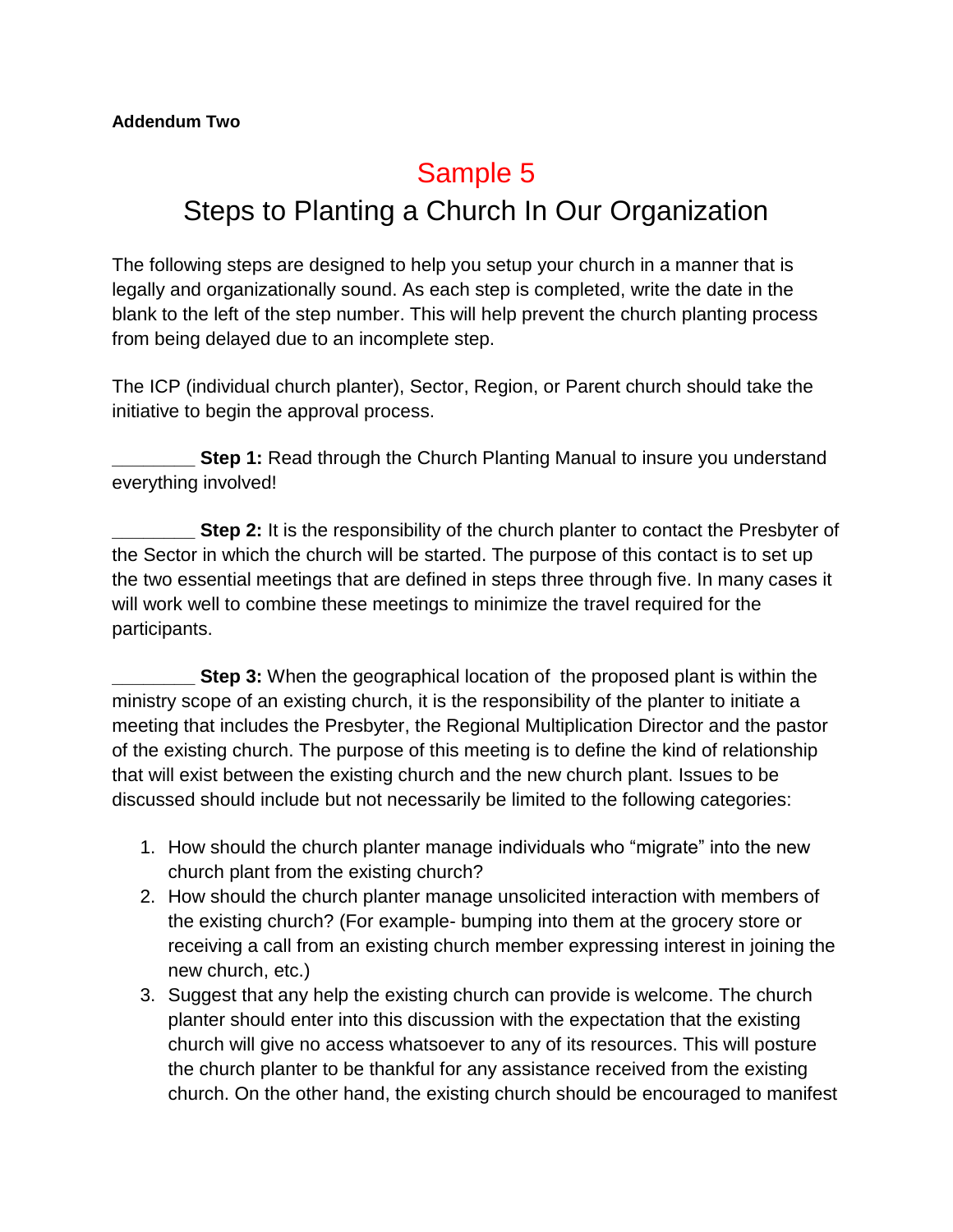a "Kingdom heart" toward the plant and keep in mind the scriptural admonition to be generous (Luke 6:38). It is especially important for these guidelines to be followed when a staff pastor is leaving or being sent out by an existing church to plant a church within its ministry scope. It is essential that a staff pastor honor the desire of the senior pastor in every detail. It is vital that the planter go the extra mile to make sure that good communication takes place on every step of the planting journey.

**Step 4:** Complete and return the Background Investigation Consent form on page 12 to the Regional Office.

**Step 5**: The prospective church planter and spouse will participate in a Behavioral Assessment Interview (unless waived by the Church Multiplication Team). This interview will be conducted by trained assessors and all fees will be paid from the Regional church planting funds. You will be contacted by the CMT to set up the time and place for this interview.

**Step 6:** Upon completion of the Behavioral Assessment Interview, the prospective planter and spouse, if married, will be interviewed by the Church Planting Multiplication Team to review the results of the Assessment.

**Step 7:** Once the Church Multiplication team has affirmed the planting project, the planter should complete the paperwork required by the State as soon as possible. The Church Multiplication Team is prepared to help you through this process. Call us if you have any questions. Here's how it works.

Completed samples of all the required forms are in this manual beginning on page 17. The forms should be completed in the following order.

- 1. \_\_\_\_\_\_\_\_\_Articles of Incorporation and Dissolution Clause– Nonprofit Corporation. (\$50 online fee or \$125 paper fee.) Church Planters are required to add the Dissolution Clause provided by the Church Multiplication Team to the Articles of Incorporation. For the Dissolution Clause (sample is on page 23) download and complete the form from the Church Multiplication site. Using the sample articles on page 20-22 as a guide, complete the Articles of Incorporation online at www.sos.state.st.us. Under the Business Center tab click on the "File a Business Document: Creating a new record." Fill out the forms for a new non profit corportation. You should attach the Dissolution Clause document to the Articles of Incorporation before submitting the document to the State.
- 2. Application for Employer Identification Number (EIN)– Form SS-4. Using the sample form SS-4 on page 26 as a guide, complete the SS-4 form (page 25) and mail to INTERNAL REVENUE SERVICE, ATTN: EIN Operation, Philadelphia, PA 19255. You may download this form from the Church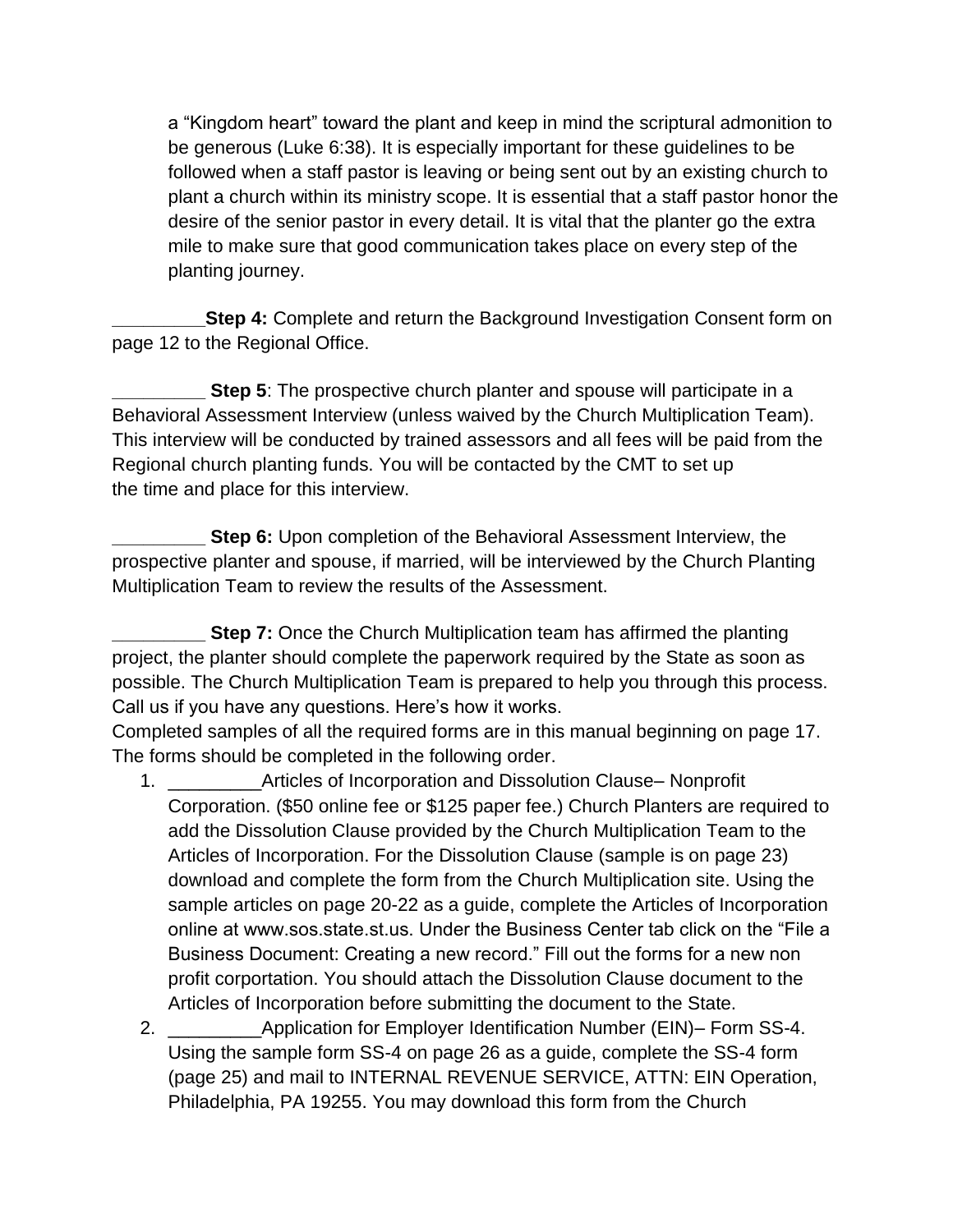Multiplication website. When you receive your EIN number, you should contact the Church Multiplication Team immediately and give us the number. Once we receive your EIN, we will forward the application to National Office. Once we receive notification that your church is now recognized by the national organization, then we will send you your 501C-3 packet.

3. \_\_\_\_\_\_\_\_\_\_When you receive the 501C-3 packet from the Church Multiplication Team-Fill out the form DR 0715 (the application for state sales tax exemption), make 2 copies of the form and the letters from the District verifying your 501C-3 status. Follow the instructions in the packet. Within 1-2 weeks after you have completed the forms and sent them to the state, you will receive a Tax Certificate from the state. Upon receiving this certificate, send a copy of the tax certificate to the Church Multiplication Team.

**Step 8:** After you have your Articles of Incorporation and EIN, you should open a church checking account. Without the completion of these procedures, by law, a checking or savings account cannot be opened by any FDIC bank.

**Step 9:** Once the church checking account is opened it is possible for the church planter to receive personal income through the church plant. Whenever the planter and/or staff begin to receive personal income through the church plant, it is the responsibility of the planter to contact your insurance provider to set up your Workman's Compensation Account. Do not skip this step! It is required by law!

**Step 10:** Within the first month of filing Articles of Incorporation, the church planter should contact his or her assigned coach and set up the first coaching appointment. Each church planter is expected to meet with their coach face-to-face at least once each month.

**Step 11:** Every church planter should attend a Church Multiplication Start Training before beginning public meetings. Each Church Plant project will re ceive up to \$350 from Multiplication Team funds to assist with training expenses.

**Step 12:** Liability and property insurance is an absolute necessity for new church plants! It is the responsibility of the church planter to activate property and liability insurance coverage with your insurance provider prior to a). your first meeting where children and/or youth meet separately from the adults (even if the meeting is held in a home), or b). your first public meeting in a rented, leased or donated facility (even if youth and/or children are meeting in the same room).

**\_\_\_\_\_\_\_\_Step 13:** Because of the Affordable Healthcare Act church planters are now